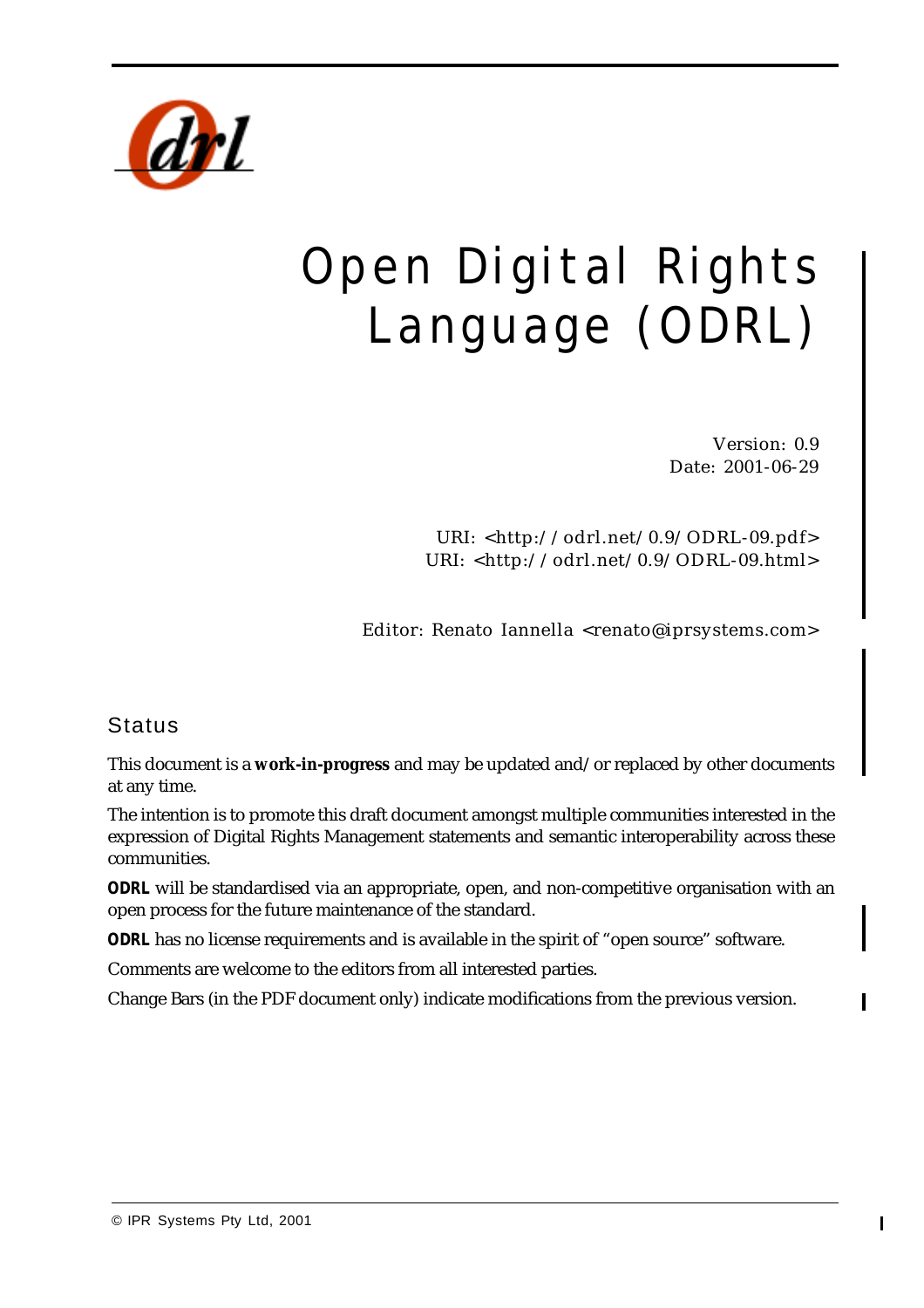# Table of Contents

| 1 | 1.1<br>1.2<br>1.3<br>1.4                                                                                                |    |  |  |  |
|---|-------------------------------------------------------------------------------------------------------------------------|----|--|--|--|
| 2 | 21<br>2.1.1<br>2.2<br>221<br>2.3<br>2.3.1<br>2.4<br>2.4.1<br>2.5<br>2.5.1<br>2.6<br>2.6.1<br>2.7<br>2.7.1<br>2.8<br>2.9 |    |  |  |  |
| 3 | 3.1<br>3.2<br>3.3<br>3.4<br>3.5                                                                                         | 16 |  |  |  |
| 4 | 4.1<br>4.2<br>4.3<br>4.4<br>4.4.1<br>4.4.2<br>4.4.3<br>4.4.4<br>4.4.5                                                   |    |  |  |  |
| 5 |                                                                                                                         |    |  |  |  |
| 6 |                                                                                                                         |    |  |  |  |
| 7 |                                                                                                                         |    |  |  |  |
| 8 |                                                                                                                         |    |  |  |  |
| 9 |                                                                                                                         |    |  |  |  |
|   | ODRL Expression Language XML Schema (Normative). 35<br>Appendix A:                                                      |    |  |  |  |
|   | Appendix B:                                                                                                             |    |  |  |  |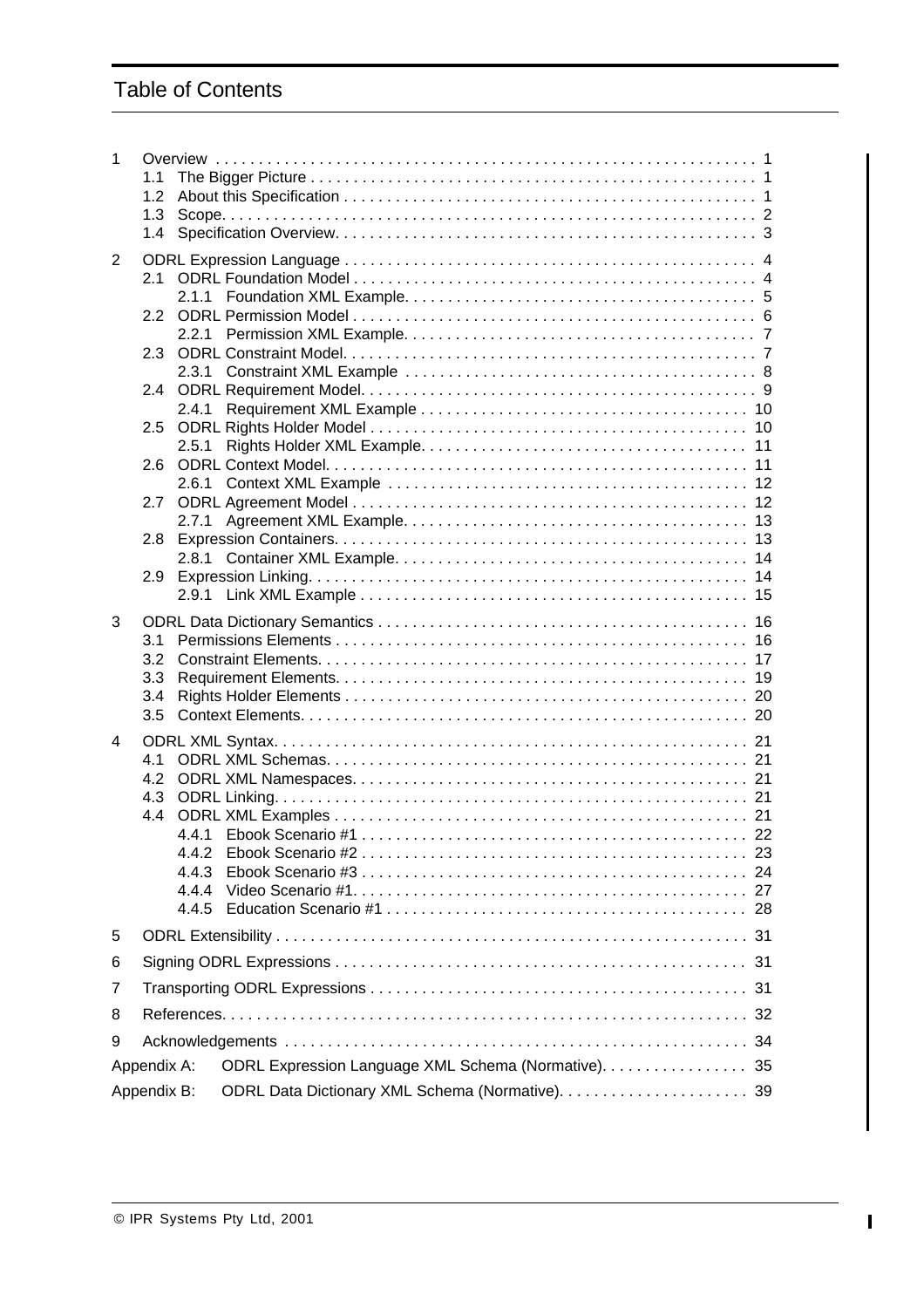# 1 Overview

Digital Rights Management (DRM) involves the description, layering, analysis, valuation, trading and monitoring of the rights over an enterprise's assets; both in physical and digital form; and of tangible and intangible value. DRM covers the digital management of rights - be they rights in a physical manifestation of a work (eg a book), or be they rights in a digital manifestation of a work (eg an ebook). Current methods of managing, trading and protecting such assets are inefficient, proprietary, or else often require the information to be wrapped or embedded in a physical format.

A key feature of managing online rights will be the substantial increase in re-use of digital material on the Web as well as the increased efficiency for physical material. The pervasive Internet is changing the nature of distribution of digital media from a passive one way flow (from Publisher to the End User) to a much more interactive cycle where creations are reused, combined and extended ad infinitum. At all stages, the Rights need to be managed and honoured with trusted services.

Current Rights management technologies include languages for describing the terms and conditions, tracking asset usages by enforcing controlled environments or encoded asset manifestations, and closed architectures for the overall management of rights.

The Open Digital Rights Language (*ODRL*) provides the semantics for DRM in open and trusted environments whilst being agnostic to mechanisms to achieve the secure architectures.

## 1.1 The Bigger Picture

It is envisaged that *ODRL* will "plug into" an open framework that enables peer-to-peer interoperability for DRM services. However, *ODRL* can also be used as an mechanism to express rights statements on its own and to plug into existing DRM architectures/ frameworks.

Digital Rights Management (DRM) has traditionally been flavoured with security and encryption as a means to solve these issues, that is, Digital Rights Enforcement. This is the first-generation of DRM and represents a substantial narrowing of its real and broader capabilities. Second-generation DRM systems will provide these additional functions and support end-to-end supply chain DRM services.

DRM systems should be based on and designed around open functional architectures and a robust and extensible information model. See [IANNELLA] for an overview of DRM Architectures and [ERICKSON] for DRM-enabled digital object models. The layers and relationships of rights can also quickly become very complex [HIGGS] and DRM systems must be designed to cater for this intricacy.

## 1.2 About this Specification

This document, along with its normative references, includes all the specification necessary for the implementation of interoperable *ODRL* applications.

The key words *must, must not, required, shall, shall not, should, should not, recommended, may*, and *optional* in this specification are to be interpreted as described in [RFC2119] which defines the significance of each particular requirement.

Examples used in this document are for demonstration purposes only.

 $\overline{\phantom{a}}$ 

 $\blacksquare$ 

ı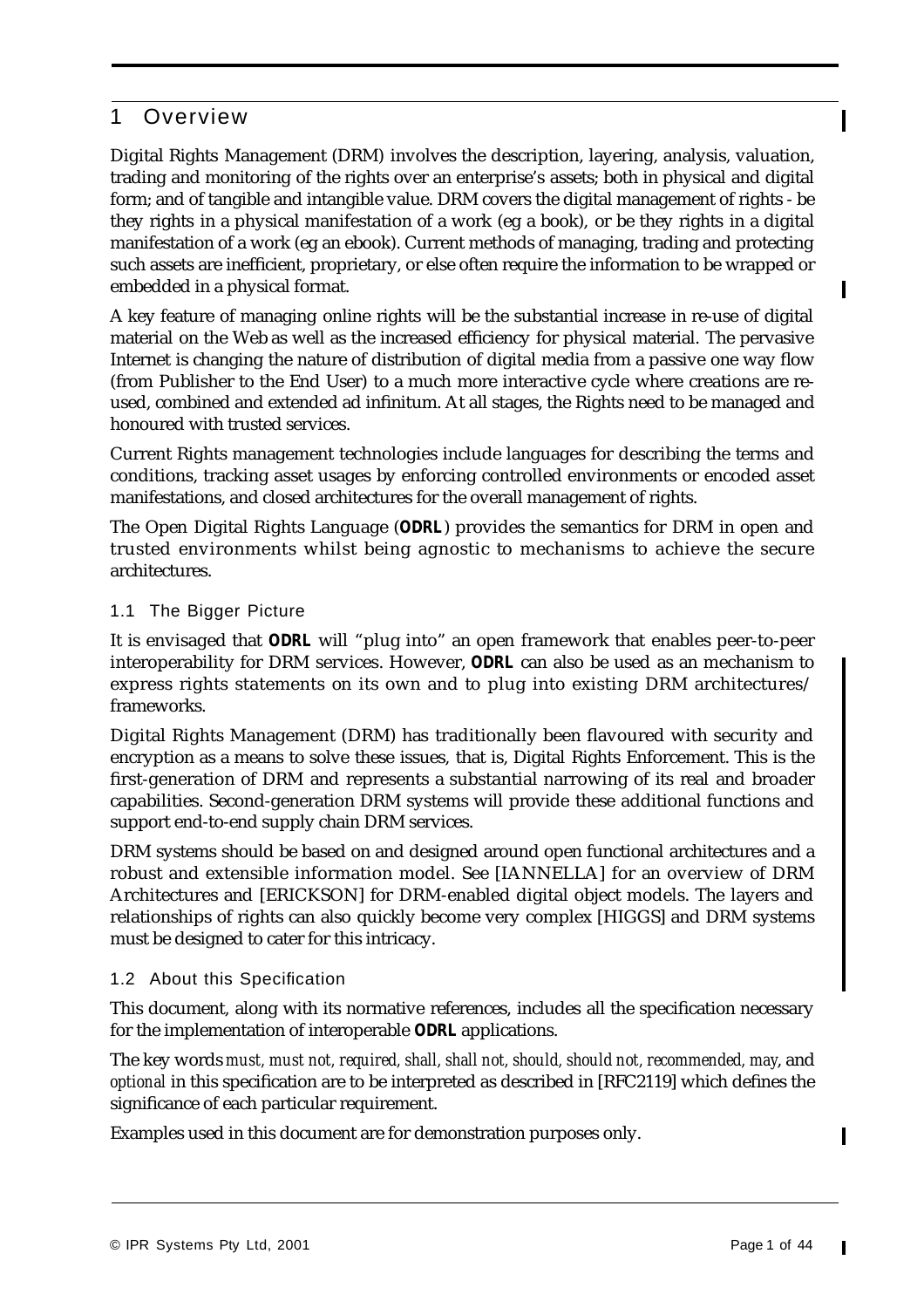# 1.3 Scope

*ODRL* complements existing analogue rights management standards by providing digital equivalents, and supports an expandible range of new services that can be afforded by the digital nature of the assets in the Web environment. In the physical environment, *ODRL* can be used to enable machine-based processing for Rights management.

*ODRL* is a standard vocabulary for the expression of terms and conditions over assets. *ODRL* covers a core set of semantics for these purposes including the rights holders and the expression of permissible usages for asset manifestations. Rights can be specified for a specific asset manifestation (format) or could be applied to a range of manifestations of the asset.

*ODRL* is focused on the semantics of expressing rights languages and definitions of elements in the data dictionary. *ODRL* can be used within trusted or untrusted systems for both digital and physical assets. However, *ODRL* does not determine the capabilities nor requirements of any trusted services (eg for content protection, digital/physical delivery, and payment negotiation) that utilises its language. Clearly, however, *ODRL* will benefit transactions over digital assets as these can be captured and managed as a single rights transaction. In the physical world, *ODRL* expressions would need an accompanying system with the distribution of the physical asset.

*ODRL* defines a core set of semantics. Additional semantics can be layered on top of *ODRL* for third-party value added services.

*ODRL* does not enforce or mandate any policies for DRM, but provides the mechanisms to express such policies. Communities or organisations, that establish such policies based on *ODRL*, do so based on their specific business or public access requirements.

*ODRL* depends on the use of unique identification of assets. This is a very difficult problem to address and to have agreement across many sectors and is why identification mechanisms and policies of the assets is outside the scope of *ODRL*. Sector-specific versions of *ODRL* may address the need to infer information about the asset manifestation from its unique identifier.

The *ODRL* model is based on an analysis and survey of sector specific requirements (including models and semantics), and as such, aims to be compatible with a broad community base. *ODRL* intends to meet the common requirements for many sectors and has been influenced by the ongoing work and specifications/models of the following groups:

- The <indecs> Project [INDECS]
- **•** Electronic Book Exchange Working Group [EBX]
- **•** International Federation of Library Associations [IFLA]
- **•** DOI Foundation [DOI]
- **•** ONIX International [ONIX]
- **•** Moving Pictures Expert Group [MPEG]
- **•** IMS Global Learning Consortium [IMS]
- **•** Dublin Core Metadata Initiative [DCMI]
- **•** Propagate Project [PROPAGATE]
- **•** OpenEBook Forum [OEBF]
- **•** Publishers Requirements for Metadata [PRISM]
- **•** Association of American Publishers [AAP]
- **•** Digital Imaging [DIG35]

*ODRL* proposes to be compatible with the above groups by defining an independent and extensible set of semantics. *ODRL* does not depend on any media types as it is aimed for crosssector interoperability.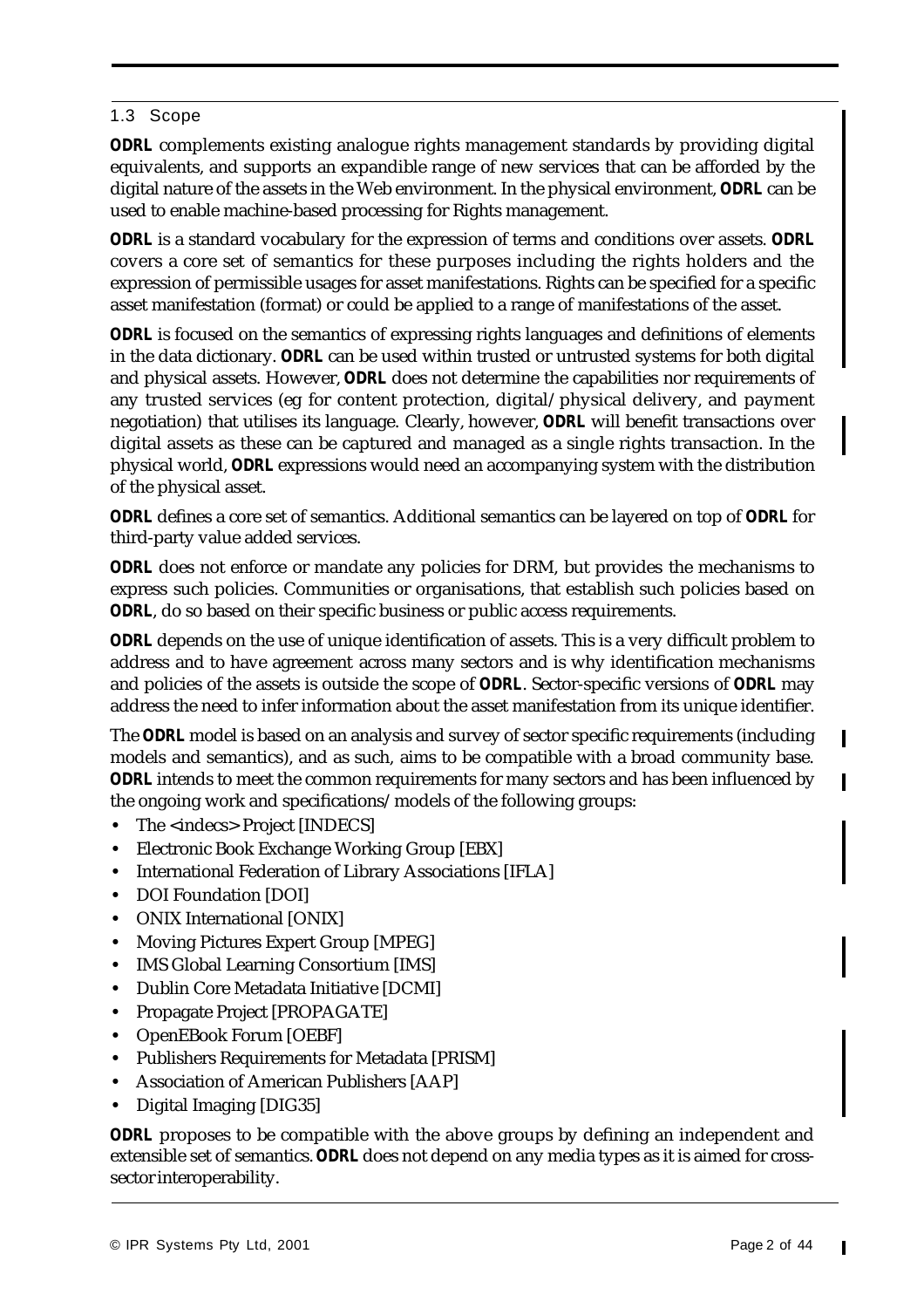#### 1.4 Specification Overview

The *ODRL* specification contains three main sections:

- **•** Section 2 describes the model for the *ODRL* expression language.
- **•** Section 3 describes the semantics of the *ODRL* data dictionary elements.
- **•** Section 4 describes the XML syntax used to encode the *ODRL* expressions and elements.

The formal Expression Language and Data Dictionary elements are defined in:

- **•** Appendix A: ODRL Expression Language XML Schema (Normative)
- **•** Appendix B: ODRL Data Dictionary XML Schema (Normative)

The next release will include details on:

- **•** Extending *ODRL* (Section 5 "ODRL Extensibility")
- **•** Signing *ODRL* expressions (Section 6 "Signing ODRL Expressions")
- **•** Transporting *ODRL* expressions (Section 7 "Transporting ODRL Expressions")

 $\mathbf I$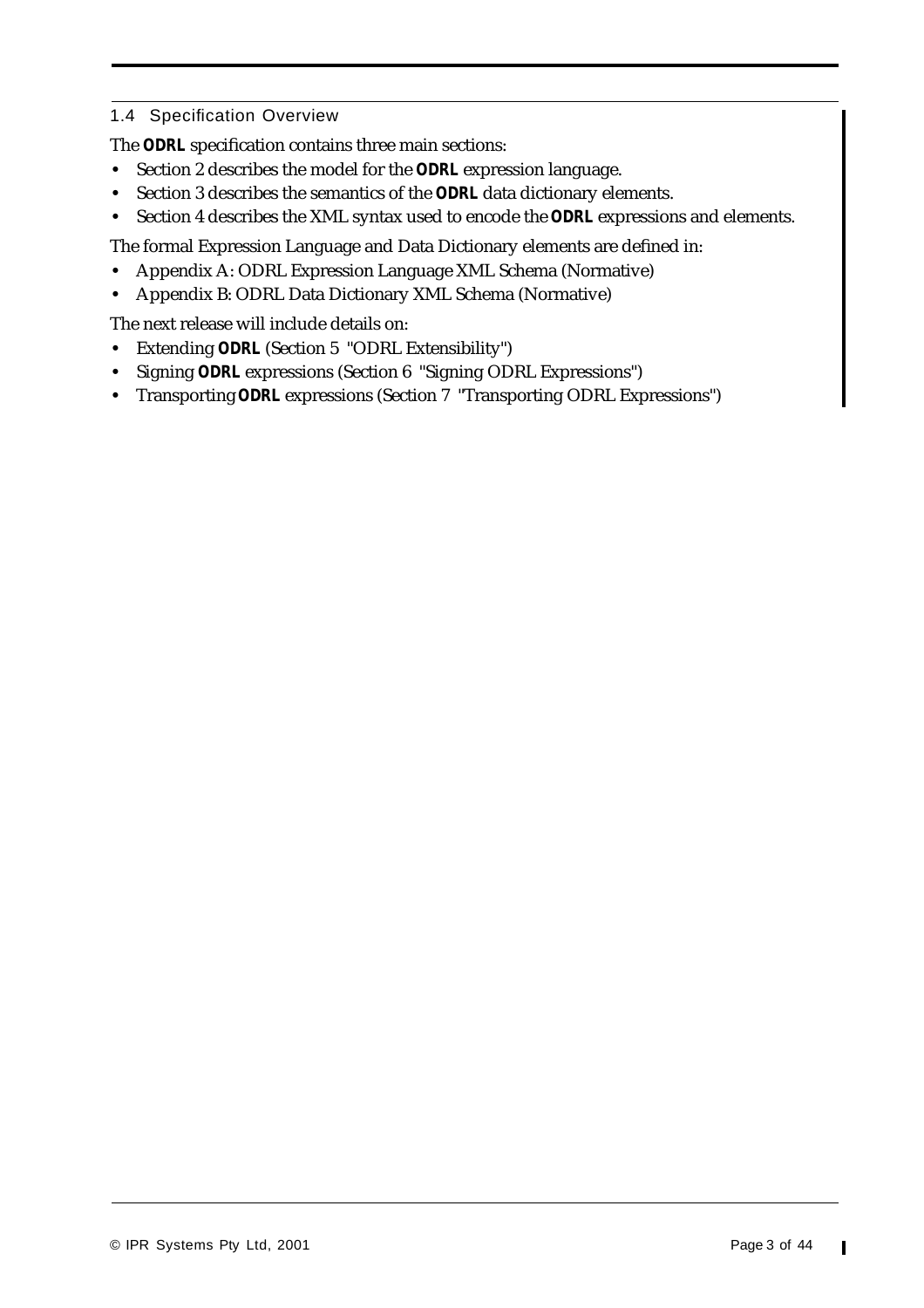# 2 ODRL Expression Language

The models for the *ODRL* language contain the structure and core semantics for the expressions. These models provide the overall framework for the expressions into which elements (from DRM data dictionaries) can be applied.

Note: The figures in this section cover both the Expression Language entities (shown as shadowed rectangles with "EX" in the top left corner) and the Data Dictionary elements (shown as rectangles with "DD" in the top left corner).

# 2.1 ODRL Foundation Model

*ODRL* is based on an extensible model for rights expressions which involves a number of core entities that are related to each other. This *ODRL* Foundation Model is shown in Figure 1.



Figure 1. ODRL Foundation Model

The top-level Rights entity consists of an aggregation of the following entities:

- **•** Permissions (see Section 2.2 "ODRL Permission Model")
- **•** Constraints (see Section 2.3 "ODRL Constraint Model")
- **•** Requirements (see Section 2.4 "ODRL Requirement Model")
- **•** Rights Holders (see Section 2.5 "ODRL Rights Holder Model")
- **•** Contexts (see Section 2.6 "ODRL Context Model")
- **•** Agreements (see Section 2.7 "ODRL Agreement Model")
- **•** Parties
- **•** Assets

A Permission is the allowed activities over an Asset. Permissions may also be bound by Constraints and oblige Requirements from parties. Assets have Rights Holders (which are identifiable parties holding intellectual property rights over the asset).

Typically, these expressions allow for generic Rights to be declared over assets. Additionally, *ODRL* can support expressions when individual parties reach an Agreement (ie a specific instance of an expression) between a set of Permissions over Assets and Parties.

Most entities in the model can support a specific Context. A Context, which is relative to the entity, can describe further information about that entity or the relationship between entities.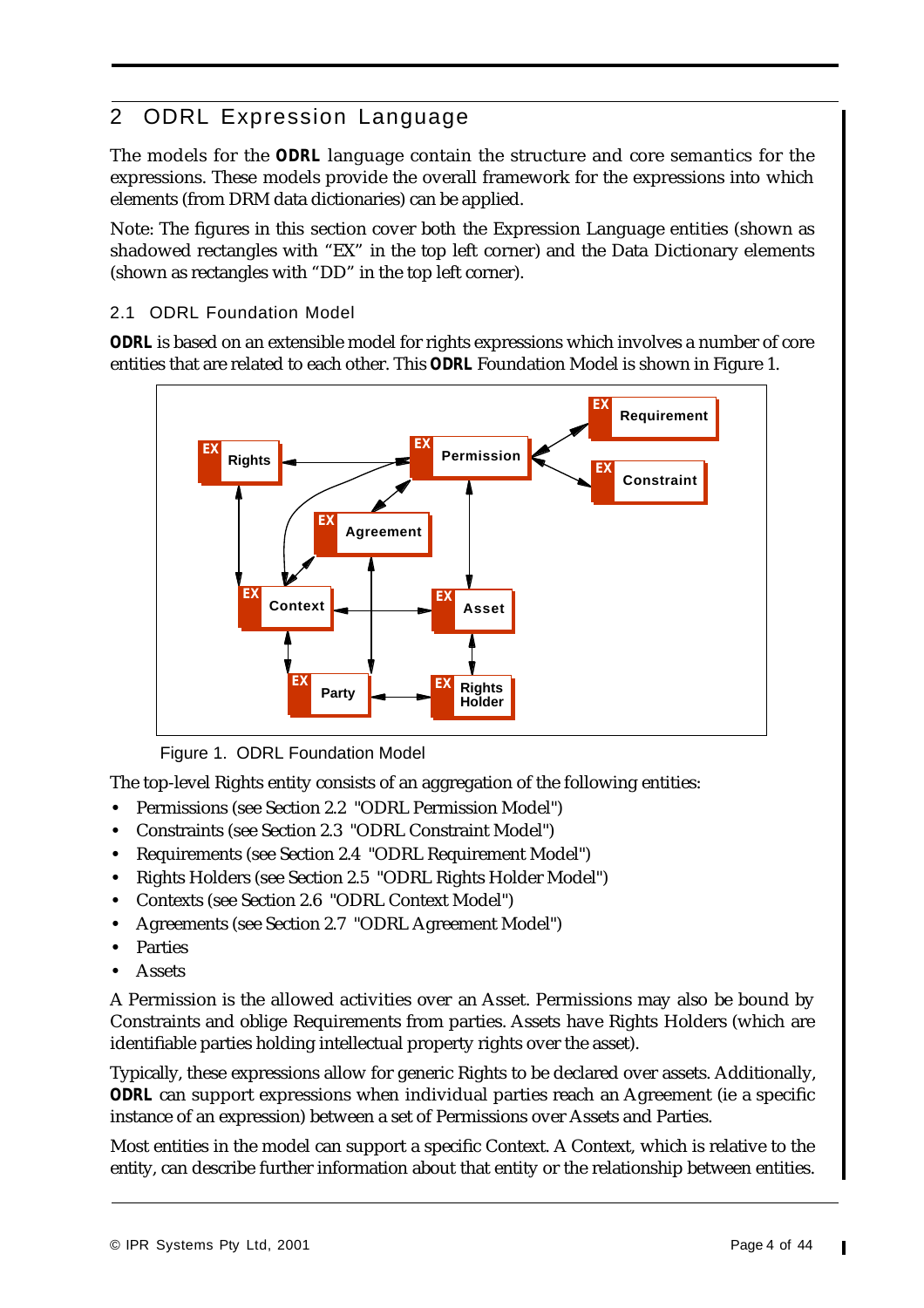For example, the Context of an Agreement may specify the date of the transaction, the Context of a Party may specify their role.

The general description of the Party and Asset entities is outside the scope of *ODRL*. What is in scope is that these entities must be referenced by using unique identification mechanisms (such as [URI], [DOI], [ISBN] etc). Both of these entities contain a mechanism to refer to their unique identifiers, as well as a Context.

The Asset entity (sometimes referred to as a Work, Content, Creation, or Intellectual Property), is viewed as a whole entity. If the Rights are assigned at the Asset's subpart level, then such parts would require to also be uniquely identifiable. However, *ODRL* can specify constraints on subparts of the asset. Additionally, Assets can be identified as to their layer of intellectual property as defined by the IFLA model [IFLA]. These include Work, Expression, Manifestation, and Item. This features allows rights to be expressed over non-tangible assets.

These eight core Entities together allow for a wide and flexible range of *ODRL* expressions to be declared. The entities (except for Asset and Party) are further explained in the following sections, including XML pseudo-examples.

2.1.1 Foundation XML Example

The *ODRL* Foundation Model can be expressed using XML. A pseudo-example is shown Example 1.

| <rights></rights>                   |
|-------------------------------------|
| <context> </context>                |
| <asset> </asset>                    |
| <permission></permission>           |
| <permission-type></permission-type> |
| <requirement> </requirement>        |
| <constraint> </constraint>          |
|                                     |
|                                     |
| <rightsholder></rightsholder>       |
| <party></party>                     |
| <context> </context>                |
| $<$ /party>                         |
|                                     |
| <agreement></agreement>             |
| <party> </party>                    |
| <permission> </permission>          |
|                                     |
|                                     |

Example 1.Foundation Model XML Syntax

Complete and formal syntactical examples are given in Section 4 "ODRL XML Syntax".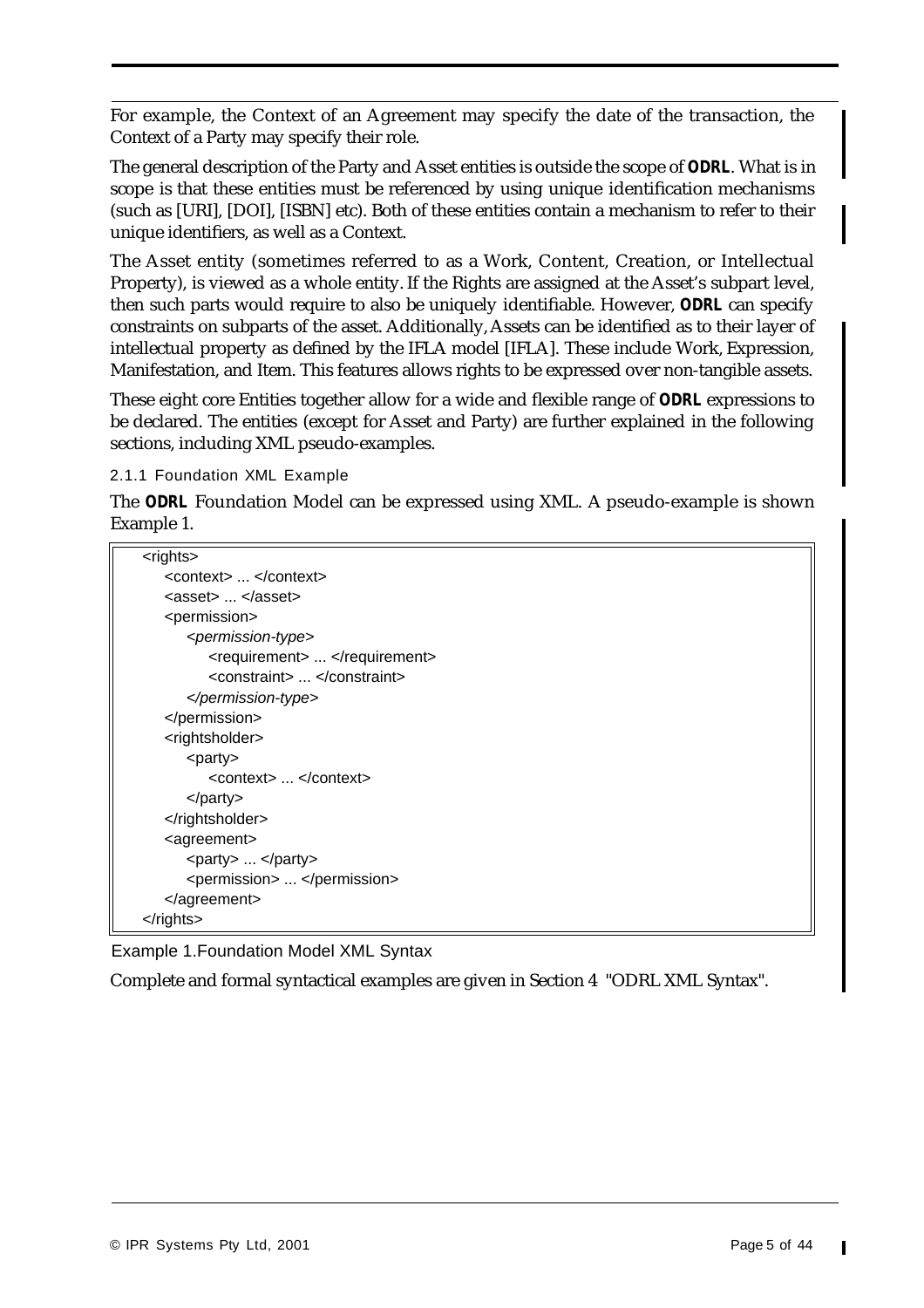# 2.2 ODRL Permission Model

*ODRL* supports the expression of Permissions. This is the recognised set of activities allowed over the Asset. The *ODRL* Permission Model is shown in Figure 2.





The Permission entity consists of an aggregation of three abstract entities. The abstract entities (depicted as clouds in Figure 2) are solely used to group similar permissions, and include:

- **•** Usage indicates a set of methods in which the Asset can be consumed (realised with: Display, Print, Play, Execute).
- Reuse indicates a set of operations in which the Asset (or portions of it) can be re-utilised (realised with: Modify, Copy, Annotate).
- **•** Transfer indicates a set of procedures in which the rights over the Asset can be transferred (realised with: Sell, Lend, Give, Lease).

Note: The listed elements above (eg Display, Print etc) are defined in full in Section 3 "ODRL Data Dictionary Semantics" and form the basis of the *ODRL* Data Dictionary.

Additionally, the Permissions support:

- **•** an "Exclusivity" attribute that indicates if the granted permission is confined to a nominated Party.
- **•** a "Narrow" attribute that indicates if the granted permission can be re-issued (downstream) with a less restricted scope.

A Permission must be associated with one or more Assets. A Permission can be associated with zero or more Constraints.

#### *Important Note:*

A Permission that is not specified in any Rights Expressions is not granted. That is, no assumptions should be made in regard to Permissions if they are not explicitly mentioned in the *ODRL* expression.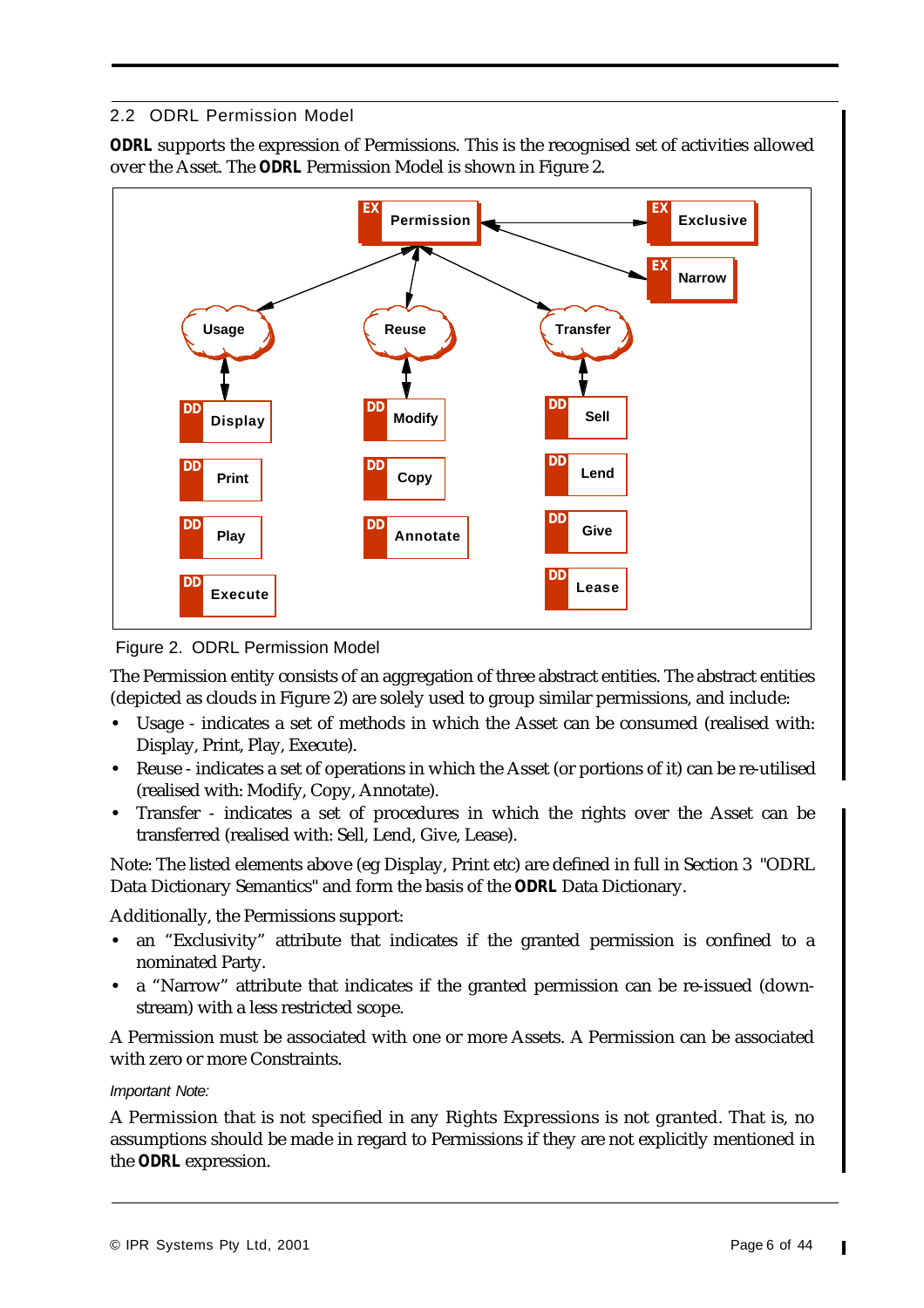2.2.1 Permission XML Example

The *ODRL* Permission Model can be expressed using XML. A pseudo-example is shown in Example 2 in which permissions for display, print (with a constraint), and annotate have been granted.

| <permission></permission>    |  |
|------------------------------|--|
| <display></display>          |  |
| <print></print>              |  |
| <constraint> </constraint>   |  |
| $<$ /print $>$               |  |
| $\langle$ annotate $\rangle$ |  |
|                              |  |

Example 2.Permission Model XML Syntax

Complete and formal syntactical examples are given in Section 4 "ODRL XML Syntax".

# 2.3 ODRL Constraint Model

*ODRL* supports the expression of Rights Constraints. This is the recognised set of restrictions on the Permissions over the Asset. The *ODRL* Constraint Model is shown in Figure 3.



Figure 3. ODRL Constraint Model

 $\mathbf I$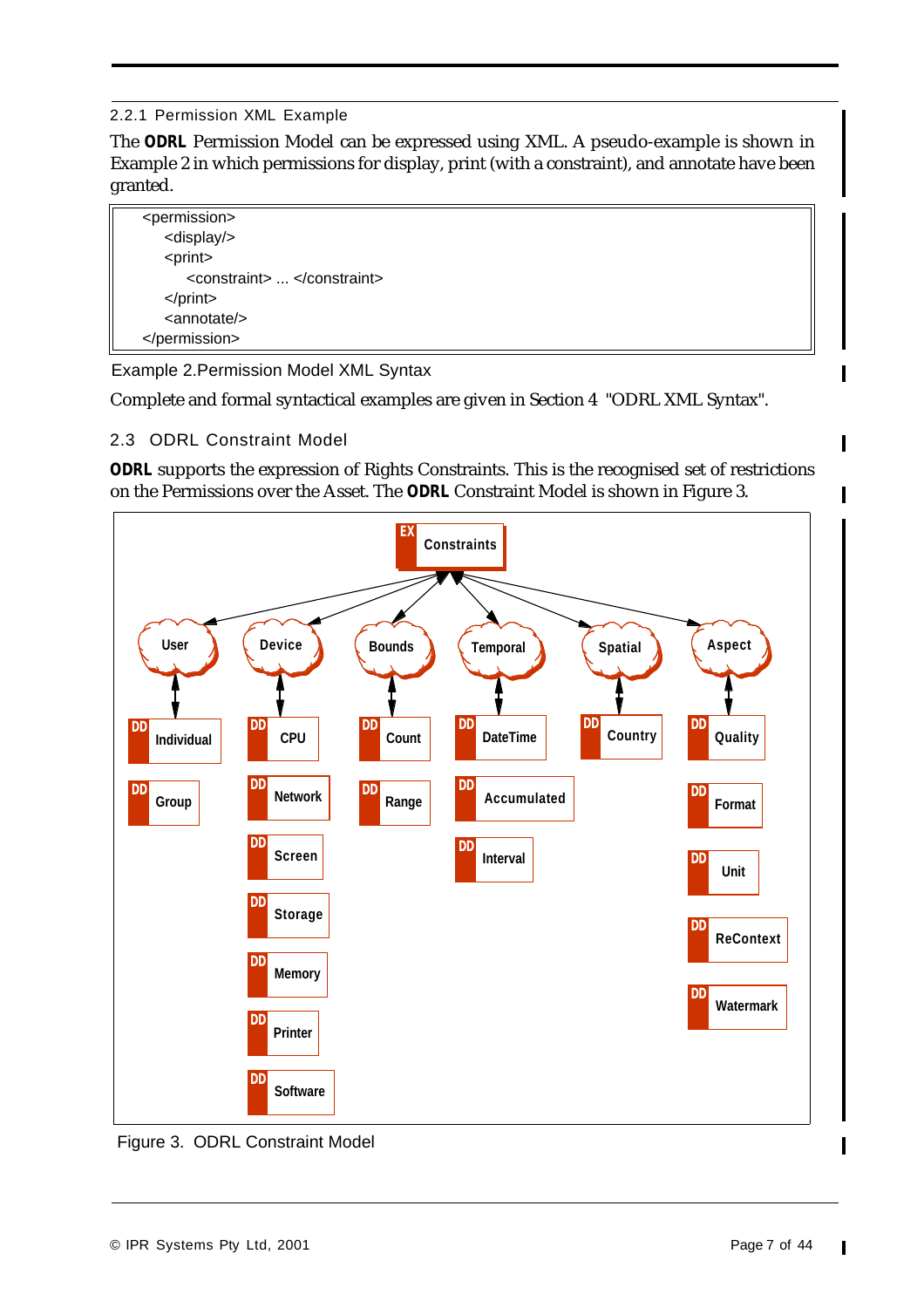The Constraints entity consists of an aggregation of six abstract entities. The abstract entities (depicted as clouds in Figure 3) are solely used to group similar constraints, and include:

- **•** User indicates a set of constraints which limits usage to identified user(s) (realised with: Individual, Group).
- Device indicates a set of constraints which limits usage to physical devices or systems (realised with: CPU, Network, Screen, Storage, Memory, Printer, Software).
- **•** Bounds indicates a set of constraints which limits usage to a fixed number or extent (realised with: Count, Range).
- **•** Temporal indicates a set of constraints which limits usage to temporal boundaries (realised with: Date Time, Accumulated, Interval).
- **•** Spatial indicates a set of constraints which limits usage to spatial boundaries (realised with: Country).
- **•** Aspect indicates a set of constraints which limits usage to distinct features or expressions of the asset (realised with: Quality, Format, Unit, ReContext, Watermark).

Note: The listed elements above (eg Individual, Group etc) are defined in full in Section 3 "ODRL Data Dictionary Semantics" and form the basis of the *ODRL* Data Dictionary.

A Constraint is associated with one Permission. If a Constraint appears at the same level as a number of Permissions, then the Constraint applies to all of the Permissions. Most Constraints can also have zero or more other Constraints. However, the Bounds and Temporal constraints do not permit sub-constraints.

For Permissions with multiple constraints, all constraints must be honoured and no conflicts should arise. An error must be generated if the latter is true.

#### *Important Note:*

Any Constraint that is expressed but cannot be performed by the consuming system, must not be granted. That is, if a system does not understand how to guarantee that a specified constraint be honoured it must not grant the permission at all.

#### 2.3.1 Constraint XML Example

The *ODRL* Constraint Model can be expressed using XML. A pseudo-example is shown in Example 3 in which the display permission is constrained to a particular CPU and may only be printed up to 5 times.

| <display></display>                         |
|---------------------------------------------|
| <constraint></constraint>                   |
| $<$ cpu $/$                                 |
| $<$ /constraint>                            |
|                                             |
| <print></print>                             |
| <constraint></constraint>                   |
| $\alpha$ count start="1" end ="5"/ $\alpha$ |
|                                             |
|                                             |

Example 3.Constraint Model XML Syntax

Complete and formal syntactical examples are given in Section 4 "ODRL XML Syntax".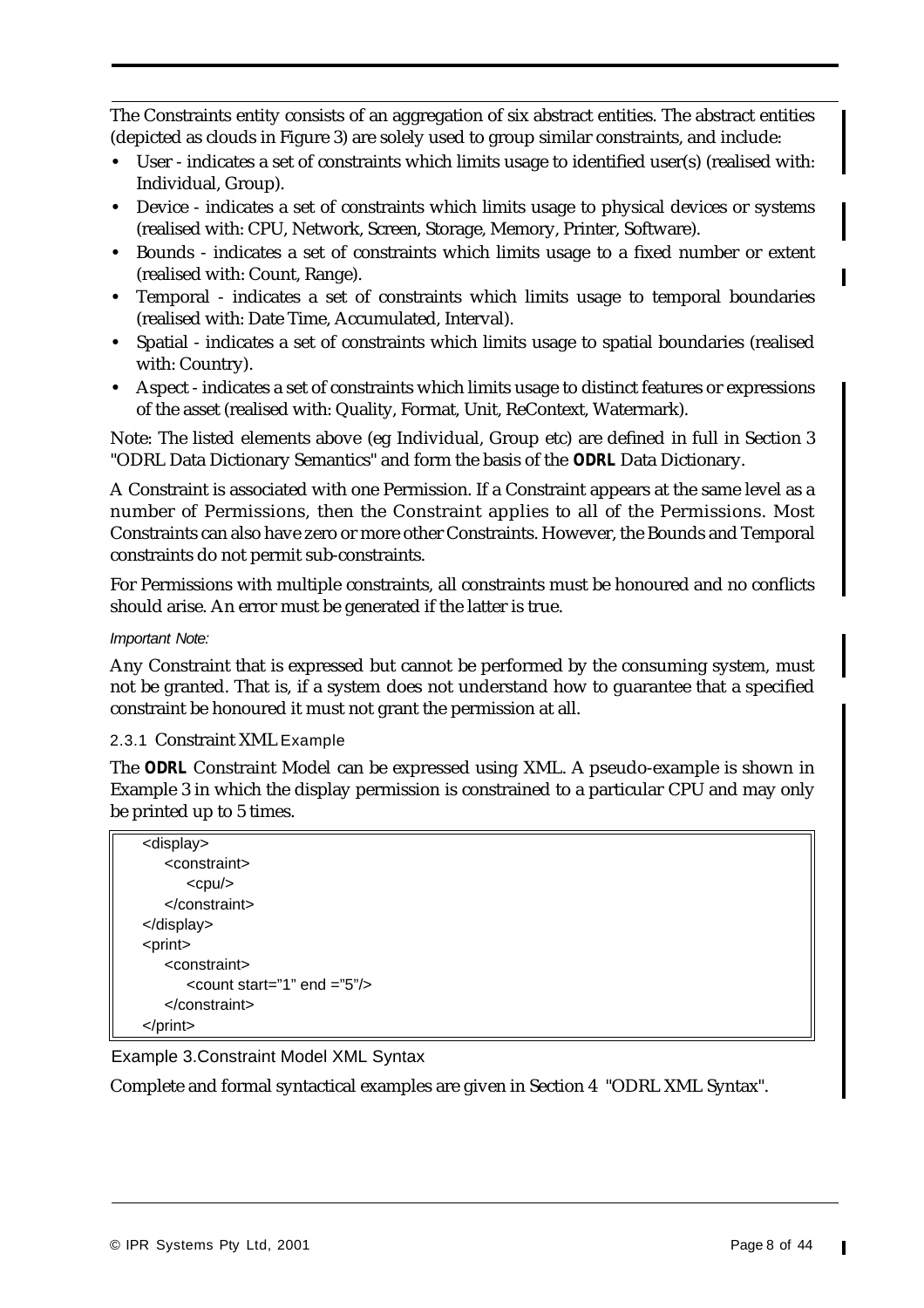## 2.4 ODRL Requirement Model

*ODRL* supports the expression of Rights Requirements. This is the recognised set of preconditions that must be met in order to obtain the related permissons. The *ODRL* Requirements Model is shown in Figure 4.



Figure 4. ODRL Requirement Model

The Requirement entity consists of one abstract entity. The abstract entity (depicted as a cloud in Figure 4) and is solely used to group similar Fee requirements, and includes:

- **•** PrePay indicates a payment amount that must be paid in advance of the use of the granted rights.
- **•** PostPay indicates a payment amount that can be paid after the use of the granted rights.
- **•** PerUse indicates a payment amount that must be paid each time the granted rights are consumed.

Note: The listed elements above (eg PrePay etc) are defined in full in Section 3 "ODRL Data Dictionary Semantics" and form the basis of the *ODRL* Data Dictionary.

A Requirement can be associated with one or many Permissions. If a Requirement appears at the same level as a number of Permissions, then the Requirement applies once to all of the Permissions. For Permissions with multiple Requirements, all Requirements must be honoured and no conflicts should arise. An error must be generated if the latter is true.

The *ODRL* Data Dictionary also defines the common reusable Payment entity, A payment consists of the amount to pay, the currency of the amount, the taxation due (as a percentage) and a taxation code.

## *Important Note:*

Any Requirement that is expressed but cannot be performed by the consuming system, must not be granted. That is, if a system does not understand how to guarantee that a specified Requirement has been met, then it must not grant the permission at all.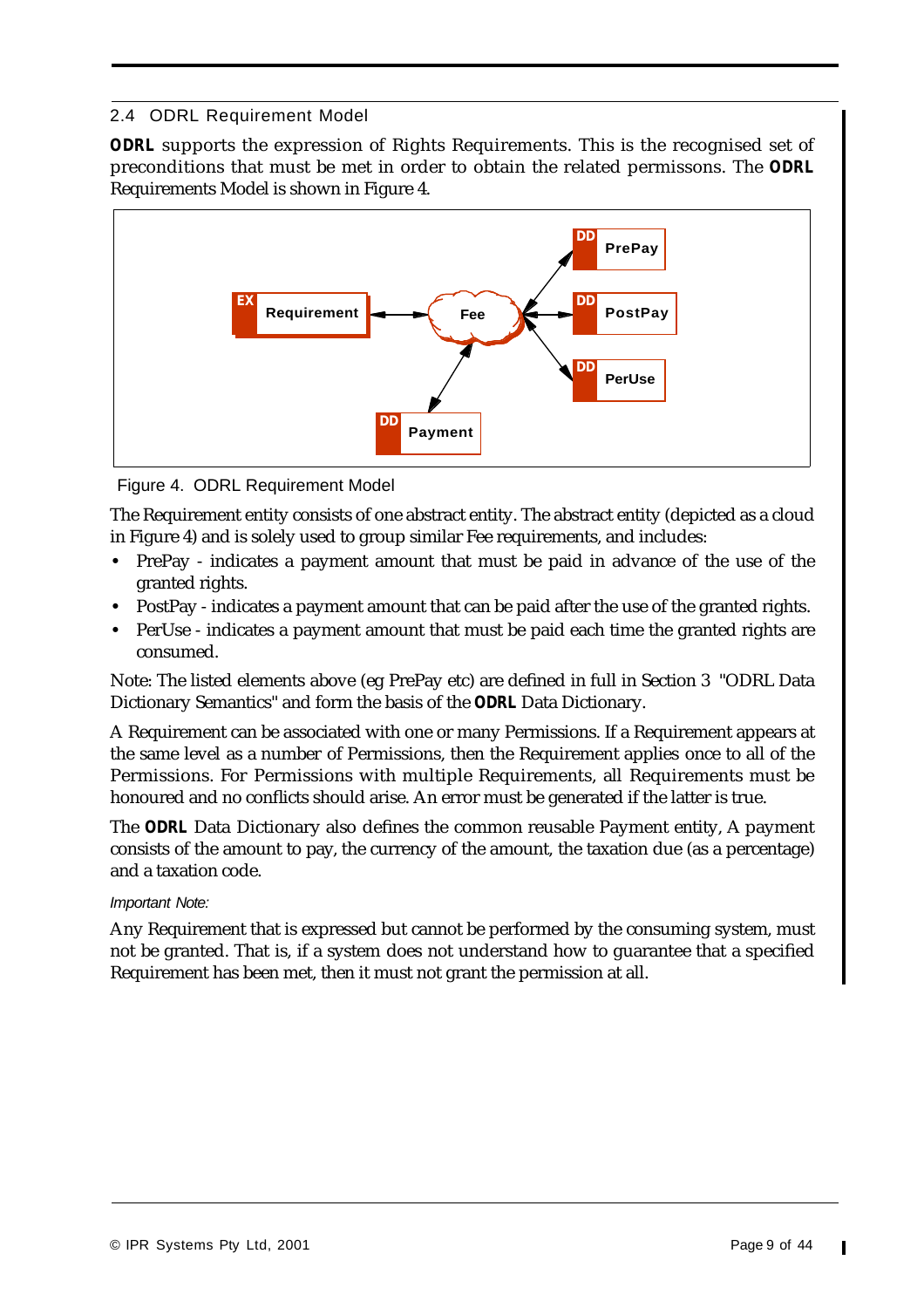#### 2.4.1 Requirement XML Example

The *ODRL* Requirement Model can be expressed using XML. A pseudo-example is shown in Example 4 in which the play permission requires a \$AUD20 fee (plus 10% tax) to be paid per use.



Example 4.Requirement Model XML Syntax

Complete and formal syntactical examples are given in Section 4 "ODRL XML Syntax".

# 2.5 ODRL Rights Holder Model

*ODRL* supports the identification of Rights Holders. The Rights Holder is a recognised Party and any set of entitlements that they are due for the use of their Asset. The *ODRL* Rights Holder Model is shown in Figure 5.



Figure 5. ODRL Rights Holder Model

The Rights Holder entity consists of one abstract entity: The abstract entity (depicted as a cloud in Figure 5) is solely used to group similar Rights Holder royalty entitlements, and include:

- **•** Percentage indicates a payment due to the indicated party for each transaction over the asset as a percentage of the value of the net transaction.
- **•** Fixed Amount indicates a payment due to the indicated party for each transaction over the asset as a fixed value of the net transaction.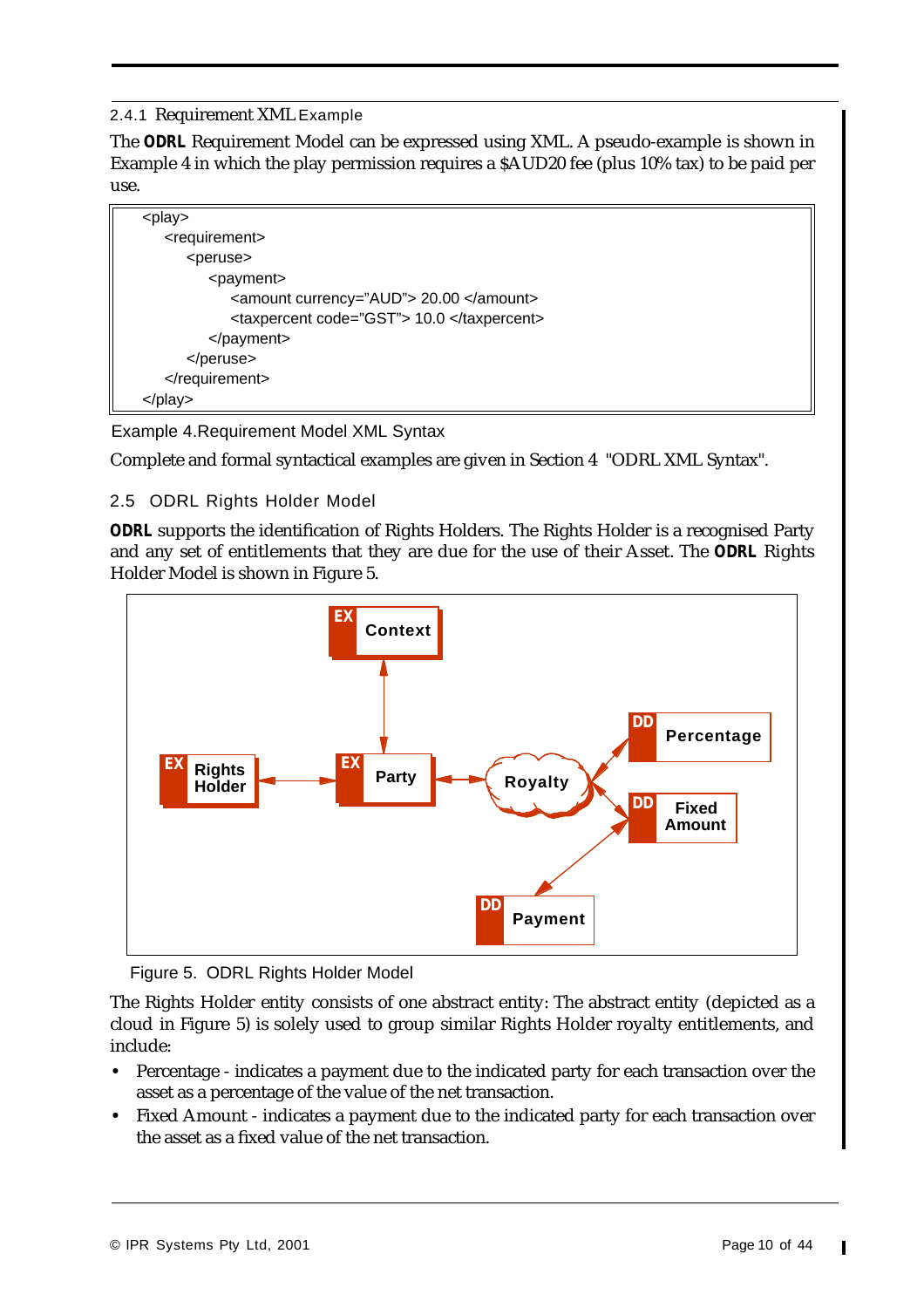Note: The listed elements above (eg Percentage etc) are defined in full in Section 3 "ODRL Data Dictionary Semantics" and form the basis of the *ODRL* Data Dictionary.

A Rights Holder can contain one or more Parties, and can be associated with one or many Assets. Parties can also be nested to indicate dependencies. For example; to support Rights Holder Sonya receiving 10% of Rights Holder Fiona's royalty (who may receive a fixed amount).

2.5.1 Rights Holder XML Example

The *ODRL* RightsHolder Model can be expressed using XML. A pseudo-example is shown in Example 5 in which two identified parties share royalties with 90% to one and 10% to the other for each net transaction over their asset.

| <rightsholder></rightsholder> |
|-------------------------------|
| <party></party>               |
| <context> </context>          |
| <percentage> 90 </percentage> |
|                               |
| <party></party>               |
| <context> </context>          |
| <percentage> 10 </percentage> |
|                               |
|                               |

Example 5.RightsHolder Model XML Syntax

Complete and formal syntactical examples are given in Section 4 "ODRL XML Syntax".

#### 2.6 ODRL Context Model

*ODRL* supports expressing additional information about entities and related entities. The *ODRL* Context Model is shown in Figure 6.



Figure 6. ODRL Context Model

The Context entity is an aggregation of seven other entities and includes:

- **•** UID a unique identification number for the entity.
- **•** Name a name used to describe the entity.
- **•** Role the role played by the entity.
- **•** Remark comments related to the entity.
- **•** Date Time indicates the date the event/entity occurred or is valid for.
- **•** Location indicates the physical location of the event/entity.
- **•** External Reference a link (URI) to an additional information about the entity.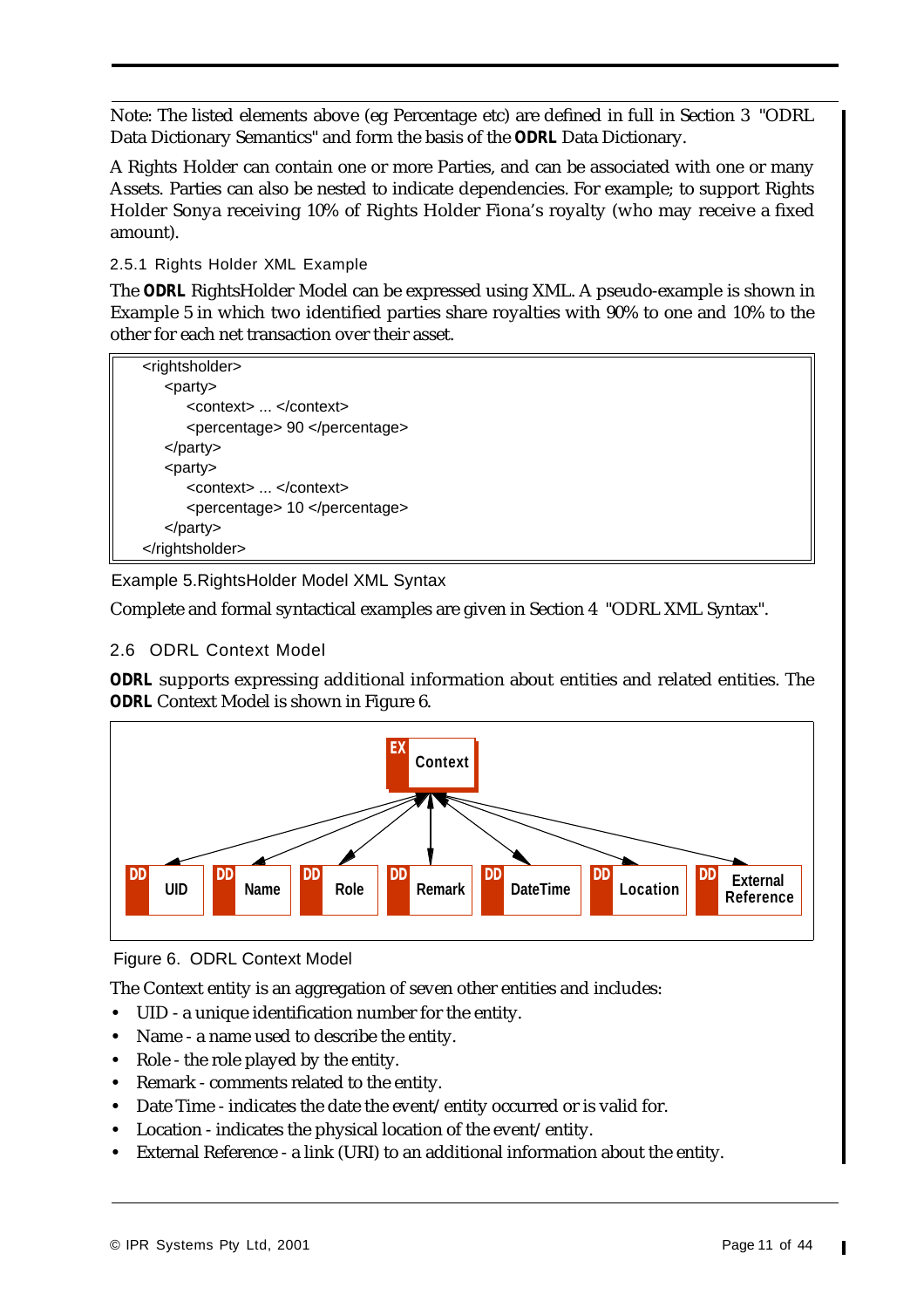Note: The listed elements above (eg UID etc) are defined in full in Section 3 "ODRL Data Dictionary Semantics" and form the basis of the *ODRL* Data Dictionary.

The Context is used for a number of different purposes and can be associated with any entity. When declaring Assets, it is used to indicate the unique identifier for the asset. When declaring Parties, it is used to indicate the unique identifier for the party, what role they may have played, and their name. The whole rights expression can also have a Context to indicate the unique identifier for the expression as well as when it was created. The Agreement entity can also have a Context to indicate the location of the transaction.

2.6.1 Context XML Example

The *ODRL* Context Model can be expressed using XML. A pseudo-example is shown in Example 6 in which the context for a party is described.

| $\langle$ party $\rangle$                                                         |
|-----------------------------------------------------------------------------------|
| <context></context>                                                               |
| <uid idscheme="X500"> c=EX;o=Federal Library;ou=Registry; cn=Maria K Brown </uid> |
| <name> Maria Brown </name>                                                        |
| <role idscheme="ONIX"> AO1 </role>                                                |
| <reference> http://www.maria-k-brown.com/vcard.xml </reference>                   |
| $\alpha$ context                                                                  |
|                                                                                   |

Example 6.Context Model XML Syntax

Complete and formal syntactical examples are given in Section 4 "ODRL XML Syntax".

## 2.7 ODRL Agreement Model

*ODRL* supports expressing agreements made between parties for specific rights over assets. The *ODRL* Agreement Model is shown in Figure 7.



Figure 7. ODRL Agreement Model

The Agreement entity is an aggregation of four other entities and includes:

- **•** Asset information about the asset
- **•** Party information about the parties to the agreement.
- **•** Permission information (or a link) to the usage permissions being agreed to.
- **•** Context details about the agreement such as the date, time, location, identifier etc.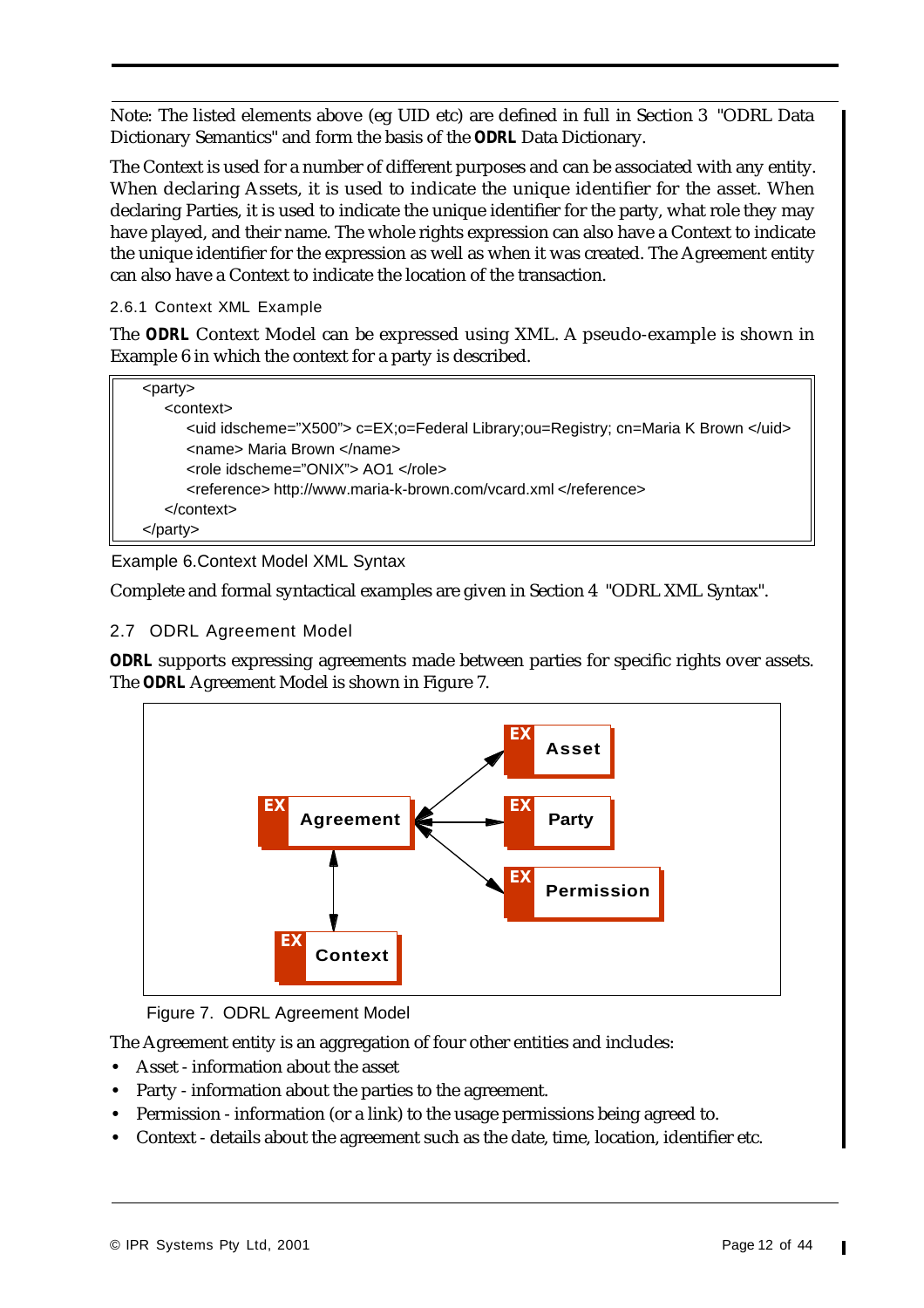The Agreement entity allows for detailed expressions of particular parties who have negotiated and agreed to a set of particular permissions over some assets.

2.7.1 Agreement XML Example

The *ODRL* Agreement Model can be expressed using XML. A pseudo-example is shown in Example 7 in which an agreement, with context, is described between a party and a set of permissions over an asset.

| <agreement></agreement>                                           |  |
|-------------------------------------------------------------------|--|
| <context></context>                                               |  |
| <uid idscheme="DOI"> 10.999/license/20010701/8736282828AAS </uid> |  |
| <datetime> 2001-07-01T10:31:30 </datetime>                        |  |
| <location> Sydney, Australia </location>                          |  |
| <remark>Transacted by Example.Com</remark>                        |  |
| $<$ /context $>$                                                  |  |
| $\epsilon$ party $>$                                              |  |
| <context> </context>                                              |  |
| $<$ /party>                                                       |  |
| <asset> </asset>                                                  |  |
| <permission></permission>                                         |  |
|                                                                   |  |
|                                                                   |  |
|                                                                   |  |

Example 7.Agreement Model XML Syntax

Complete and formal syntactical examples are given in Section 4 "ODRL XML Syntax".

#### 2.8 Expression Containers

The *ODRL* expression language also supports a number of grouping mechanisms for entities into containers. The groupings in the containers imply explicit semantics and must be supported.

There are three types of containers defined:

- **•** And the entities all must be supported/recognised
- **•** Exclusive Or only one of the entities must be supported/recognised
- Inclusive Or one or more of the entities must be supported/recognised

A new structure, called "container" maybe utilised to aggregate other entities to enforce the above semantics. The container structure will have an attribute ("and", "ex-or", "in-or") to indicate the container type. The default container type is "and". Additionally, when no container structure is used, the default of "and" is implied.

The container semantics only applies to the immediate children of the container.

Typically the container structure is used to aggregate permissions, constraints, and requirements but can be used on other entities.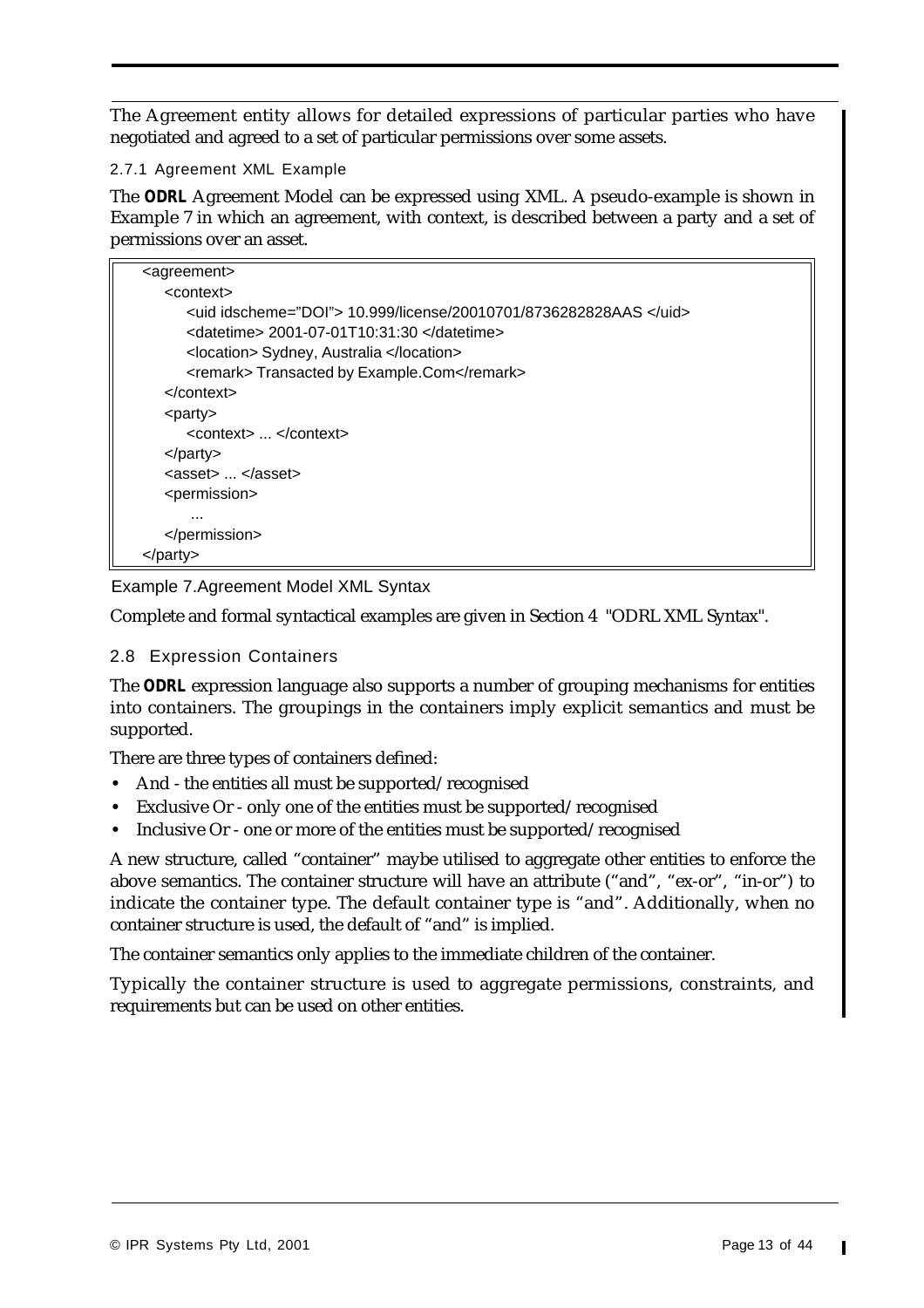#### 2.8.1 Container XML Example

The *ODRL* Container structure can be expressed using XML. A pseudo-example is shown in Example 8 in which the play permission is constrained to either (or both) the CPU of Storage device and the requirement is to either pay up front (\$AUD200) or per use (\$AUD1.50).

| <permission></permission>                |
|------------------------------------------|
| <play></play>                            |
| <constraint></constraint>                |
| <container type="in-or"></container>     |
| <cpu></cpu>                              |
| <storage></storage>                      |
|                                          |
|                                          |
|                                          |
| <requirement></requirement>              |
| <container type="ex-or"></container>     |
| <prepay></prepay>                        |
| <payment></payment>                      |
| <amount currency="AUD"> 200.00 </amount> |
|                                          |
|                                          |
| <peruse></peruse>                        |
| <payment></payment>                      |
| <amount currency="AUD"> 1.50 </amount>   |
|                                          |
|                                          |
|                                          |
|                                          |
|                                          |

Example 8.Container XML Syntax

Complete and formal syntactical examples are given in Section 4 "ODRL XML Syntax".

## 2.9 Expression Linking

The *ODRL* expression language also supports the ability to explicitly link expression fragments. The links between the expression fragments imply explicit semantics and must be supported. The linking allows for *ODRL* expressions to be constructed by reusing existing expressions and allowing explicit links between fragments. Each *ODRL* fragment can be uniquely identified.

In the usual case, entities appearing in an *ODRL* rights expression is assumed to be related. That is, a Permission entity that appears with an Asset entity are assumed to be related (ie this expresses the Asset's permissions). When explicit linking is used, then the link relationships take precedence. The examples in the next section show how these cases can be expressed.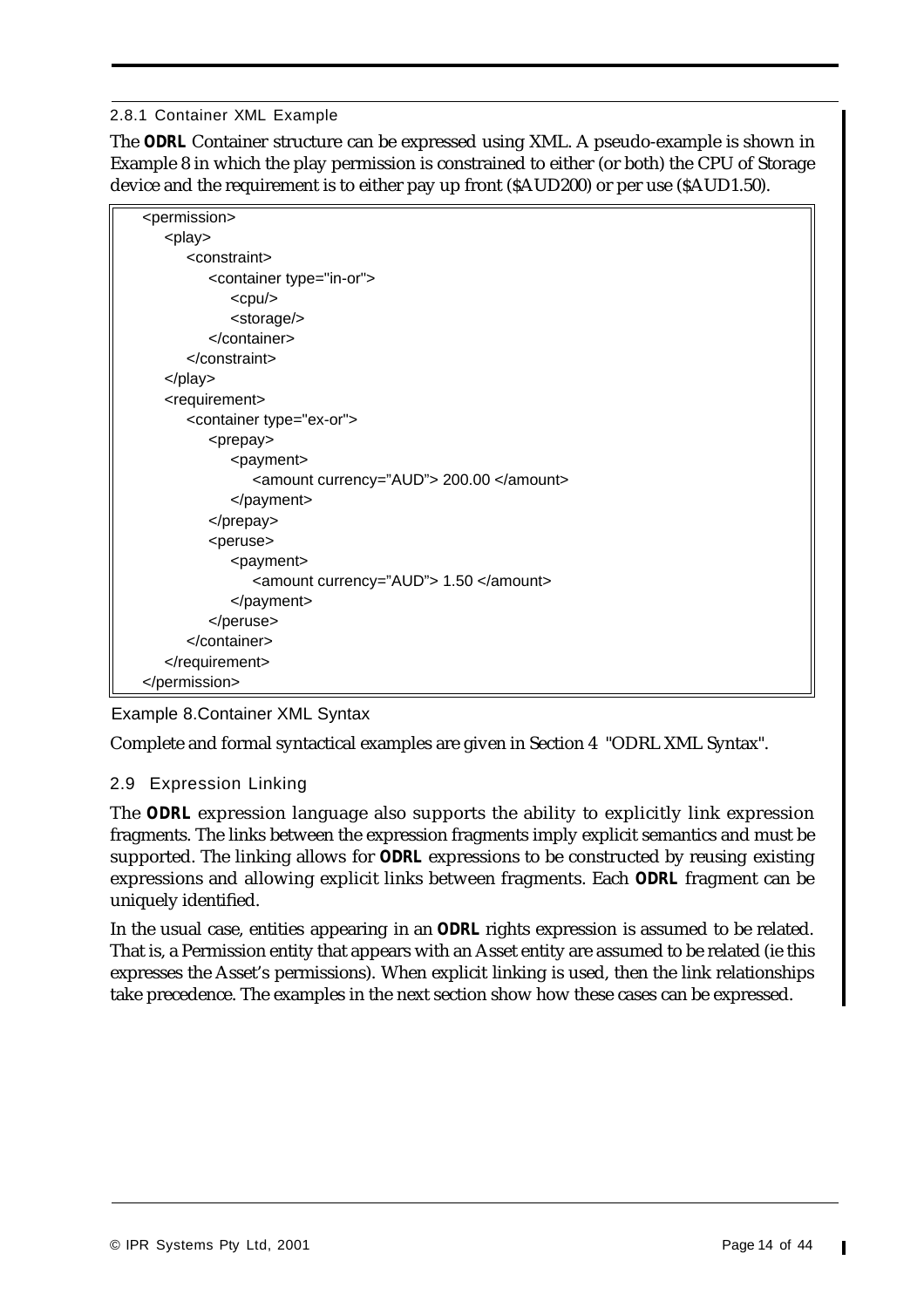#### 2.9.1 Link XML Example

The *ODRL* Link structure can be expressed using XML. A pseudo-example is shown in Example 9 in which the sell permission only applies to ASSET-01 and the lend permission applies to both ASSET-01 and ASSET-02.

| <rights></rights>                       |
|-----------------------------------------|
| <asset id="ASSET-01"></asset>           |
| <context> <context></context></context> |
|                                         |
| <asset id="ASSET-02"></asset>           |
| <context> <context></context></context> |
|                                         |
| <permission></permission>               |
| <asset idref="ASSET-01"></asset>        |
| <sell></sell>                           |
|                                         |
| <permission></permission>               |
| <asset idref="ASSET-01"></asset>        |
| <asset idref="ASSET-02"></asset>        |
| <lend></lend>                           |
|                                         |
|                                         |

Example 9.Link XML Syntax

Complete and formal syntactical examples are given in Section 4 "ODRL XML Syntax".

 $\mathbf I$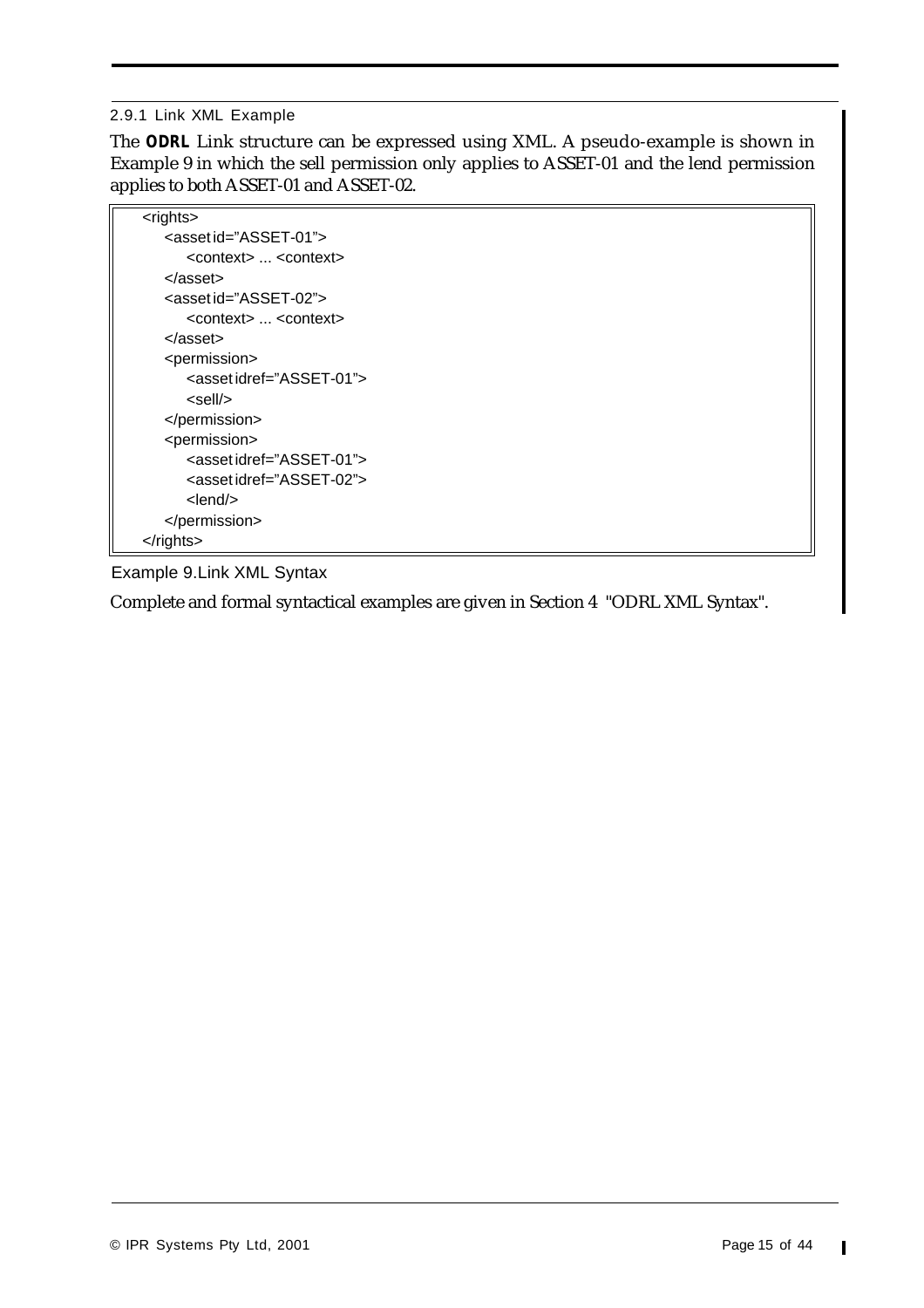# 3 ODRL Data Dictionary Semantics

This section details the semantics of all the *ODRL* data dictionary elements that is used within the *ODRL* expression language. The *ODRL* data dictionary elements form the basis of the language and can be extended (see Section 5 "ODRL Extensibility") by additional elements. Each element in the data dictionary is defined using the following attributes defined by ISO-11179:

- **•** Name The label assigned to the data element
- **•** Identifier The unique identifier assigned to the data element (that is used for the syntactical encoding of the element)
- **•** Definition A statement that clearly represents the concept and essential nature of the data element
- **•** Comment A remark concerning the application of the data element

The data dictionary elements are defined below in the following five sections:

- **•** Section 3.1 "Permissions Elements"
- **•** Section 3.2 "Constraint Elements"
- **•** Section 3.3 "Requirement Elements"
- **•** Section 3.4 "Rights Holder Elements"
- **•** Section 3.5 "Context Elements"

#### 3.1 Permissions Elements

The Elements are defined in Table 1: Permission Elements.

Table 1. Permission Elements

| <b>Name</b>    | <b>Identifier</b>                                        | <b>Definition</b>                                                                              | <b>Comment</b>                               |  |  |
|----------------|----------------------------------------------------------|------------------------------------------------------------------------------------------------|----------------------------------------------|--|--|
|                | Usage Permissons (pertaining to the end use of an asset) |                                                                                                |                                              |  |  |
| <b>Display</b> | display                                                  | The act of rendering the asset onto<br>a visual device.                                        |                                              |  |  |
| Print          | print                                                    | The act of rendering the asset onto<br>paper or hard copy form.                                |                                              |  |  |
| Play           | play                                                     | The act of rendering the asset into<br>audio/video form.                                       |                                              |  |  |
| <b>Execute</b> | execute                                                  | The act of rendering the asset into<br>machine-readable form.                                  |                                              |  |  |
|                |                                                          | Transfer Permissions (pertaining to the transfer rights of an asset)                           |                                              |  |  |
| Sell           | sell                                                     | The act of allowing the asset to be<br>sold for exchange of value.                             |                                              |  |  |
| Lend           | lend                                                     | The act of allowing the asset to be<br>available for temporary use then<br>returned.           | <b>Temporal constraints are</b><br>required. |  |  |
| Give           | give                                                     | The act of allowing the asset to be<br>given away (without exchange of<br>value).              |                                              |  |  |
| Lease          | lease                                                    | The act of allowing the asset to be<br>available for periods of time for<br>exchange of value. | <b>Temporal constraints are</b><br>required. |  |  |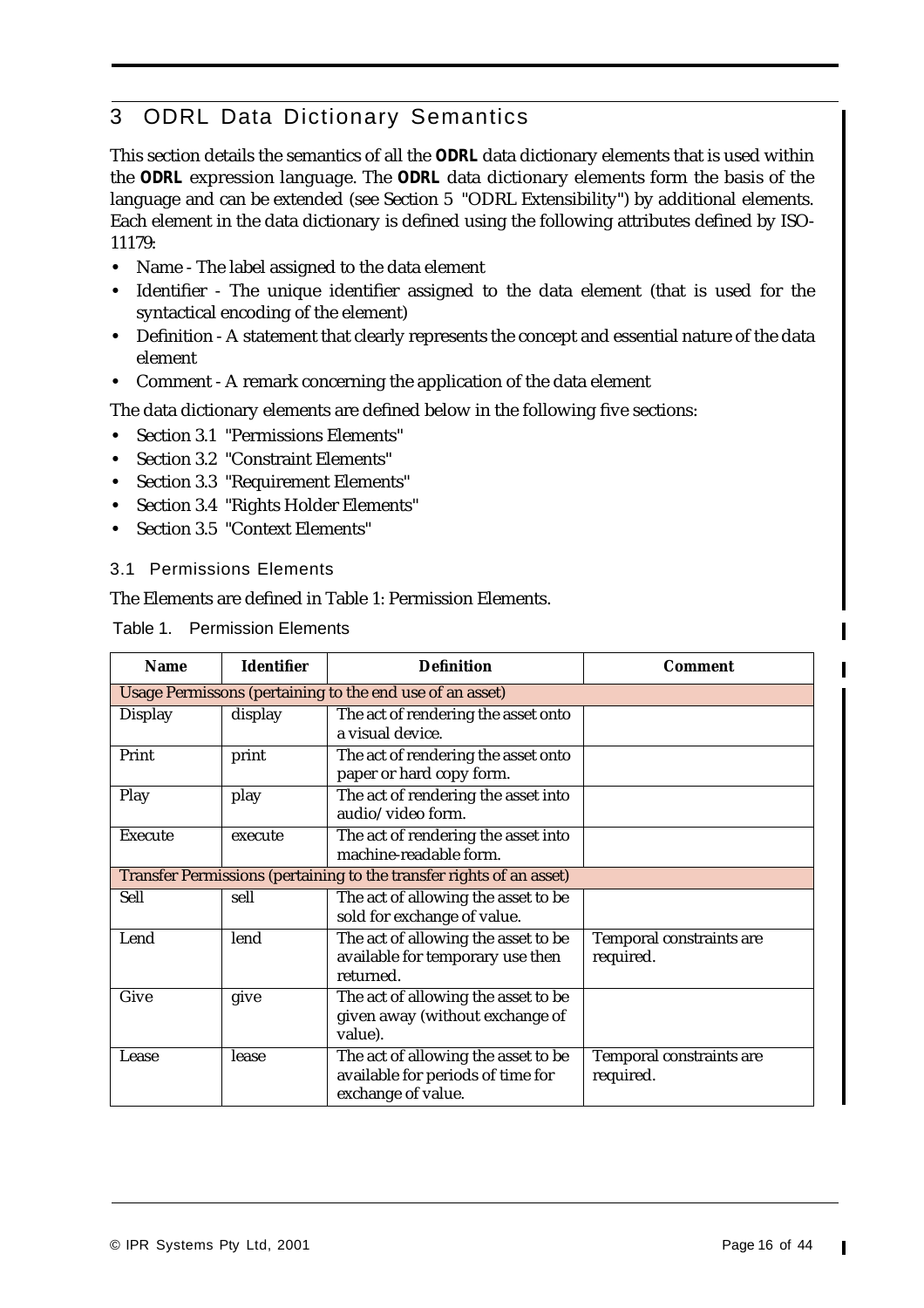## Table 1. Permission Elements

| <b>Name</b>                                                      | <b>Identifier</b> | <b>Definition</b>                                                                     | Comment |  |  |
|------------------------------------------------------------------|-------------------|---------------------------------------------------------------------------------------|---------|--|--|
| Reuse Permissions (pertaining to the re-utilisation of an asset) |                   |                                                                                       |         |  |  |
| Modify                                                           | modify            | The act of changing parts of the<br>asset creating a new asset.                       |         |  |  |
| Copy                                                             | copy              | The act of extracting parts (or all)<br>of the asset for reuse into another<br>asset. |         |  |  |
| Annotate                                                         | annotate          | The act of adding notations/<br>commentaries to the asset creating<br>a new asset.    |         |  |  |

# 3.2 Constraint Elements

## The Elements are defined in Table 2: Constraint Elements.

## Table 2. Constraint Elements

| <b>Name</b>                                         | <b>Identifier</b> | <b>Definition</b>                                                           | <b>Comment</b>                                                                              |  |  |
|-----------------------------------------------------|-------------------|-----------------------------------------------------------------------------|---------------------------------------------------------------------------------------------|--|--|
| <b>User Constraints (Any human or organisation)</b> |                   |                                                                             |                                                                                             |  |  |
| Individual                                          | individual        | An identifiable party acting as an<br>individual.                           | Use Context to identify the<br>individual.                                                  |  |  |
| Group                                               | group             | A number of identifiable party<br>acting as a collection of<br>individuals. | Use Context to identify the<br>group                                                        |  |  |
|                                                     |                   | Device Constraints (Any electronic or digital equipment or system)          |                                                                                             |  |  |
| <b>CPU</b>                                          | cpu               | An identifiable system with a<br>central processing unit (CPU).             | Use Context to identify the<br>device.                                                      |  |  |
| <b>Network</b>                                      | network           | An identifiable data network.                                               | Use Context to identify the<br>device. Use Range to indicate<br>the IP Address restriction. |  |  |
| <b>Screen</b>                                       | screen            | An identifiable display output<br>screen device.                            | For example, a screen reader or<br>braille device.                                          |  |  |
|                                                     |                   |                                                                             | Use Context to identify the<br>device.                                                      |  |  |
| <b>Storage</b>                                      | storage           | An identifiable storage media<br>device.                                    | For example, a hard disk or<br>removable cartridge.                                         |  |  |
|                                                     |                   |                                                                             | Use Context to identify the<br>device.                                                      |  |  |
| <b>Memory</b>                                       | memory            | An identifiable memory device.                                              | For example, the clipboard.                                                                 |  |  |
|                                                     |                   |                                                                             | Use Context to identify the<br>device.                                                      |  |  |
| Printer                                             | printer           | An identifiable hard copy printer.                                          | Use Context to identify the<br>device.                                                      |  |  |
| Software                                            | software          | An identifiable software<br>application that must be present.               | Use Context to identify the<br>device.                                                      |  |  |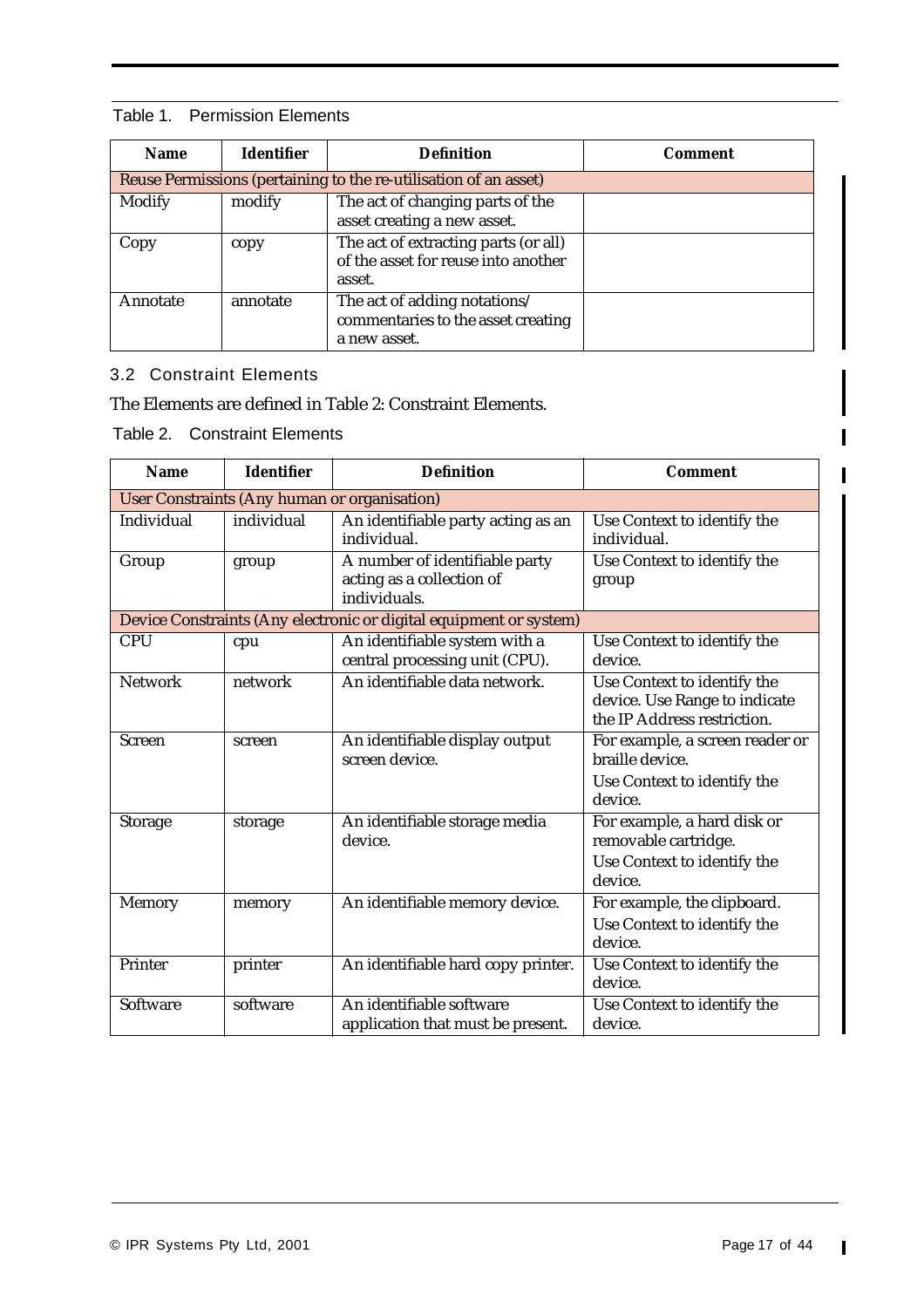| Table 2. | <b>Constraint Elements</b> |  |
|----------|----------------------------|--|
|          |                            |  |

| <b>Name</b>                                                                 | <b>Identifier</b> | <b>Definition</b>                                                                                                                                                                                                                                | <b>Comment</b>                                                                                                                                                                                                                                                                                                                                                           |
|-----------------------------------------------------------------------------|-------------------|--------------------------------------------------------------------------------------------------------------------------------------------------------------------------------------------------------------------------------------------------|--------------------------------------------------------------------------------------------------------------------------------------------------------------------------------------------------------------------------------------------------------------------------------------------------------------------------------------------------------------------------|
| Bound Constraints (The numeric limits within which any entity can function) |                   |                                                                                                                                                                                                                                                  |                                                                                                                                                                                                                                                                                                                                                                          |
| Count                                                                       | count             | A numeric count indicating the<br>number of times the<br>corresponding entity may be<br>exercised.<br>Contains the following:<br>• start - the beginning of the<br>count (inclusive)<br>• end - the end of the count<br>(inclusive)              | Positive decimals must be<br>supported. If there is no "start"<br>or "end" value, then the count<br>is open-ended. Note, "start"<br>must always be less than or<br>equal to "end" and one must<br>always be present.<br>For example, the Print usage<br>may be constraint with a count<br>of 1 to 10 meaning that the asset<br>can be printed once or up to 10<br>times. |
| Range                                                                       | range             | A numeric range indicating the<br>min/max values of the<br>corresponding entity that the<br>constraint applies to<br>Contains the following:<br>• min - the beginning of the<br>range (inclusive)<br>• max - the end of the range<br>(inclusive) | Positive and negative decimals<br>must be supported. If there is<br>no "min" or "max" value, then<br>the range is open-ended. Note:<br>"min" must always be less than<br>or equal to "max" and one<br>must always be present.<br>For example, this is used to<br>specify that only pages<br>numbered 1 to 10 may be<br>printed (using the "pages"<br>subunit entity).    |
|                                                                             |                   | Temporal Constraints (The time limits within which any entity can function)                                                                                                                                                                      |                                                                                                                                                                                                                                                                                                                                                                          |
| Date Time                                                                   | datetime          | A date/time-based range.<br>Contains the following:<br>• start - the beginning of the<br>range (inclusive)<br>• end - the end of the range<br>(inclusive)                                                                                        | Date and Time value must<br>conform to [ISO8601].<br>If there is no "start" and/or<br>"end" value, then the range is<br>open-ended. Note: "start" must<br>always be less than or equal to<br>"end" and one must always be<br>present.                                                                                                                                    |
| Accumulated                                                                 | accumulated       | The maximum period of metered<br>usage time.                                                                                                                                                                                                     | Period value must conform to<br>$[ISO8601]$ .<br>For example "P30H" indicates<br>a 30 hour period.                                                                                                                                                                                                                                                                       |
| Interval                                                                    | interval          | Recurring period of time in which<br>the rights can be exercised                                                                                                                                                                                 | Date and Time value must<br>conform to [ISO8601].<br>For example "P7D" indicates a<br>7 day period.                                                                                                                                                                                                                                                                      |
|                                                                             |                   | Spatial Constraints (Any geographical range or extent)                                                                                                                                                                                           |                                                                                                                                                                                                                                                                                                                                                                          |
| Country                                                                     | country           | Specification of a Country code                                                                                                                                                                                                                  | Use Context to identify the<br>country with the codes<br>specified by the [ISO3166]<br><b>Scheme</b>                                                                                                                                                                                                                                                                     |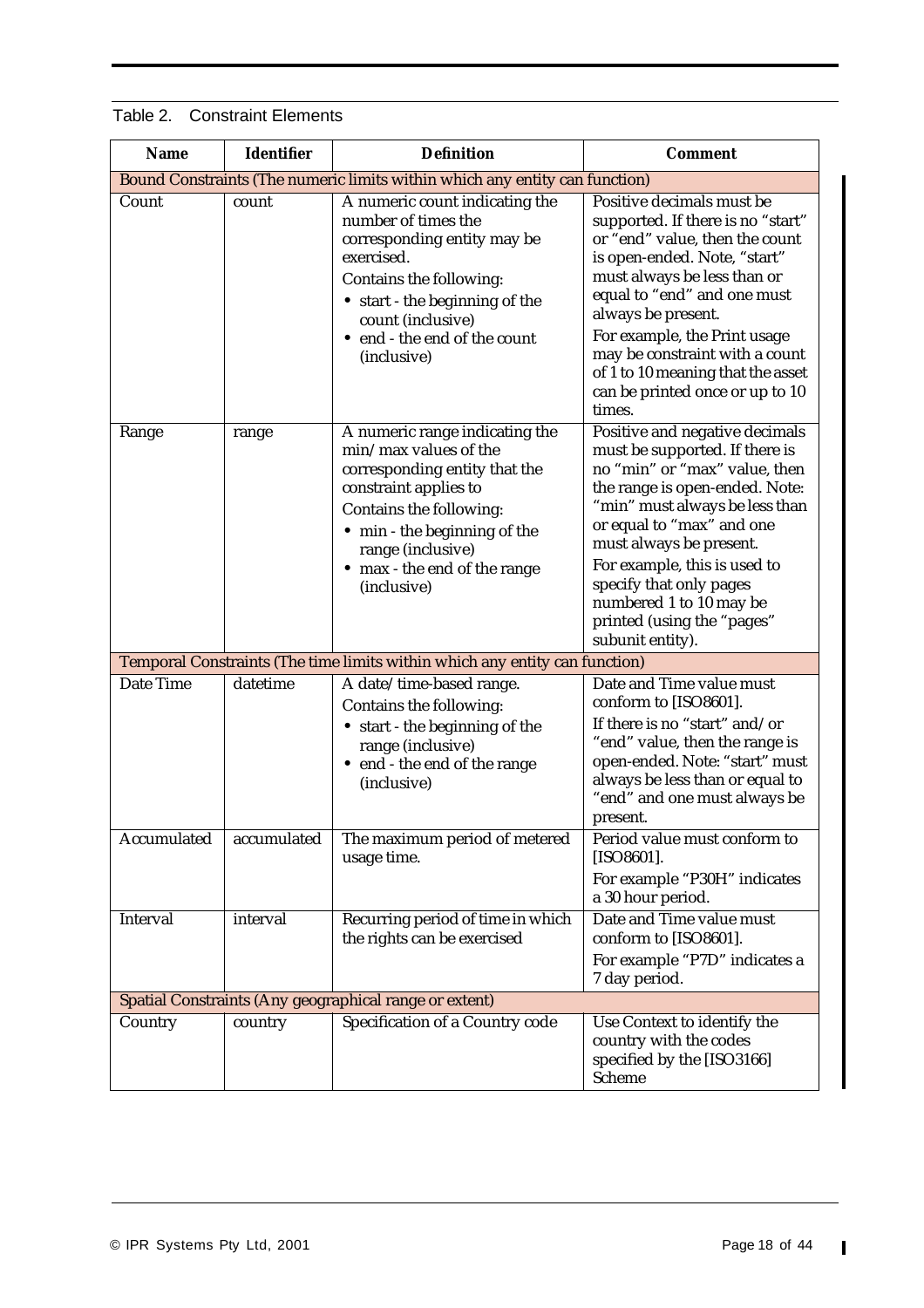| <b>Name</b>       | <b>Identifier</b> | <b>Definition</b>                                                                                                                                                       | <b>Comment</b>                                                                                                                                                                                     |
|-------------------|-------------------|-------------------------------------------------------------------------------------------------------------------------------------------------------------------------|----------------------------------------------------------------------------------------------------------------------------------------------------------------------------------------------------|
|                   |                   | <b>Aspect Constraints (Any distinct feature of the Asset)</b>                                                                                                           |                                                                                                                                                                                                    |
| Quality           | quality           | Specification of constraints on the<br>quality aspects of the asset.<br>Contains the following:<br>• type - the classification of the<br>quality type                   | The values for the type<br>attribute must be from a well<br>known vocabulary and the<br>source clearly identified.<br>For example, the resolution of<br>an image or number of colours.             |
| Format            | format            | Specification of constraints on the<br>format(s) of the asset.<br>Contains the following:<br>• type - the classification of the<br>format type                          | The values for the type<br>attribute must be from a well<br>known vocabulary and the<br>source clearly identified.<br>For example, values can taken<br>from the Internet Media Type<br>[IMT] list. |
| Unit              | unit              | Specification of constraints on the<br>whole asset or sub-parts of the<br>asset.<br>Contains the following:<br>• type - the classification of the<br>sub-unit part type | The values for the type<br>attribute must be from a well<br>known vocabulary and the<br>source clearly identified.                                                                                 |
| <b>ReContext</b>  | recontext         | Specification if the asset may or<br>may not be re-contextualised.                                                                                                      | Boolean value.                                                                                                                                                                                     |
| <b>Water Mark</b> | watermark         | Specification of watermarking<br>requirements for the asset.                                                                                                            | Use Context to identify the<br>watermark information.                                                                                                                                              |

#### Table 2. Constraint Elements

# 3.3 Requirement Elements

The Elements are defined in Table 3: Requirement Elements.

Table 3. Requirement Elements

| <b>Name</b>            | <b>Identifier</b> | <b>Definition</b>                                                                                              | <b>Comment</b>                                                                                                                                                                                                                                                       |
|------------------------|-------------------|----------------------------------------------------------------------------------------------------------------|----------------------------------------------------------------------------------------------------------------------------------------------------------------------------------------------------------------------------------------------------------------------|
| <b>Common Entities</b> |                   |                                                                                                                |                                                                                                                                                                                                                                                                      |
| Payment                | payment           | The amount of the payment.<br><b>Contains the following:</b><br>• amount and currency<br>• taxpercent and code | The amount must be a positive<br>decimal to two decimal places.<br>The mandatory currency must<br>use [ISO4217] codes.<br>The taxpercent must be a<br>positive decimal between 0 and<br>100 (inclusive). The optional<br>code can be any standard tax<br>identifier. |
|                        |                   | Payment Requirements (Obligations in the form of financial payments)                                           |                                                                                                                                                                                                                                                                      |
| Pre Pay                | prepay            | The amount due prior to the<br>granting/use of the rights.                                                     | Use Payment entity.                                                                                                                                                                                                                                                  |
| Post Pay               | postpay           | The amount due after the use of<br>the rights.                                                                 | Use Payment entity.                                                                                                                                                                                                                                                  |
| Per Use                | peruse            | The amount due for each use of<br>the granted rights.                                                          | Use Payment entity.                                                                                                                                                                                                                                                  |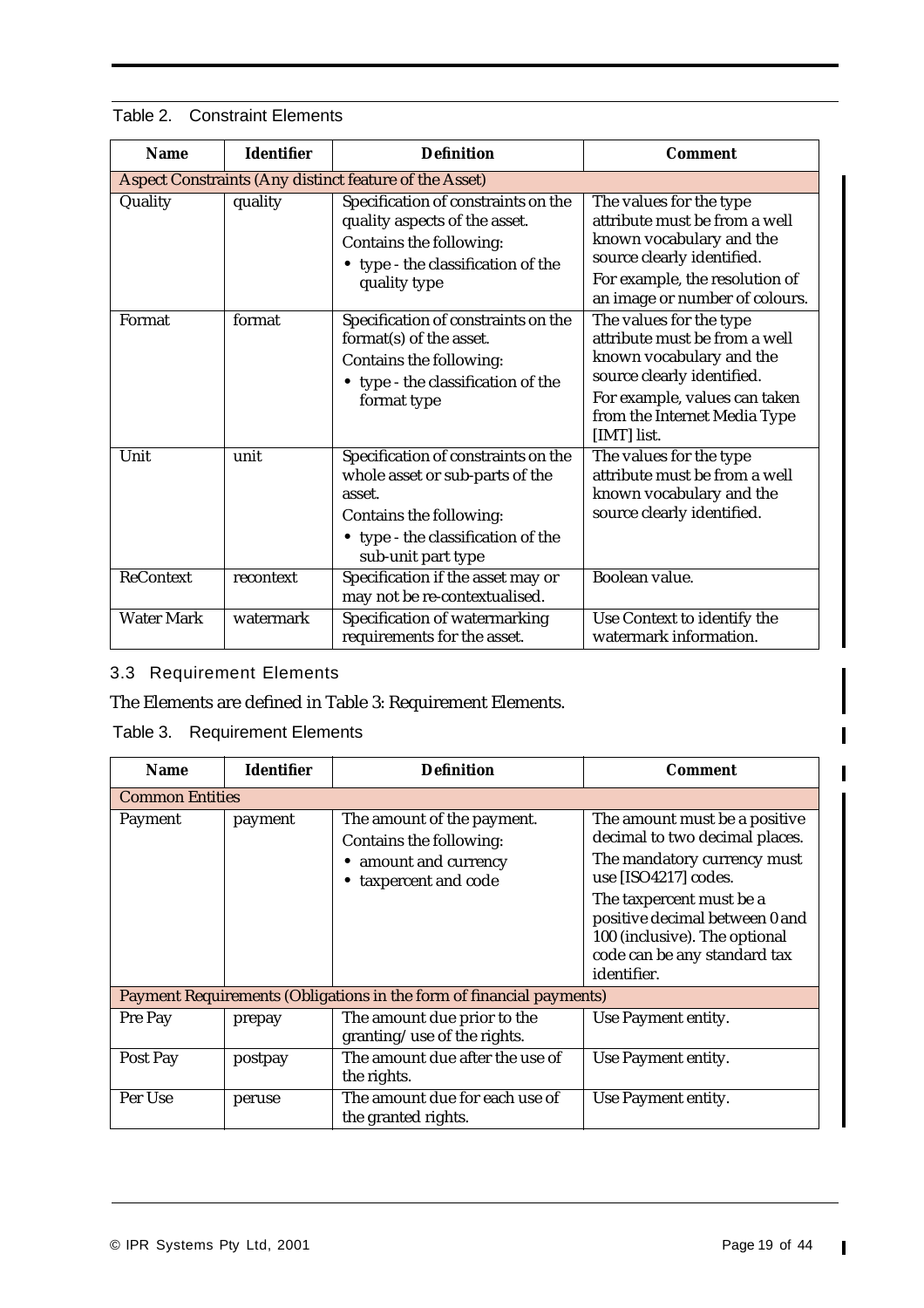# 3.4 Rights Holder Elements

## The Elements are defined in Table 4: Rights Holder Elements.

# Table 4. Rights Holder Elements

| <b>Name</b>     | <b>Identifier</b> | <b>Definition</b>                                                                | <b>Comment</b>                                                                                                                       |
|-----------------|-------------------|----------------------------------------------------------------------------------|--------------------------------------------------------------------------------------------------------------------------------------|
|                 |                   | <b>Royalty (Financial payments to Rights Holders)</b>                            |                                                                                                                                      |
| Percentage      | percentage        | The percentage of the net<br>transaction amount due to the<br>rights holder.     | The value must be a positive<br>decimal between 0 and 100<br>(inclusive). The total of all<br>rights holders must not exceed<br>100. |
| Fixed<br>Amount | fixedamount       | The fixed amount due to the<br>rights holder for each net<br>transaction amount. | Use Payment entity.                                                                                                                  |

#### 3.5 Context Elements

The Elements are defined in Table 5: Context Elements.

Table 5. Context Elements

| <b>Name</b>                  | <b>Identifier</b> | <b>Definition</b>                                                                                                                            | <b>Comment</b>                                                                                                                                                           |
|------------------------------|-------------------|----------------------------------------------------------------------------------------------------------------------------------------------|--------------------------------------------------------------------------------------------------------------------------------------------------------------------------|
| <b>UID</b>                   | uid               | The unique identifier for the<br>entity.<br>Contains the following:<br>• idscheme - indicates the<br>scheme used for the identifier.         | Valid idschemes include:<br>$\bullet$ URI<br>$\bullet$ DOI<br>$\bullet$ X500<br>$\bullet$ ISBN<br>$\bullet$ ISTC<br>$\bullet$ ISO3166<br>$\bullet$ FPI<br>$\bullet$ GUID |
| Name                         | name              | The general name given to the<br>entity.                                                                                                     |                                                                                                                                                                          |
| Role                         | role              | The role played by the identified<br>entity.<br>Contains the following:<br>• idscheme - indicates the<br>scheme used for the identifier.     | The role values may be selected<br>from existing vocabulary<br>schemes, including<br><b>MARC</b><br>$\bullet$<br><b>ONIX</b><br>MPEG7<br>٠                               |
| Remark                       | remark            | General comments or description<br>about the entity                                                                                          |                                                                                                                                                                          |
| <b>Date Event</b>            | dateevent         | A date/time value for the entity.<br>Contains the following:<br>• date - the date/range of the<br>event<br>• event - the type of event/range | Date and Time value must<br>conform to [ISO8601].                                                                                                                        |
| Location                     | location          | The place where the entity<br>occurred or is located.                                                                                        |                                                                                                                                                                          |
| <b>External</b><br>Reference | reference         | A link to additional information<br>about the entity.                                                                                        | The link must be a URI and<br>resolve to (at least) well formed<br>XML.                                                                                                  |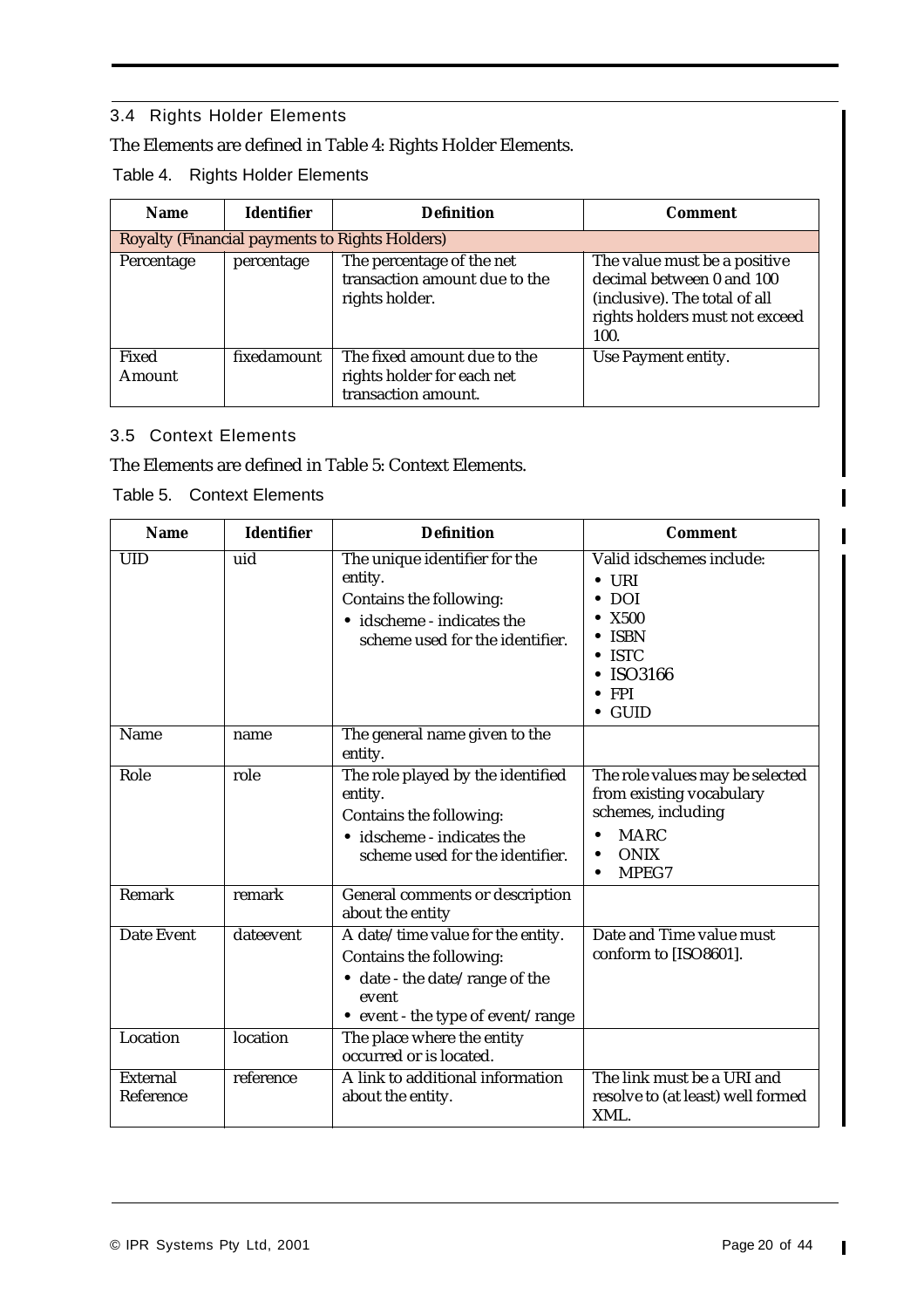# 4 ODRL XML Syntax

*ODRL* is expressed in schema-valid XML syntax. This syntax is formally specified by the XML Schemas defined in Appendix A and Appendix B. These are the normative references for the *ODRL* expression language and data dictionary (respectively).

Note: If the human language needs to be specified for any elements containing string values, then the use of the standard "xml:lang" attribute is recommended.

# 4.1 ODRL XML Schemas

*ODRL* utilises two XML Schemas. One schema defines the Expression Language elements and constructs (see Appendix A), the other defines the Data Dictionary elements (see Appendix B). Both must be used to support valid *ODRL* expressions. Further, the Data Dictionary schema is dependent on the Expression Language schema as the former defines elements that are constrained by the expression language model.

The Expression Language schema defines abstract elements that are utilised as the "place holder" for data dictionary elements. For example, the Expression Language schema defines: <xsd:element name="permissionElement" type="o-ex:permissionType" abstract="true"/>

which allows permission elements to be defined in the Data Dictionary schema, such as: <xsd:element name="display" substitutionGroup="o-ex:permissionElement"/>

The Data Dictionary schema utilises the "substitutionGroup" mechanism from XML Schema to ensure that only the appropriate elements can be used in the correct position in the Expression Language.

#### 4.2 ODRL XML Namespaces

*ODRL* supports XML Namespaces to indicate the scope and identity of its elements and other content description elements.

The version 0.9 XML Namespace URI for the *ODRL* Expression Language is: <http://odrl.net/0.9/ODRL-EX>

The version 0.9 XML Namespace URI for the *ODRL* Data Dictionary is: <http://odrl.net/0.9/ODRL-DD>

NOTE: These URIs should be considered *experimental* until the *ODRL* specification is formalised by an appropriate body and new XML Namespaces and URIs are assigned.

## 4.3 ODRL Linking

*ODRL* uses XML Schema ID and IDREF to refer from XML fragments to other fragments as described in Section 2.9 "Expression Linking". This is used to express the relationship between the core *ODRL* entities such as Asset, Permission, and Agreement. Such elements can be identified with the "id" attribute then referred to via "idref" attribute.

It is important to recognise that as the *ODRL* expressions become more complicated, the need to partition and express linkages becomes paramount in order to have manageable and reusable rights expressions. The linking mechanism allows for quite complex expressions to be generated whilst preserving the interpretability of the overall rights language.

#### 4.4 ODRL XML Examples

The XML syntax will be explained via a serious of scenarios covering different content sectors (ebooks, video, education).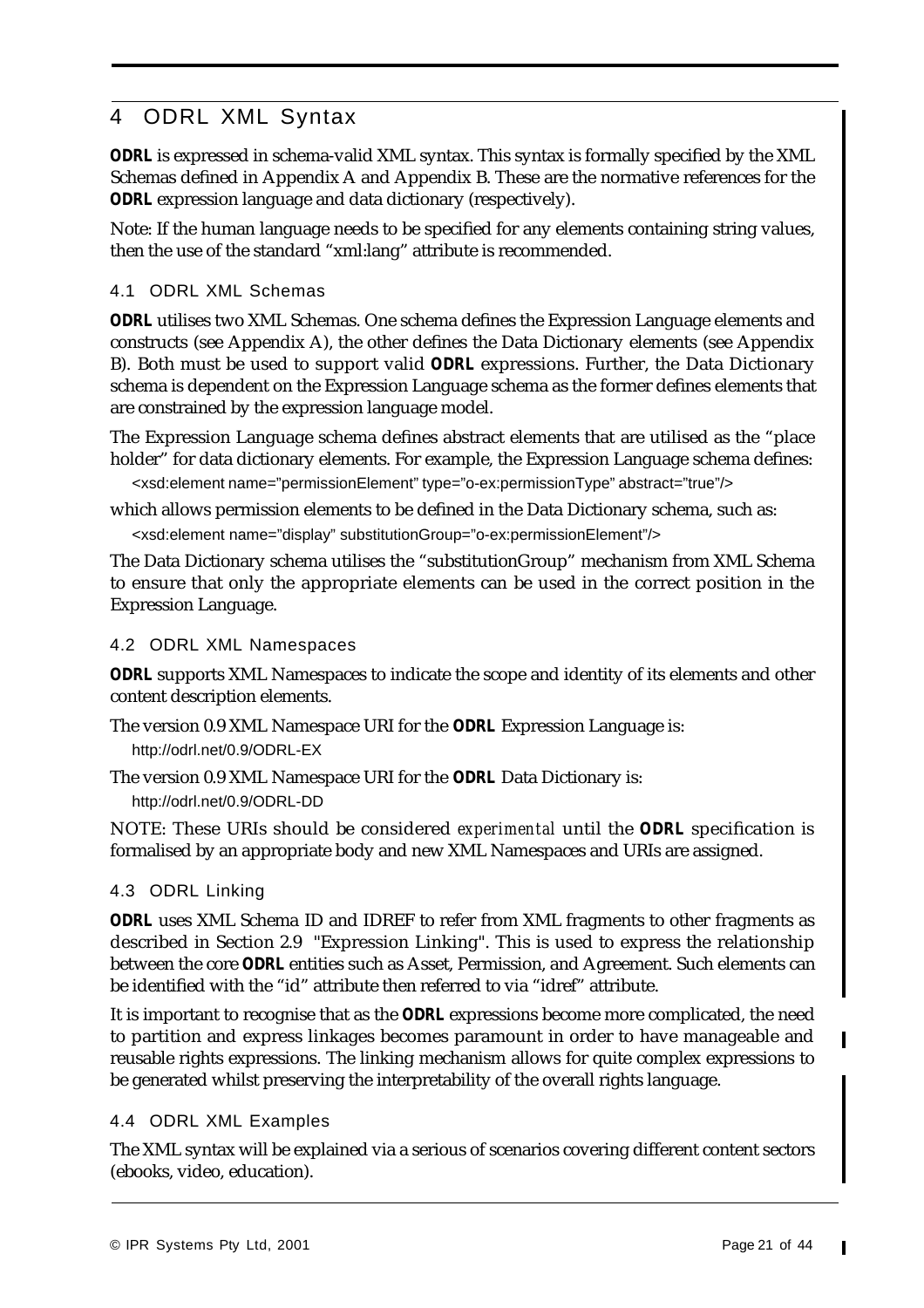#### 4.4.1 Ebook Scenario #1

Corky Rossi (an author) and Addison Rossi (an illustrator) publish their ebook via "EBooksRUS Publishers". They wish to allow consumers to purchase (a requirement to pay \$AUD20.00 plus 10% tax) the ebook which is restricted to a single CPU only and they are allowed to print a maximum of 2 copies. They will also allow the first 5 pages (Units) of the ebook to be viewed online for free (no requirement). Note the use of the NumberOfPages entity from the ONIX namespace to indicate the unit type.

The revenue split is 60% to the Author, 10% to the Illustrator and 30% to the Publisher. Their identities are shown from an X.500 repository and their roles indicated using the ONIX and MARC terms.

The XML encoding of this scenario in *ODRL* is shown below:

```
<?xml version="1.0" encoding="UTF-8"?>
<o-ex:rights xmlns:o-ex="http://odrl.net/0.9/ODRL-EX"
      xmlns:o-dd="http://odrl.net/0.9/ODRL-DD"
      xmlns:onix="http://www.editeur.org/onix/ReferenceNames"
      xmlns:xsi="http://www.w3.org/2000/10/XMLSchema-instance"
      xsi:schemaLocation="http://odrl.net/0.9/ODRL-DD http://odrl.net/0.9/ODRL-DD-09.xsd
         http://odrl.net/0.9/ODRL-EX http://odrl.net/0.9/ODRL-EX-09.xsd">
   <o-ex:asset>
      <o-ex:context>
         <o-dd:uid o-dd:idscheme="DOI">10.999999/ebook/rossi-000001</o-dd:uid>
         <o-dd:name>Why Cats Sleep and We Don't</o-dd:name>
      </o-ex:context>
   </o-ex:asset>
   <o-ex:permission>
      <o-dd:display>
         <o-ex:constraint>
            <o-dd:cpu/>
         </o-ex:constraint>
      </o-dd:display>
      <o-dd:print>
         <o-ex:constraint>
            <o-dd:count o-dd:end="2"/>
         </o-ex:constraint>
      </o-dd:print>
      <o-ex:requirement>
         <o-dd:prepay>
            <o-dd:payment>
               <o-dd:amount o-dd:currency="AUD">20.00</o-dd:amount>
               <o-dd:taxpercent o-dd:code="GST">10.00</o-dd:taxpercent>
            </o-dd:payment>
         </o-dd:prepay>
      </o-ex:requirement>
   </o-ex:permission>
   <o-ex:permission>
      <o-dd:display>
         <o-ex:constraint>
            <o-dd:unit o-dd:type="onix:NumberOfPages">
               <o-ex:constraint>
```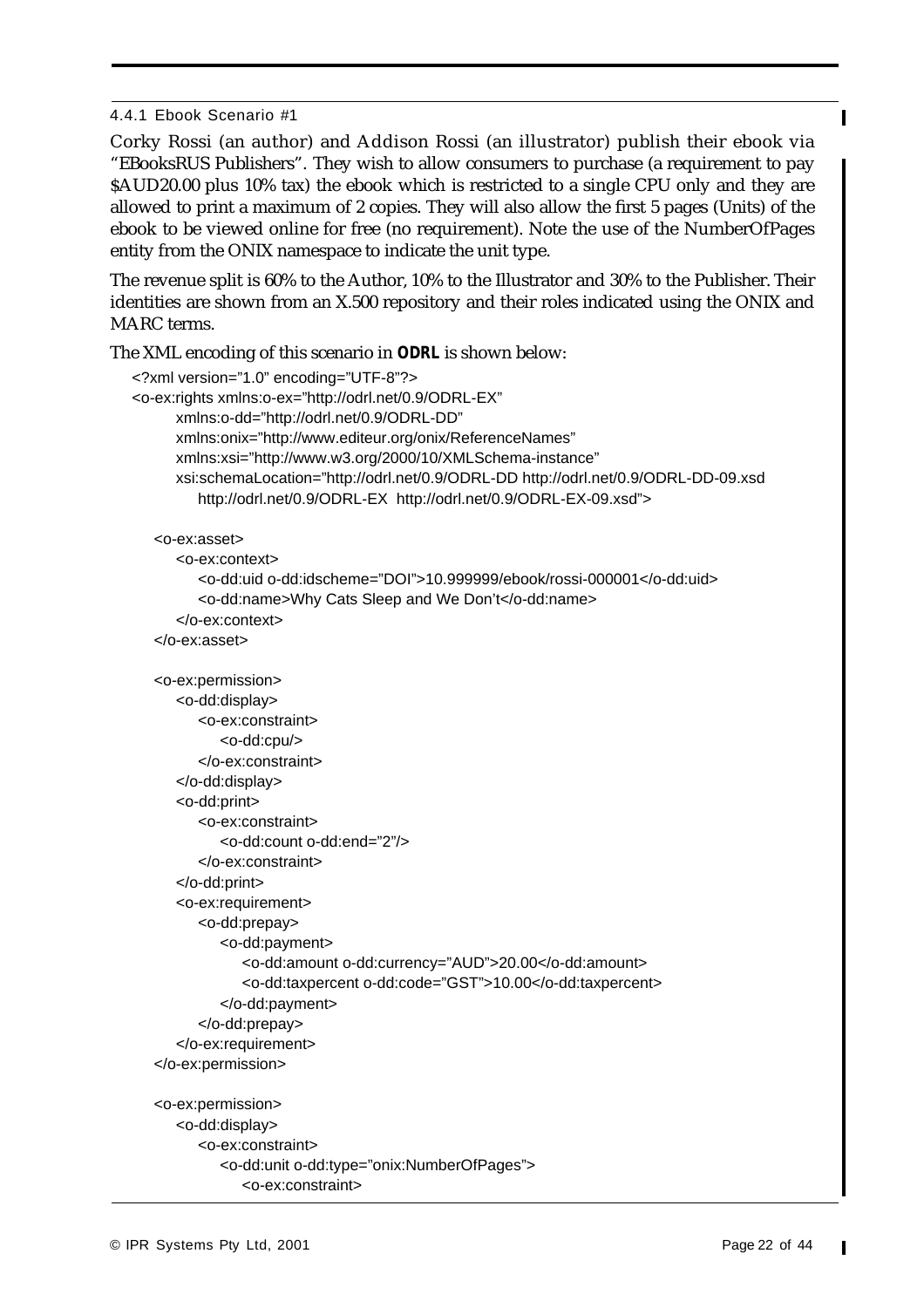```
<o-dd:range o-dd:min="1" o-dd:max="5"/>
            </o-ex:constraint>
         </o-dd:unit>
      </o-ex:constraint>
   </o-dd:display>
</o-ex:permission>
<o-ex:rightsholder>
   <o-ex:party>
     <o-ex:context>
        <o-dd:uid o-dd:idscheme="X500">c=AU;o=Rights Dir;cn=Corky Rossi</o-dd:uid>
        <o-dd:role o-dd:idscheme="ONIX">A01</o-dd:role>
      </o-ex:context>
      <o-dd:percentage>60</o-dd:percentage>
   </o-ex:party>
   <o-ex:party>
     <o-ex:context>
        <o-dd:uid o-dd:idscheme="X500">c=AU;o=Rights Dir;cn=Addison Rossi</o-dd:uid>
        <o-dd:role o-dd:idscheme="ONIX">A12</o-dd:role>
     </o-ex:context>
      <o-dd:percentage>10</o-dd:percentage>
   </o-ex:party>
   <o-ex:party>
     <o-ex:context>
        <o-dd:uid o-dd:idscheme="X500">c=AU;o=Rights Dir;cn=EBooksRUS</o-dd:uid>
         <o-dd:role o-dd:idscheme="MARC">pbl</o-dd:role>
     </o-ex:context>
      <o-dd:percentage>30</o-dd:percentage>
   </o-ex:party>
</o-ex:rightsholder>
```
</o-ex:rights>

```
4.4.2 Ebook Scenario #2
```
Following from Ebook Scenario #1 (above), a consumer (Mary Smith) decides to purchase the ebook under the conditions outlined. The *ODRL* expression below shows the Agreement generated. The Agreement has a context (with identifier and date). The Permission now shows the details of the constraint that is specific to the consumer. (In this case, the CPU identifier is saved with the license.)

The XML encoding of this scenario in *ODRL* is shown below:

```
<?xml version="1.0" encoding="UTF-8"?>
<o-ex:rights xmlns:o-ex="http://odrl.net/0.9/ODRL-EX"
      xmlns:o-dd="http://odrl.net/0.9/ODRL-DD" 
      xmlns:xsi="http://www.w3.org/2000/10/XMLSchema-instance"
      xsi:schemaLocation="http://odrl.net/0.9/ODRL-DD http://odrl.net/0.9/ODRL-DD-09.xsd
         http://odrl.net/0.9/ODRL-EX http://odrl.net/0.9/ODRL-EX-09.xsd">
```
<o-ex:agreement>

<o-ex:context>

```
<o-dd:uid o-dd:idscheme="DOI">10.999999/license/1234567890-ABCDEF</o-dd:uid>
<o-dd:dateEvent o-dd:date="2001-06-01"/>
<o-dd:location>Sydney, Australia</o-dd:location>
```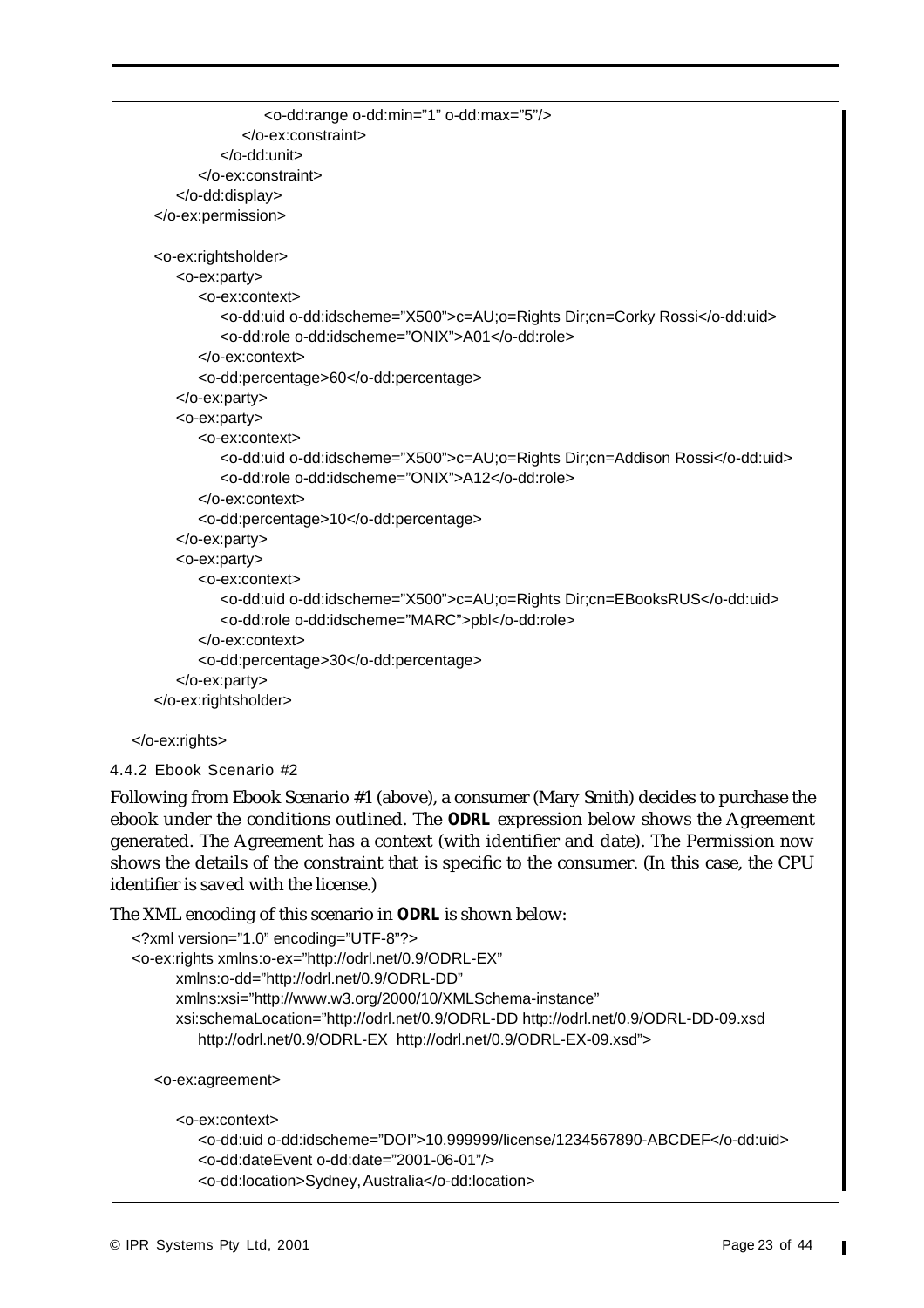```
<o-dd:remark>Transacted by Example.Com</o-dd:remark>
   </o-ex:context>
   <o-ex:asset>
     <o-ex:context>
         <o-dd:uid o-dd:idscheme="DOI">10.999999/ebook/rossi-000001</o-dd:uid>
      </o-ex:context>
   </o-ex:asset>
   <o-ex:permission>
     <o-dd:display>
        <o-ex:constraint>
            <o-dd:cpu>
               <o-ex:context>
                  <o-dd:uid o-dd:idscheme="GUID">
                           WebBuy:CPD-ID:ER-393939-DSS-787878</o-dd:uid>
              </o-ex:context>
            </o-dd:cpu>
        </o-ex:constraint>
     </o-dd:display>
     <o-dd:print>
        <o-ex:constraint>
            <o-dd:count o-dd:end="2"/>
        </o-ex:constraint>
     </o-dd:print>
     <o-ex:requirement>
        <o-dd:prepay>
            <o-dd:payment>
               <o-dd:amount o-dd:currency="AUD">20.00</o-dd:amount>
               <o-dd:taxpercent o-dd:code="GST">10.00</o-dd:taxpercent>
            </o-dd:payment>
        </o-dd:prepay>
     </o-ex:requirement>
   </o-ex:permission>
   <o-ex:party>
     <o-ex:context>
        <o-dd:uid o-dd:idscheme="DOI">10.999999/users/msmth-0001111</o-dd:uid>
        <o-dd:name>Mary Smith</o-dd:name>
     </o-ex:context>
   </o-ex:party>
</o-ex:agreement>
```

```
</o-ex:rights>
```
#### 4.4.3 Ebook Scenario #3

The ebook for an "Electronic Book Exchange" voucher is entitled "XML: A Manager's Guide". The rights owner is Addison-Wesley.

There is an agreement with the Distributor of this book (a company called "XYZ"). They have rights to Sell up to 5000 copies of the book. The have "Narrow" rights for Sell.

Another licensed end user for this book is "John Doe". All his permissions start from the beginning of 2001 and finish at the end of 2004. He has rights to view the book for a total of 30 days. He can print up to 5 copies on a "trusted printer". He can print up to 5 pages between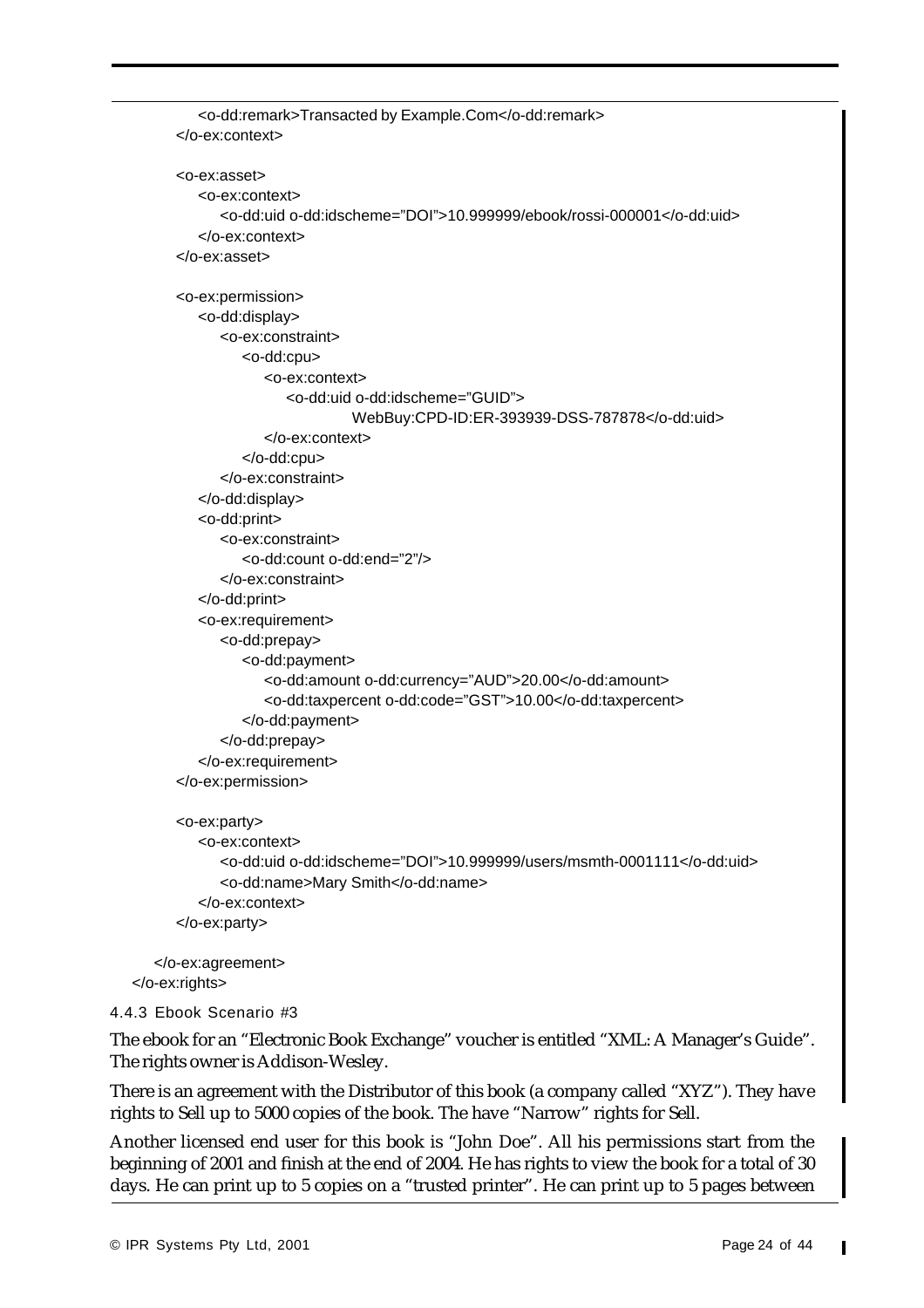page 1 and 100 every week - up to a total of 100 pages - on an any printer. He can also extract 5000 bytes every week up to a total of 1,000,000 bytes onto the Clipboard (memory). He has a right to Give the book away after one year of the permissions starting.

Note the use of the NumberOfPages and NumbeOfBytes entities from the ONIX and EBX namespaces. Note the use of id and idref for indicating the relationships between the agreements/rightsholder and the asset.

```
The XML encoding of this scenario in ODRL is shown below:
```

```
<?xml version="1.0" encoding="UTF-8"?>
<o-ex:rights xmlns:o-ex="http://odrl.net/0.9/ODRL-EX"
     xmlns:o-dd="http://odrl.net/0.9/ODRL-DD"
     xmlns:onix="http://www.editeur.org/onix/ReferenceNames"
     xmlns:ebx="http://www.ebxwg.org/ebook/vocab/"
     xmlns:xsi="http://www.w3.org/2000/10/XMLSchema-instance"
     xsi:schemaLocation="http://odrl.net/0.9/ODRL-DD http://odrl.net/0.9/ODRL-DD-09.xsd
        http://odrl.net/0.9/ODRL-EX http://odrl.net/0.9/ODRL-EX-09.xsd">
  <o-ex:context>
     <o-dd:uid o-dd:idscheme="DOI">10.999999/voucher/2001/1234567890</o-dd:uid>
     <o-dd:dateEvent o-dd:date="2001-05-01" o-dd:event="issued"/>
  </o-ex:context>
  <o-ex:asset o-ex:id="a001">
     <o-ex:context>
         <o-dd:uid o-dd:idscheme="ISBN">872-2345-981</o-dd:uid>
        <o-dd:name>XML: A Manager's Guide</o-dd:name>
     </o-ex:context>
  </o-ex:asset>
  <o-ex:rightsholder>
     <o-ex:asset o-ex:idref="a001"/>
     <o-ex:party>
        <o-ex:context>
           <o-dd:uid o-dd:idscheme="URI">http://publishers.net/registry/AWL</o-dd:uid>
           <o-dd:name>Addison-Wesley</o-dd:name>
           <o-dd:reference>http://www.addison-wesley.com</o-dd:reference>
        </o-ex:context>
     </o-ex:party>
  </o-ex:rightsholder>
  <o-ex:agreement>
     <o-ex:asset o-ex:idref="a001"/>
     <o-ex:party>
         <o-ex:context>
           <o-dd:uid o-dd:idscheme="URI">http://distributors.net/registry/xyz</o-dd:uid>
           <o-dd:name>XYZ Company</o-dd:name>
            <o-dd:role o-dd:idscheme="MARC">dst</o-dd:role>
        </o-ex:context>
     </o-ex:party>
     <o-ex:permission o-ex:narrow="true">
         <o-dd:sell>
           <o-ex:constraint>
               <o-dd:count o-dd:end="5000"/>
```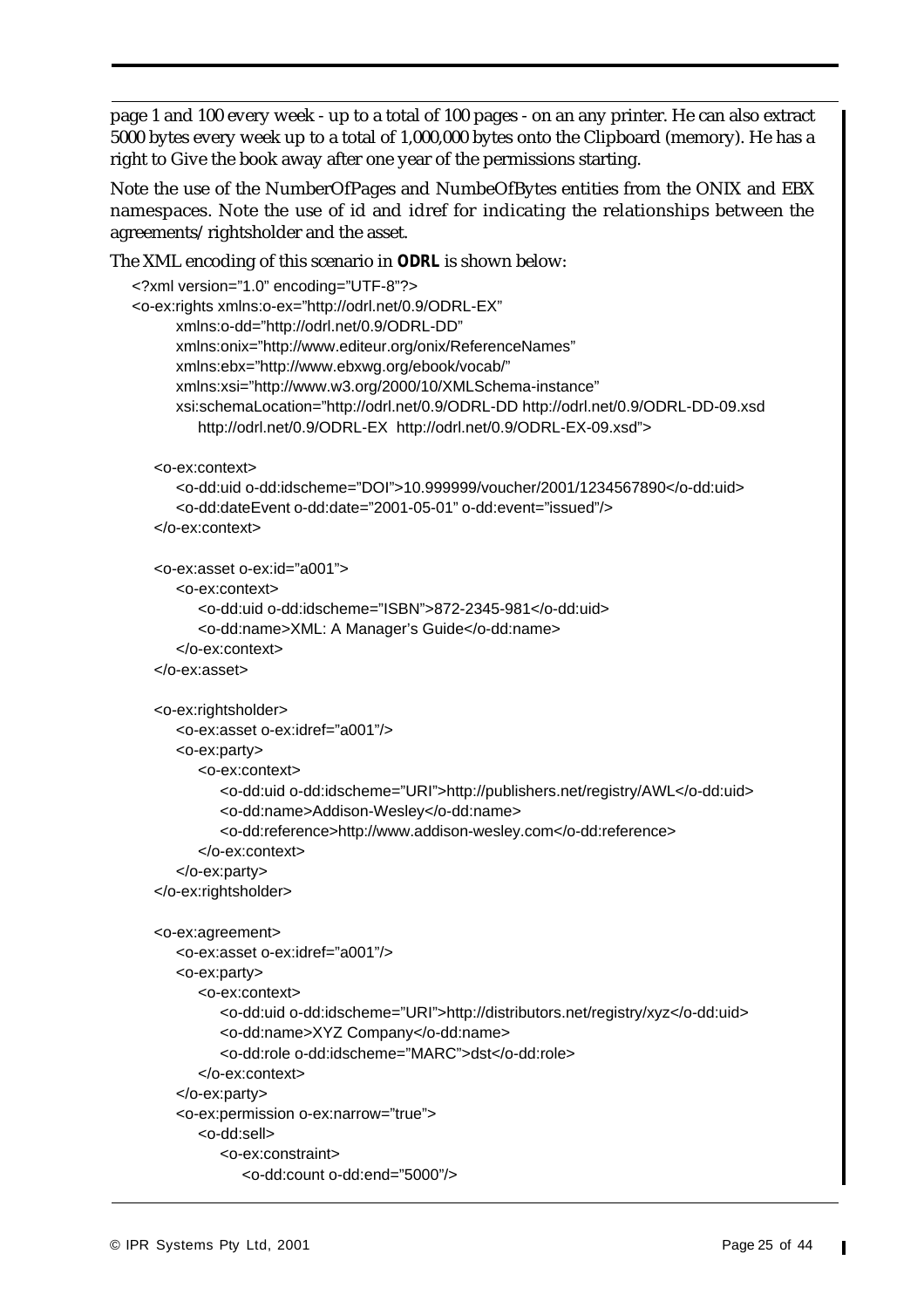```
</o-ex:constraint>
      </o-dd:sell>
   </o-ex:permission>
</o-ex:agreement>
<o-ex:agreement>
   <o-ex:asset o-ex:idref="a001"/>
   <o-ex:party>
      <o-ex:context>
         <o-dd:uid o-dd:idscheme="URI">http://people.net/registry/john-doe-9999</o-dd:uid>
         <o-dd:name>John Doe</o-dd:name>
      </o-ex:context>
   </o-ex:party>
   <o-ex:permission>
      <o-ex:constraint>
         <o-dd:datetime o-dd:start="2001-01-01" o-dd:end="2004-12-31"/>
      </o-ex:constraint>
      <o-dd:display>
         <o-ex:constraint>
            <o-dd:accumulated>P30D</o-dd:accumulated>
         </o-ex:constraint>
      </o-dd:display>
      <o-dd:print>
         <o-ex:container o-ex:type="and">
            <o-ex:constraint>
               <o-dd:count o-dd:end="5"/>
               <o-dd:printer>
                  <o-ex:context>
                     <o-dd:uid o-dd:idscheme="GUID">Trust:Print:4747474742222</o-dd:uid>
                  </o-ex:context>
               </o-dd:printer>
            </o-ex:constraint>
            <o-ex:constraint>
               <o-dd:unit o-dd:type="onix:NumberOfPages">
                  <o-ex:constraint>
                     <o-dd:count o-dd:end="100"/>
                  </o-ex:constraint>
               </o-dd:unit>
               <o-dd:printer/>
            </o-ex:constraint>
            <o-ex:constraint>
               <o-dd:unit o-dd:type="onix:NumberOfPages">
                  <o-ex:constraint>
                     <o-dd:range o-dd:min="1" o-dd:max="100"/>
                  </o-ex:constraint>
               </o-dd:unit>
               <o-dd:interval>P7D</o-dd:interval>
               <o-dd:printer/>
            </o-ex:constraint>
         </o-ex:container>
      </o-dd:print>
      <o-dd:copy>
         <o-ex:constraint>
            <o-dd:memory>
               <o-ex:constraint>
```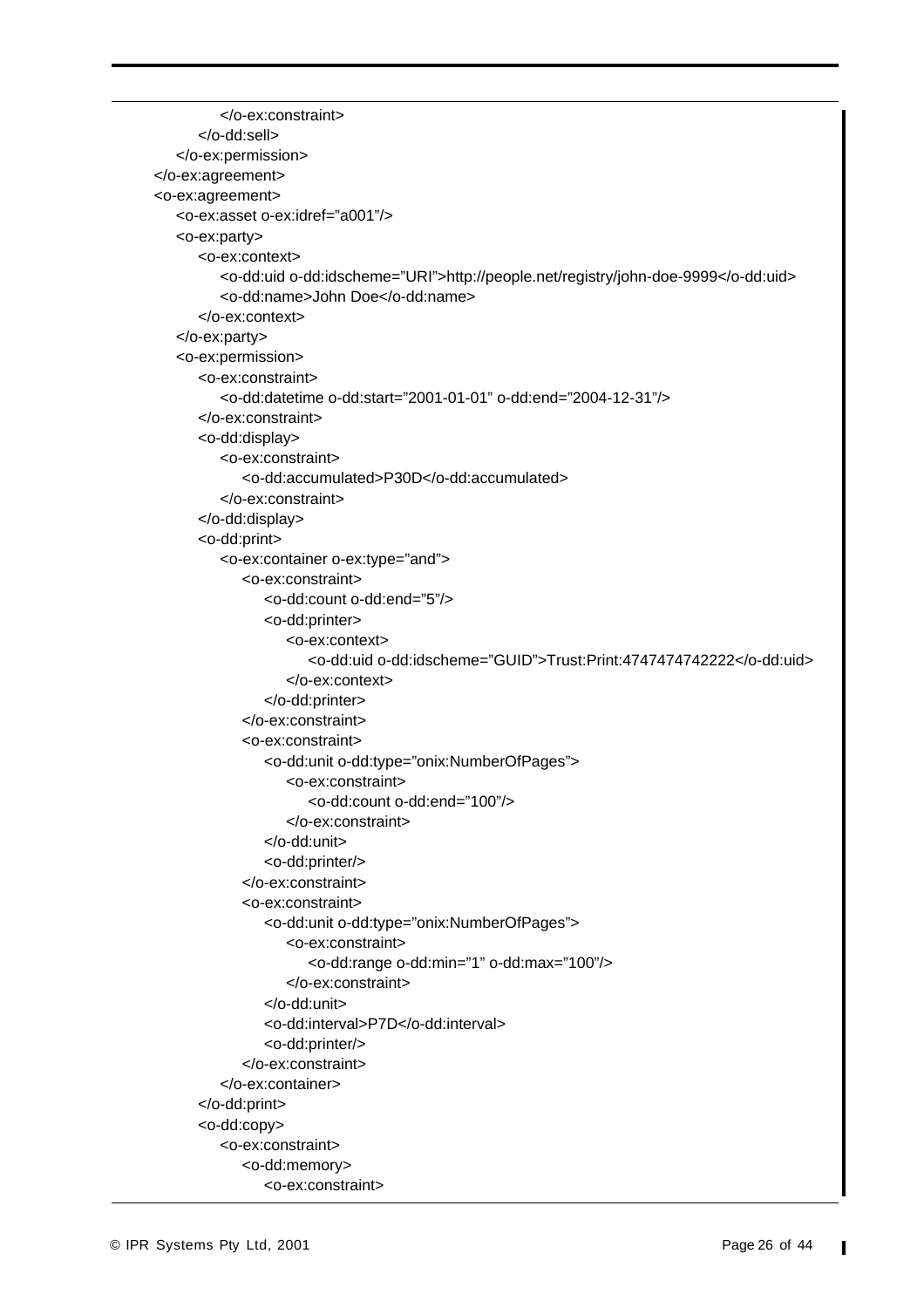<o-dd:unit o-dd:type="ebx:NumberOfBytes"> <o-ex:constraint> <o-dd:range o-dd:min="1" o-dd:max="100"/> </o-ex:constraint> </o-dd:unit> <o-dd:interval>P7D</o-dd:interval> <o-dd:printer/> </o-ex:constraint> </o-dd:memory> </o-ex:constraint> </o-dd:copy> <o-dd:give> <o-ex:constraint> <o-dd:datetime o-dd:start="2002-01-01"/> </o-ex:constraint> </o-dd:give> </o-ex:permission>

</o-ex:agreement> </o-ex:rights>

#### 4.4.4 Video Scenario #1

A video has three rights holders. Massimo Canale receives 75% of the transactions and Simona Canale receives the other 25%. Additionally, Maria Canale receives 10% of Simona's share. (Note the nesting of the last two parties.)

The video is offered at two different levels of quality (30 and 90dpi) and each has a different per use fee.

Note the use of the "resolution" entity from the MPEG7 namespace to indicate the Quality aspect of the asset.

The XML encoding of this scenario in *ODRL* is shown below:

```
<?xml version="1.0" encoding="UTF-8"?>
<o-ex:rights xmlns:o-ex="http://odrl.net/0.9/ODRL-EX"
      xmlns:o-dd="http://odrl.net/0.9/ODRL-DD"
      xmlns:mpeg7="http://www.mpeg7.org/2001/MPEG-7_Schema"
      xmlns:xsi="http://www.w3.org/2000/10/XMLSchema-instance"
     xsi:schemaLocation="http://odrl.net/0.9/ODRL-DD http://odrl.net/0.9/ODRL-DD-09.xsd
        http://odrl.net/0.9/ODRL-EX http://odrl.net/0.9/ODRL-EX-09.xsd">
   <o-ex:asset>
      <o-ex:context>
        <o-dd:uid o-dd:idscheme="DOI">10.9999999/video/383838383</o-dd:uid>
         <o-dd:name>XML: The Movie</o-dd:name>
      </o-ex:context>
   </o-ex:asset>
   <o-ex:rightsholder>
     <o-ex:party>
        <o-ex:context>
           <o-dd:uid o-dd:idscheme="X500">c=IT;o=Registry;cn=Massimo Canale</o-dd:uid>
        </o-ex:context>
         <o-dd:percentage>75</o-dd:percentage>
      </o-ex:party>
```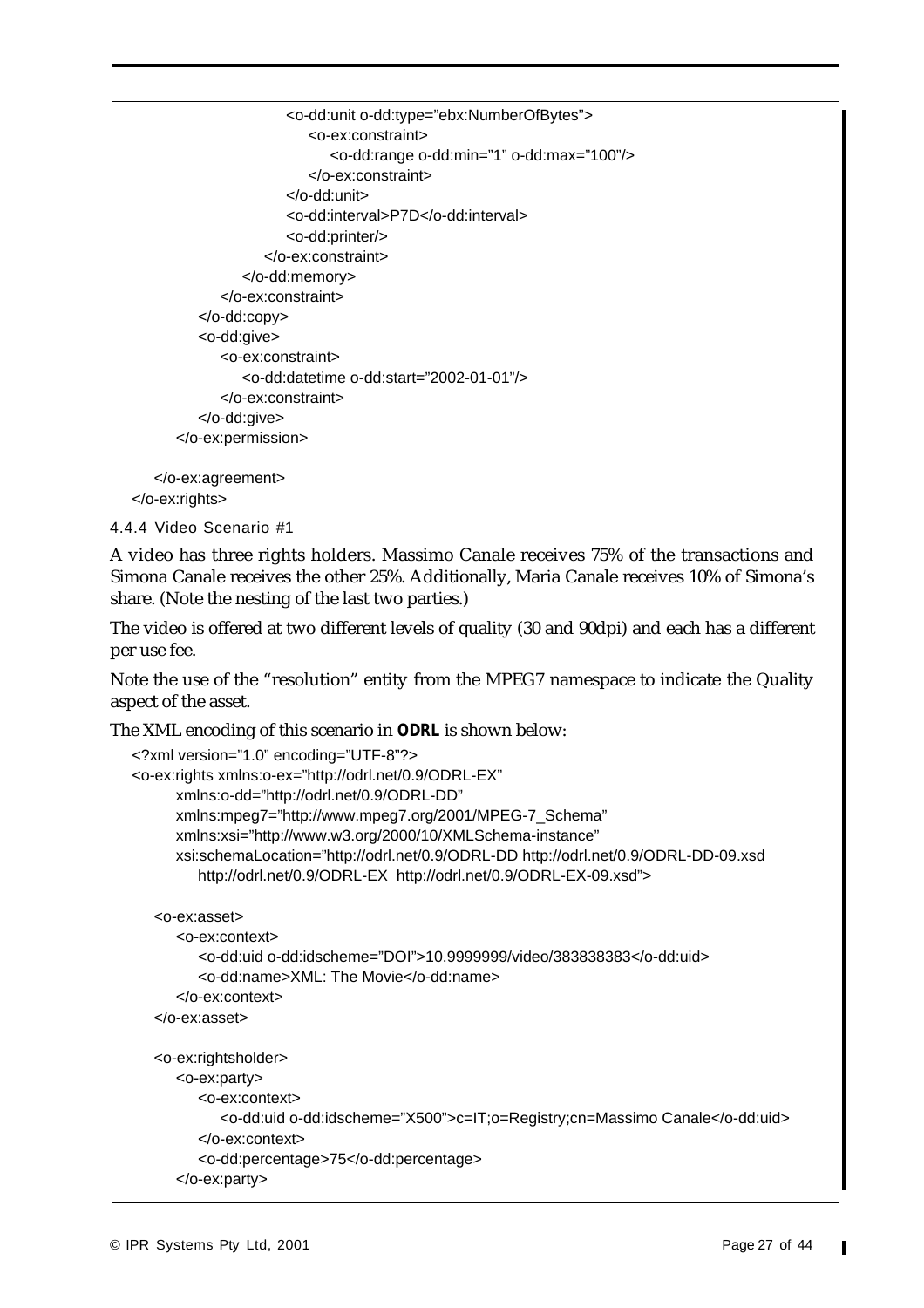```
<o-ex:party>
            <o-ex:context>
               <o-dd:uid o-dd:idscheme="X500">c=IT;o=Registry;cn=Simona Canale</o-dd:uid>
            </o-ex:context>
            <o-dd:percentage>25</o-dd:percentage>
            <o-ex:party>
               <o-ex:context>
                  <o-dd:uid o-dd:idscheme="X500">c=IT;o=Registry;cn=Maria Canale</o-dd:uid>
               </o-ex:context>
               <o-dd:percentage>10</o-dd:percentage>
            </o-ex:party>
         </o-ex:party>
      </o-ex:rightsholder>
      <o-ex:permission>
         <o-dd:play>
            <o-ex:constraint>
               <o-dd:quality o-dd:type="mpeg7:resolution">
                  <o-ex:constraint>
                     <o-dd:range o-dd:max="30"/>
                  </o-ex:constraint>
               </o-dd:quality>
            </o-ex:constraint>
            <o-ex:requirement>
               <o-dd:peruse>
                  <o-dd:payment>
                     <o-dd:amount o-dd:currency="ITL">1000</o-dd:amount>
                  </o-dd:payment>
               </o-dd:peruse>
            </o-ex:requirement>
         </o-dd:play>
         <o-dd:play>
            <o-ex:constraint>
               <o-dd:quality o-dd:type="mpeg7:resolution">
                  <o-ex:constraint>
                     <o-dd:range o-dd:max="90"/>
                  </o-ex:constraint>
               </o-dd:quality>
            </o-ex:constraint>
            <o-ex:requirement>
               <o-dd:peruse>
                  <o-dd:payment>
                     <o-dd:amount o-dd:currency="ITL">5000</o-dd:amount>
                  </o-dd:payment>
               </o-dd:peruse>
            </o-ex:requirement>
         </o-dd:play>
      </o-ex:permission>
   </o-ex:rights>
4.4.5 Education Scenario #1
An online lecture (software application) is offered (execute) for a per-use fee of $AUD2.00
which must be constrained to a certain network. Additionally, for a fee of $AUD1000.00 the
```
lecture can be lent to (up to) 100 individuals.

Ī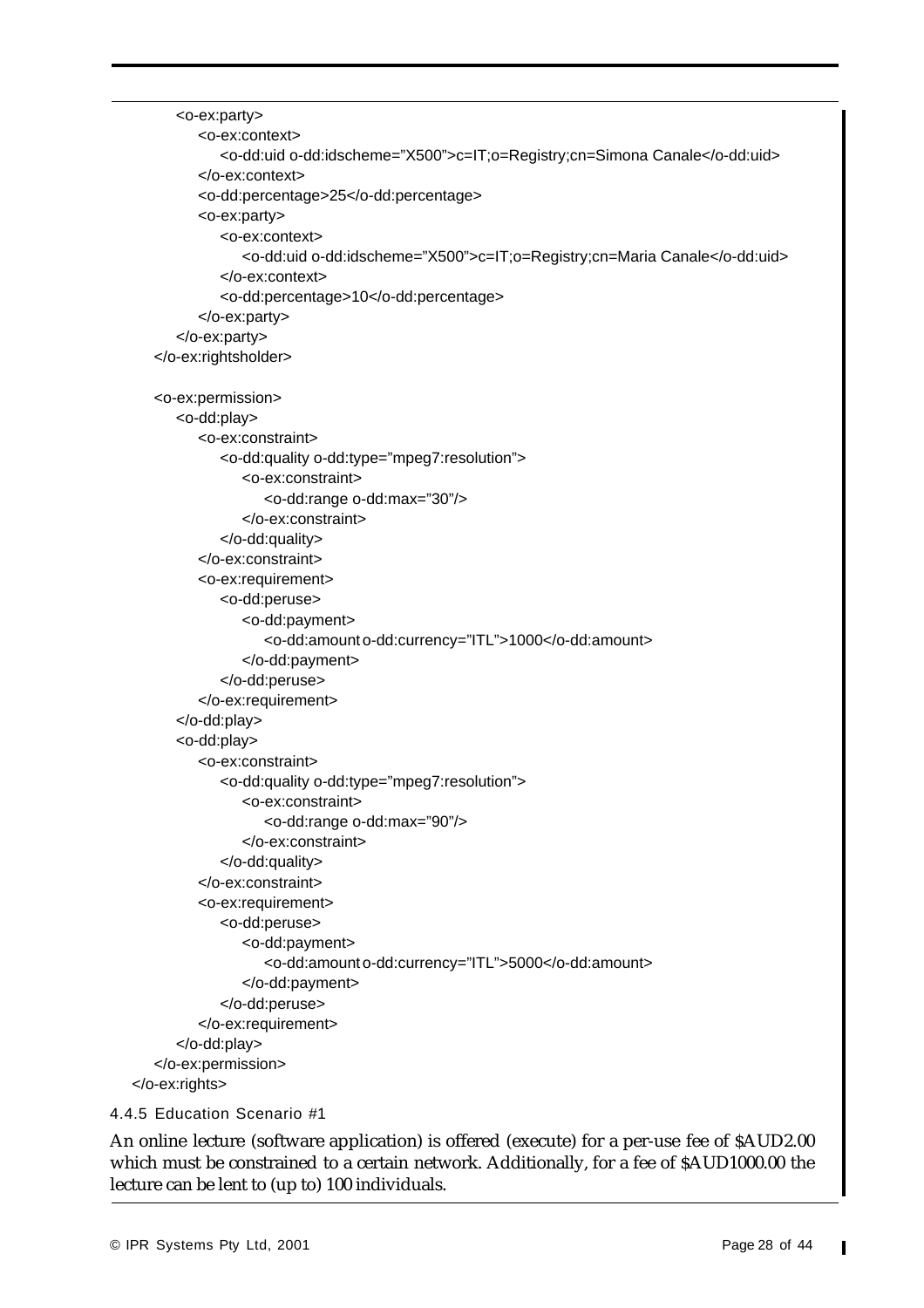The rights holder receives 50% of the execute fee and 25% of the lend fee. (Note the linking between the party entity and the permission entities.)

```
The XML encoding of this scenario in ODRL is shown below:
   <?xml version="1.0" encoding="UTF-8"?>
   <o-ex:rights xmlns:o-ex="http://odrl.net/0.9/ODRL-EX"
         xmlns:o-dd="http://odrl.net/0.9/ODRL-DD"
         xmlns:xsi="http://www.w3.org/2000/10/XMLSchema-instance"
         xsi:schemaLocation="http://odrl.net/0.9/ODRL-DD http://odrl.net/0.9/ODRL-DD-09.xsd
            http://odrl.net/0.9/ODRL-EX http://odrl.net/0.9/ODRL-EX-09.xsd">
      <o-ex:asset>
         <o-ex:context>
            <o-dd:uid o-dd:idscheme="DOI">10.9999999/learnobject/uni/aa/7373722</o-dd:uid>
            <o-dd:name>XML: The Lecture</o-dd:name>
         </o-ex:context>
      </o-ex:asset>
      <o-ex:rightsholder>
         <o-ex:party>
            <o-ex:context>
               <o-dd:uid o-dd:idscheme="X500">c=AU;o=UniA;cn=Prof Bean</o-dd:uid>
            </o-ex:context>
            <o-ex:container o-ex:type="and">
               <o-dd:percentage>50</o-dd:percentage>
               <o-ex:permission o-ex:idref="p001"/>
            </o-ex:container>
            <o-ex:container o-ex:type="and">
               <o-dd:percentage>25</o-dd:percentage>
               <o-ex:permission o-ex:idref="p002"/>
            </o-ex:container>
         </o-ex:party>
      </o-ex:rightsholder>
      <o-ex:permission o-ex:id="p001">
         <o-dd:execute>
            <o-ex:constraint>
               <o-dd:network/>
            </o-ex:constraint>
            <o-ex:requirement>
               <o-dd:peruse>
                  <o-dd:payment>
                     <o-dd:amount o-dd:currency="AUD">2.00</o-dd:amount>
                  </o-dd:payment>
               </o-dd:peruse>
            </o-ex:requirement>
         </o-dd:execute>
      </o-ex:permission>
      <o-ex:permission o-ex:id="p002">
         <o-dd:lend>
            <o-ex:constraint>
               <o-dd:individual>
                  <o-ex:constraint>
```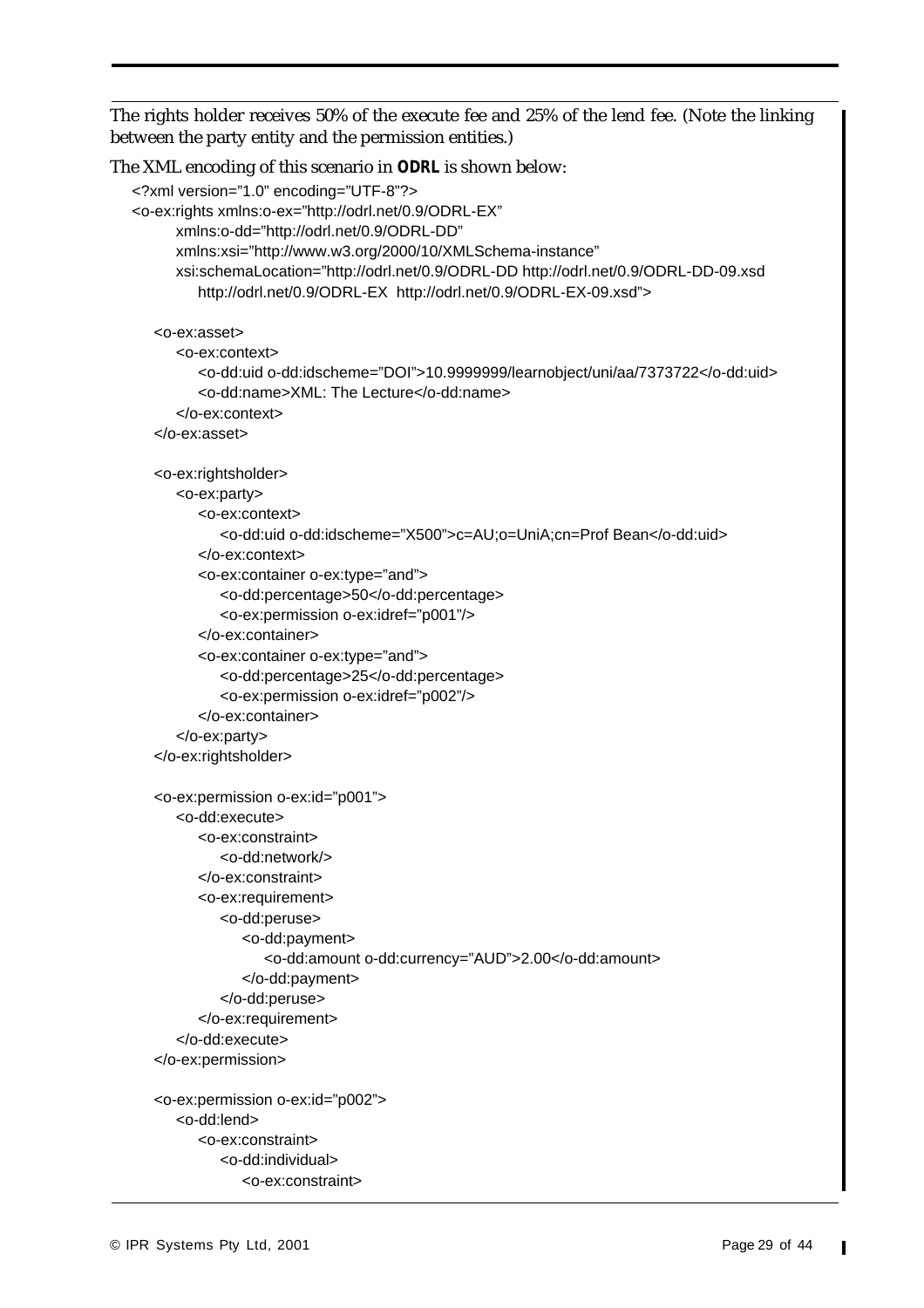<o-dd:count o-dd:start="1" o-dd:end="100"/> </o-ex:constraint> </o-dd:individual> </o-ex:constraint> <o-ex:requirement> <o-dd:prepay> <o-dd:payment> <o-dd:amount o-dd:currency="AUD">1000.00</o-dd:amount> </o-dd:payment> </o-dd:prepay> </o-ex:requirement> </o-dd:lend> </o-ex:permission>

</o-ex:rights>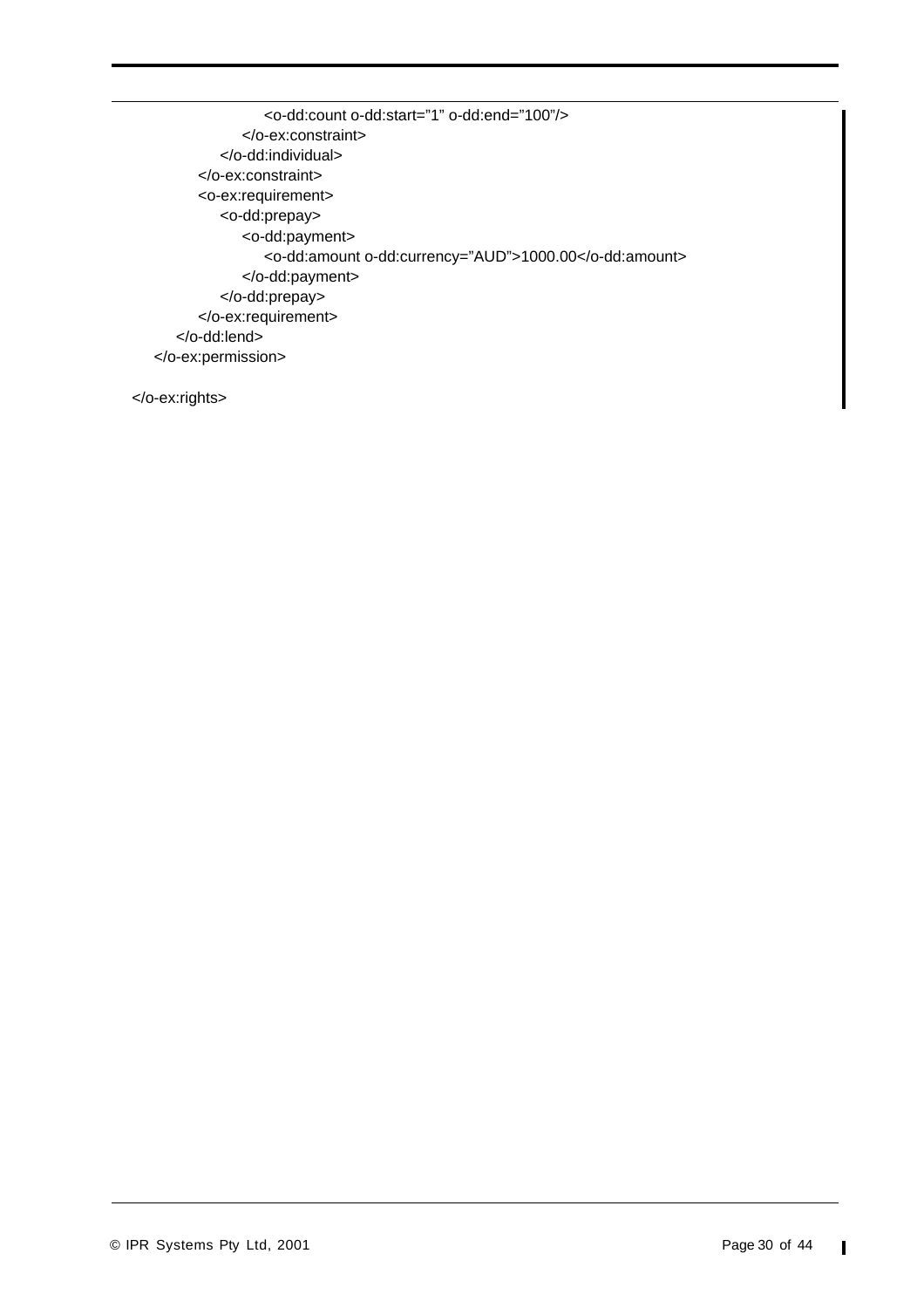# 5 ODRL Extensibility

## *To be completed in the next revision (Version 0.95).*

*ODRL* defines both the core structure of the expression language and a set of core elements as part of the *ODRL* data dictionary. Additional data dictionaries can be defined and used within the *ODRL* framework

Will include:

- **•** Defining additional Data Dictionary elements
- **•** Specifying equivalent rights
- **•** Mapping between rights languages

# 6 Signing ODRL Expressions

*To be completed in the next revision (Version 0.95).*

Will include the use of XML Signatures.

# 7 Transporting ODRL Expressions

*To be completed in the next revision (Version 0.95).*

Will include the use of SOAP to transmit expressions.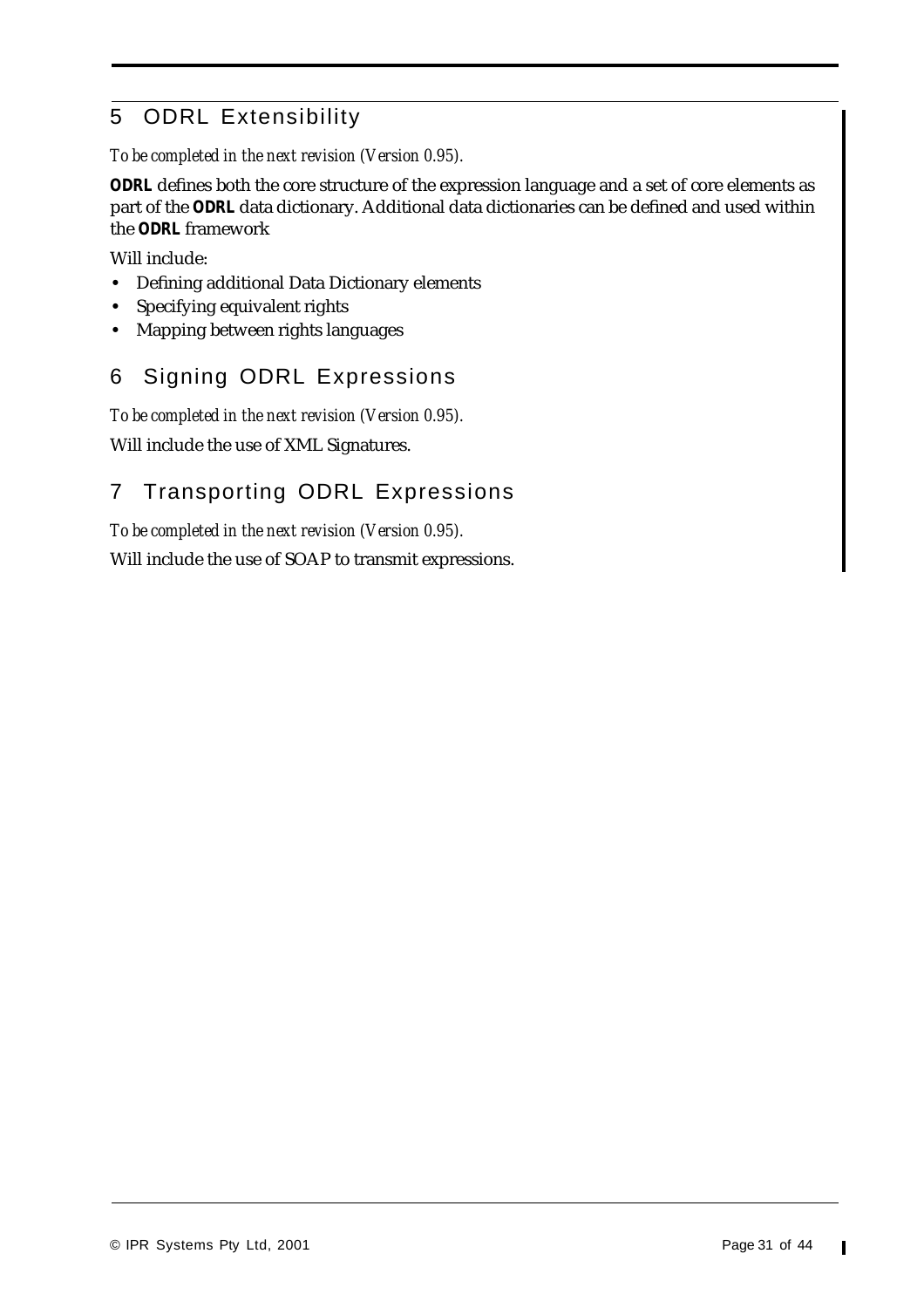# 8 References

#### *Technical Standards:*

[AAP] Digital Rights Management for Ebooks: Publisher Requirements, Version 1.0, Association of American Publishers, 2000.

[<http://www.publishers.org/home/drm.pdf>](http://www.publishers.org/home/drm.pdf)

[DCMI] Dublin Core Metadata Initiative

[<http://dublincore.org>](http://dublincore.org)

- [DIG35] DIG35 Specification Metadata for Digital Images Version 1.0, August 30, 2000 [<http://www.digitalimaging.org>](http://www.digitalimaging.org)
- [DOI] Digital Object Identifier

[<http://www.doi.org/>](http://www.doi.org/)

[EBX] Electronic Book Exchange

[<http://www.ebxwg.org/>](http://www.ebxwg.org/)

[FPI] Information Technology SGML Support Facilities Registration Procedures for Public Text Owner Identifiers, ISO/IEC 9070, Second Edition, International Organization for Standardization, April, 1991.

[GUID] Globally Unique Identifier

| [IFLA] Functional Requirements for Bibliographic Records          |  |
|-------------------------------------------------------------------|--|
| <http: frbr="" frbr.htm="" s13="" vii="" www.ifla.org=""></http:> |  |

- [IMS] IMS Global Learning Consortium [<http://www.imsproject.org/>](http://www.imsproject.org/)
- [IMT] Internet Media Types

[<http://www.isi.edu/in-notes/iana/assignments/media-types/media-types>](http://www.isi.edu/in-notes/iana/assignments/media-types/media-types)

- [INDECS] Interoperability of Data in Ecommerce Systems [<http://www.indecs.org/>](http://www.indecs.org/)
- [ISBN] International Standard Book Number

# [ISTC] International Standard Textual Work Code

[<http://www.nlc-bnc.ca/iso/tc46sc9/istc.htm>](http://www.nlc-bnc.ca/iso/tc46sc9/istc.htm)

#### [ISO3166] Country Names and Code Elements

[<http://www.din.de/gremien/nas/nabd/iso3166ma/codlstp1/>](http://www.din.de/gremien/nas/nabd/iso3166ma/codlstp1/)

#### [ISO4217] Currency Names

[<http://www.xe.net/gen/iso4217.htm>](http://www.xe.net/gen/iso4217.htm)

[ISO8601] ISO (International Organization for Standardization). Representations of dates and times

[<http://www.iso.ch/markete/8601.pdf>](http://www.iso.ch/markete/8601.pdf)

#### [MARC] MARC Code List for Relators

[<http://www.loc.gov/marc/relators/re0002r1.html>](http://www.loc.gov/marc/relators/re0002r1.html)

[MPEG] Moving Picture Experts Group (WG 4,7,21)

[<http://www.cselt.it/leonardo/mpeg/>](http://www.cselt.it/leonardo/mpeg/)

#### [MPEG7] MPEG7 Roles List

[<http://www.mpeg7.org/2001/MPEG-7\\_Schema>](http://www.mpeg7.org/2001/MPEG-7_Schema>)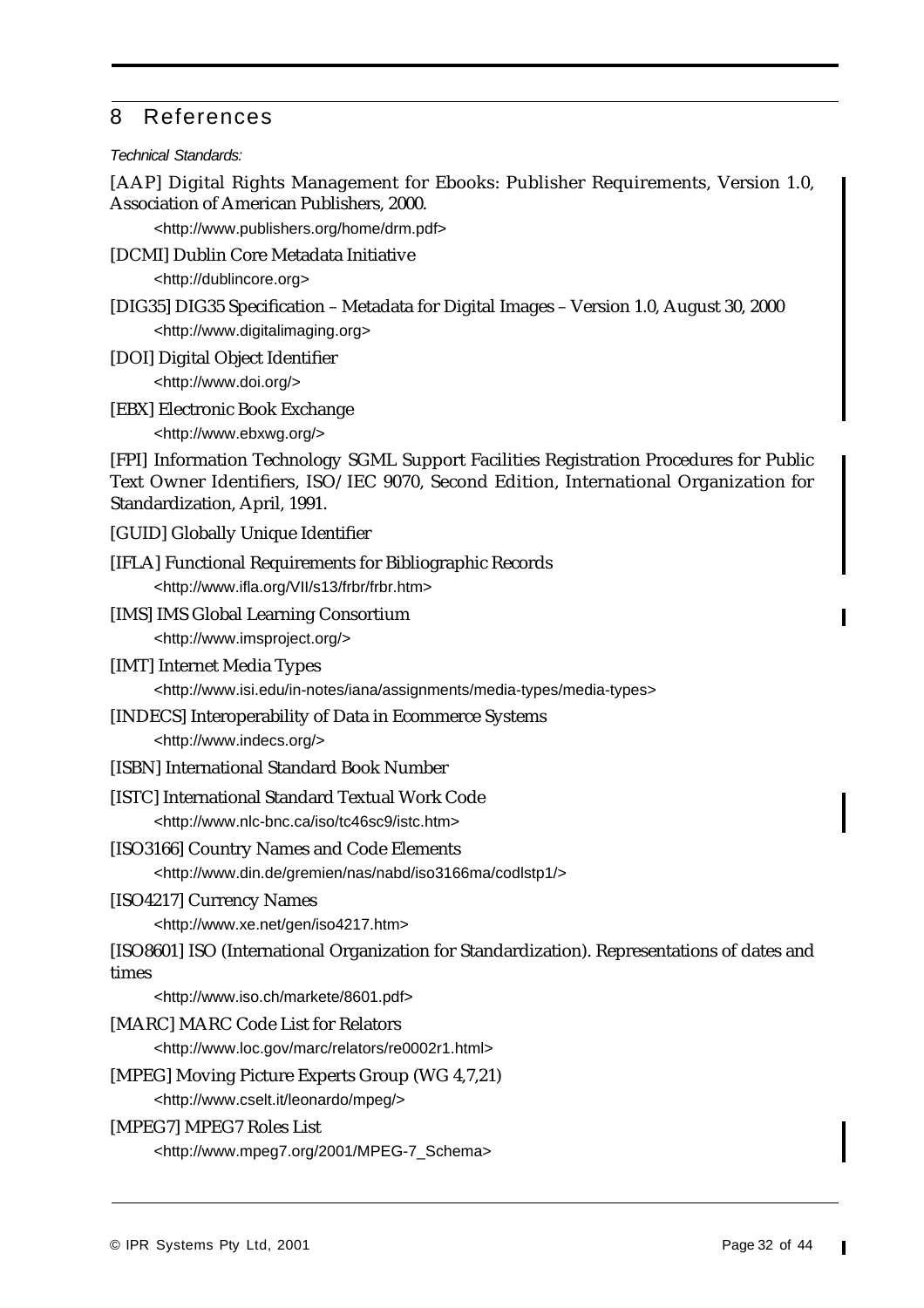| [OEBF] OpenEBook Forum                                                                                                                                                                                                        |
|-------------------------------------------------------------------------------------------------------------------------------------------------------------------------------------------------------------------------------|
| <http: www.openebook.org=""></http:>                                                                                                                                                                                          |
| [ONIX] ONIX International                                                                                                                                                                                                     |
| <http: onix.html="" www.editeur.org=""></http:>                                                                                                                                                                               |
| [PRISM] Publishing Requirements for Industry Standard Metadata, 2001<br><http: prismstandard.org=""></http:>                                                                                                                  |
| [PROPAGATE] Propagate Project<br><http: www.propagate.net=""></http:>                                                                                                                                                         |
| [RFC2119] Key words for use in RFCs to Indicate Requirement Levels<br><http: rfc="" rfc2119.txt="" www.ietf.org=""></http:>                                                                                                   |
| [URI] Uniform Resource Identifiers (URI): Generic Syntax<br><http: rfc="" rfc2396.txt="" www.ietf.org=""></http:>                                                                                                             |
| [VCARD] vCard MIME Directory Profile<br><http: rfc="" rfc2426.txt="" www.ietf.org=""></http:>                                                                                                                                 |
| [X500] Technical Overview of Directory Services Using the X.500 Protocol, 1992<br><http: rfc="" rfc1309.txt="" www.ietf.org=""></http:>                                                                                       |
| [XML] Extensible Markup Language 1.0<br><http: rec-xml="" tr="" www.w3.org=""></http:>                                                                                                                                        |
| [XML NAMESPACE] Namespaces in XML                                                                                                                                                                                             |
| <http: rec-xml-names="" tr="" www.w3.org=""></http:>                                                                                                                                                                          |
| [XML SCHEMA] XML Schema Part 1: Structures, Part 2: Datatypes<br><http: tr="" www.w3.org="" xmlschema-1=""></http:><br><http: tr="" www.w3.org="" xmlschema-2=""></http:>                                                     |
| Papers:                                                                                                                                                                                                                       |
| [ERICKSON] A Digital Object Approach to Interoperable Rights Management, John S<br>Erickson, D-Lib Magazine, June 2001, Volume 7 Number 6<br><http: 06erickson.html="" dlib="" erickson="" june01="" www.dlib.org=""></http:> |
| <doi:10.1045 june2001-erickson=""></doi:10.1045>                                                                                                                                                                              |
| [HIGGS] Rights Management: Managing the Layers of Rights and Roles in the Knowledge<br>Based Economy, Peter Higgs, 2000, IPR Systems Report.                                                                                  |
| <http: 0.2_rights_management.pdf="" assets="" www.iprsystems.com=""></http:>                                                                                                                                                  |
| [IANNELLA] Digital Rights Management (DRM) Architectures, Renato Iannella, D-Lib<br>Magazine, June 2001, Volume 7 Number 6<br><http: 06iannella.html="" dlib="" iannella="" june01="" www.dlib.org=""></http:>                |

<DOI:10.1045/june2001-iannella>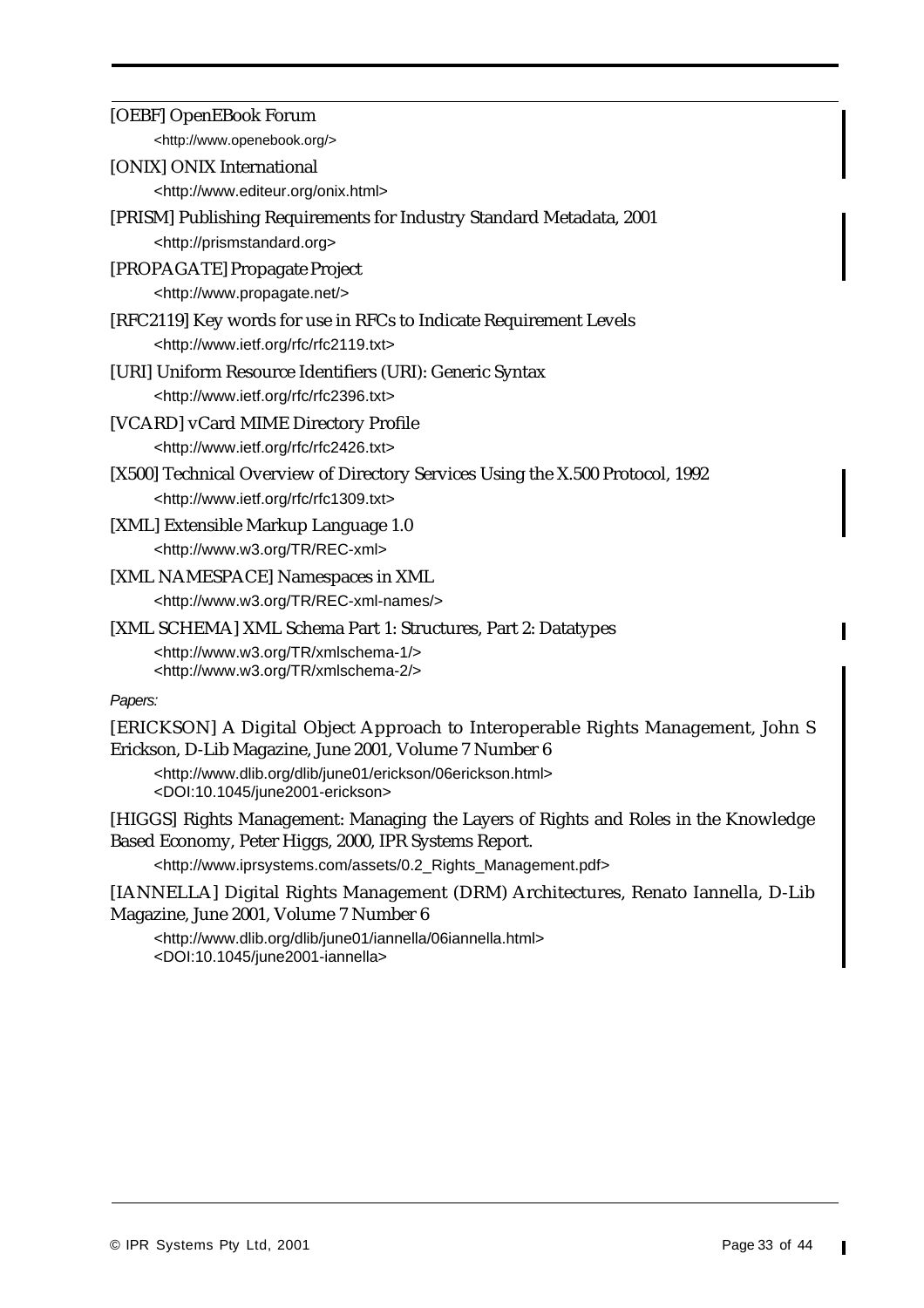# 9 Acknowledgements

The editors wish to acknowledge contributions and feedback to this document from:

- **•** Peter Higgs, IPR Systems
- **•** David Parrott, Reuters
- **•** Robert Bolick, McGraw-Hill
- **•** Derek Renouf, Adaptive Arts

 $\mathbf I$ 

 $\mathbf I$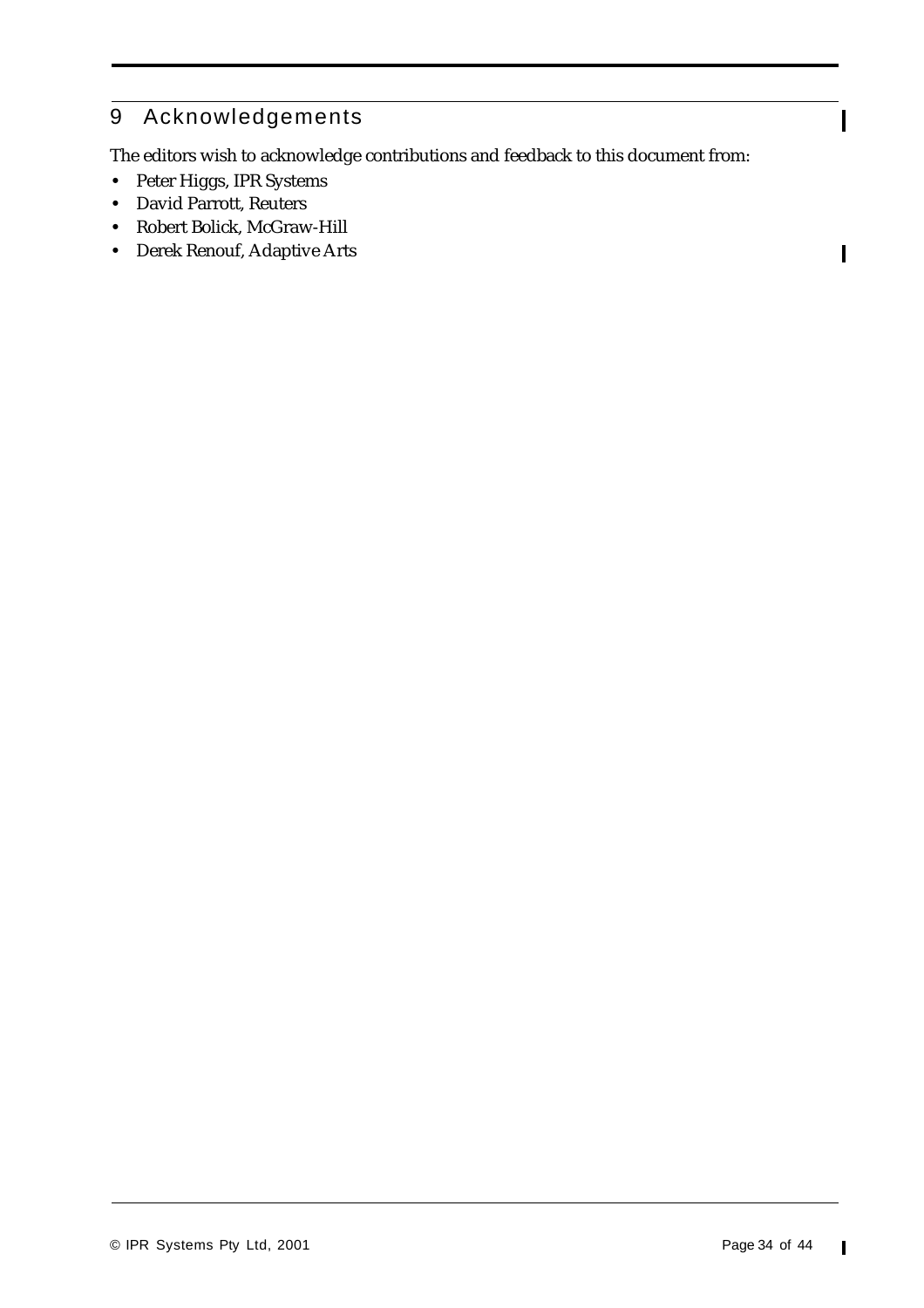# Appendix A: ODRL Expression Language XML Schema (Normative)

```
The version 0.9 XML Namespace URI for the ODRL Expression Language is:
   http://odrl.net/0.9/ODRL-EX
The actual location of the XML Schema is:
   http://odrl.net/0.9/ODRL-EX-09.xsd
The XML Schema is documented at:
   http://odrl.net/0.9/ODRL-EX-09-DOC/index.html
   <?xml version="1.0" encoding="UTF-8"?>
   <xsd:schema targetNamespace="http://odrl.net/0.9/ODRL-EX"
         xmlns:o-ex="http://odrl.net/0.9/ODRL-EX"
         xmlns:xsd="http://www.w3.org/2000/10/XMLSchema"
         elementFormDefault="qualified" attributeFormDefault="qualified" version="0.9">
      <xsd:element name="rights" type="o-ex:rightsType"/>
      <xsd:element name="party">
         <xsd:complexType>
            <xsd:choice minOccurs="0" maxOccurs="unbounded">
               <xsd:element ref="o-ex:context" minOccurs="0"/>
               <xsd:element ref="o-ex:rightsHolderElement" minOccurs="0"/>
               <xsd:element ref="o-ex:party" minOccurs="0" maxOccurs="unbounded"/>
               <xsd:element ref="o-ex:container" minOccurs="0" maxOccurs="unbounded"/>
            </xsd:choice>
            <xsd:attributeGroup ref="o-ex:IDGroup"/>
         </xsd:complexType>
      </xsd:element>
      <xsd:element name="permission">
         <xsd:complexType>
            <xsd:complexContent>
               <xsd:extension base="o-ex:permissionType">
                  <xsd:attribute name="exclusive" type="xsd:boolean" use="optional"/>
                  <xsd:attribute name="narrow" type="xsd:boolean" use="optional"/>
                  <xsd:attributeGroup ref="o-ex:IDGroup"/>
               </xsd:extension>
            </xsd:complexContent>
         </xsd:complexType>
      </xsd:element>
      <xsd:element name="constraintElement" type="o-ex:constraintType" abstract="true"/>
      <xsd:element name="requiremetElement" type="o-ex:requirementType" abstract="true"/>
      <xsd:element name="rightsHolderElement" type="o-ex:rightsHolderType" abstract="true"/>
      <xsd:element name="permissionElement" type="o-ex:permissionType" abstract="true"/>
      <xsd:element name="contextElement" type="o-ex:contextType" abstract="true"/>
      <xsd:element name="context">
         <xsd:complexType>
            <xsd:complexContent>
               <xsd:extension base="o-ex:contextType">
                  <xsd:attributeGroup ref="o-ex:IDGroup"/>
               </xsd:extension>
            </xsd:complexContent>
         </xsd:complexType>
```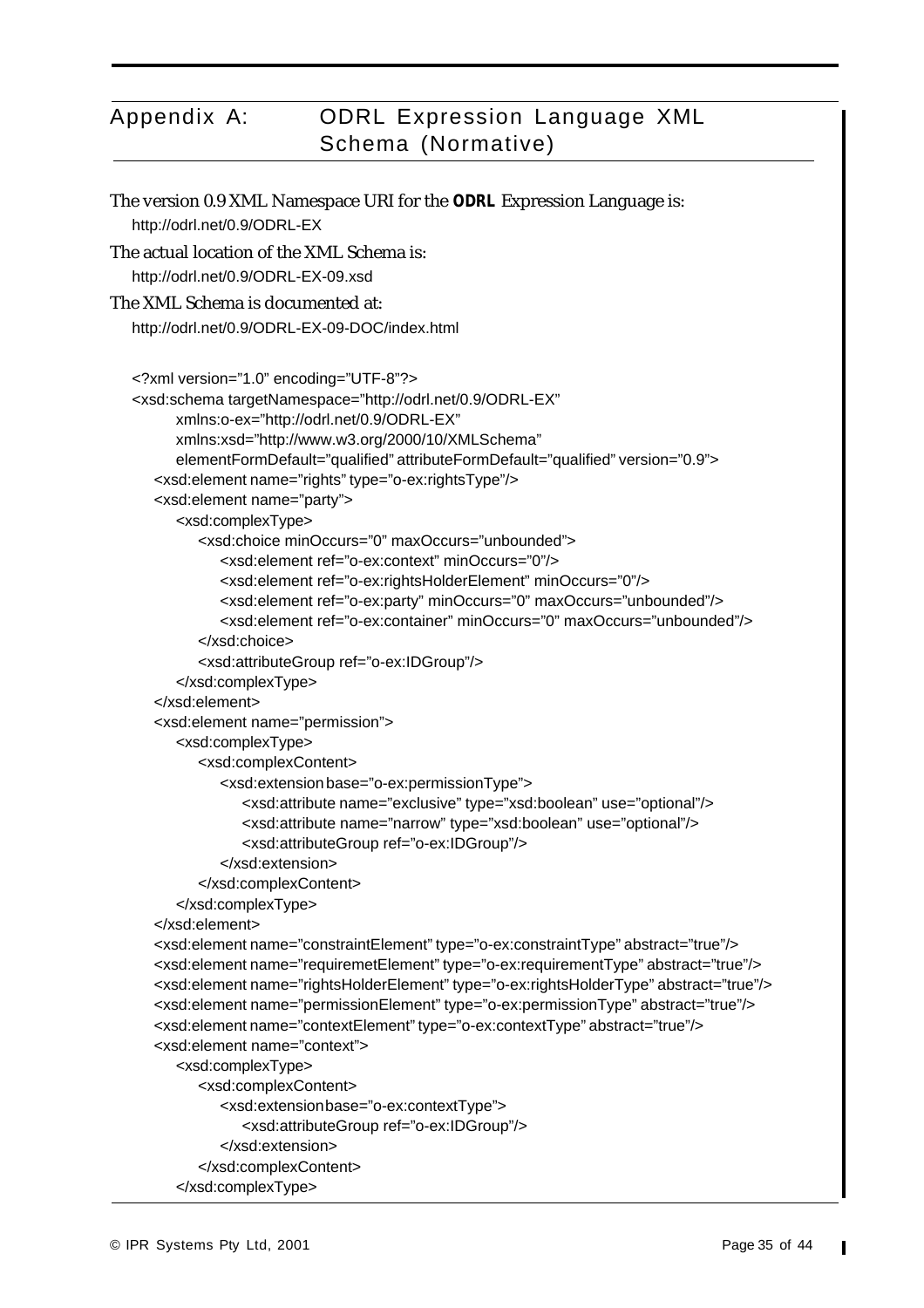```
</xsd:element>
<xsd:complexTypename="rightsType">
  <xsd:choice maxOccurs="unbounded">
     <xsd:element ref="o-ex:asset" maxOccurs="unbounded"/>
     <xsd:element ref="o-ex:permission" maxOccurs="unbounded"/>
     <xsd:element name="agreement" minOccurs="0" maxOccurs="unbounded">
        <xsd:complexType>
           <xsd:complexContent>
              <xsd:extension base="o-ex:agreementType">
                 <xsd:attributeGroup ref="o-ex:IDGroup"/>
              </xsd:extension>
           </xsd:complexContent>
        </xsd:complexType>
     </xsd:element>
     <xsd:element name="rightsholder" minOccurs="0" maxOccurs="unbounded">
        <xsd:complexType>
           <xsd:complexContent>
              <xsd:extension base="o-ex:rightsHolderType">
                 <xsd:attributeGroup ref="o-ex:IDGroup"/>
              </xsd:extension>
           </xsd:complexContent>
        </xsd:complexType>
     </xsd:element>
     <xsd:element ref="o-ex:context" minOccurs="0"/>
  </xsd:choice>
</xsd:complexType>
<xsd:element name="container">
  <xsd:complexType>
     <xsd:complexContent>
        <xsd:extension base="o-ex:containerType">
           <xsd:attribute name="type" use="required" value="and">
              <xsd:simpleType>
                 <xsd:restriction base="xsd:NMTOKEN">
                    <xsd:enumeration value="and"/>
                    <xsd:enumeration value="in-or"/>
                    <xsd:enumeration value="ex-or"/>
                 </xsd:restriction>
              </xsd:simpleType>
           </xsd:attribute>
        </xsd:extension>
     </xsd:complexContent>
  </xsd:complexType>
</xsd:element>
<xsd:complexTypename="containerType">
  <xsd:choice minOccurs="0" maxOccurs="unbounded">
     <xsd:element ref="o-ex:container" minOccurs="0" maxOccurs="unbounded"/>
     <xsd:element ref="o-ex:permission" minOccurs="0" maxOccurs="unbounded"/>
     <xsd:element ref="o-ex:permissionElement" minOccurs="0" maxOccurs="unbounded"/>
     <xsd:element ref="o-ex:constraintElement" minOccurs="0" maxOccurs="unbounded"/>
     <xsd:element ref="o-ex:requiremetElement" minOccurs="0" maxOccurs="unbounded"/>
     <xsd:element ref="o-ex:rightsHolderElement" minOccurs="0" maxOccurs="unbounded"/>
     <xsd:element ref="o-ex:constraint" minOccurs="0" maxOccurs="unbounded"/>
  </xsd:choice>
</xsd:complexType>
```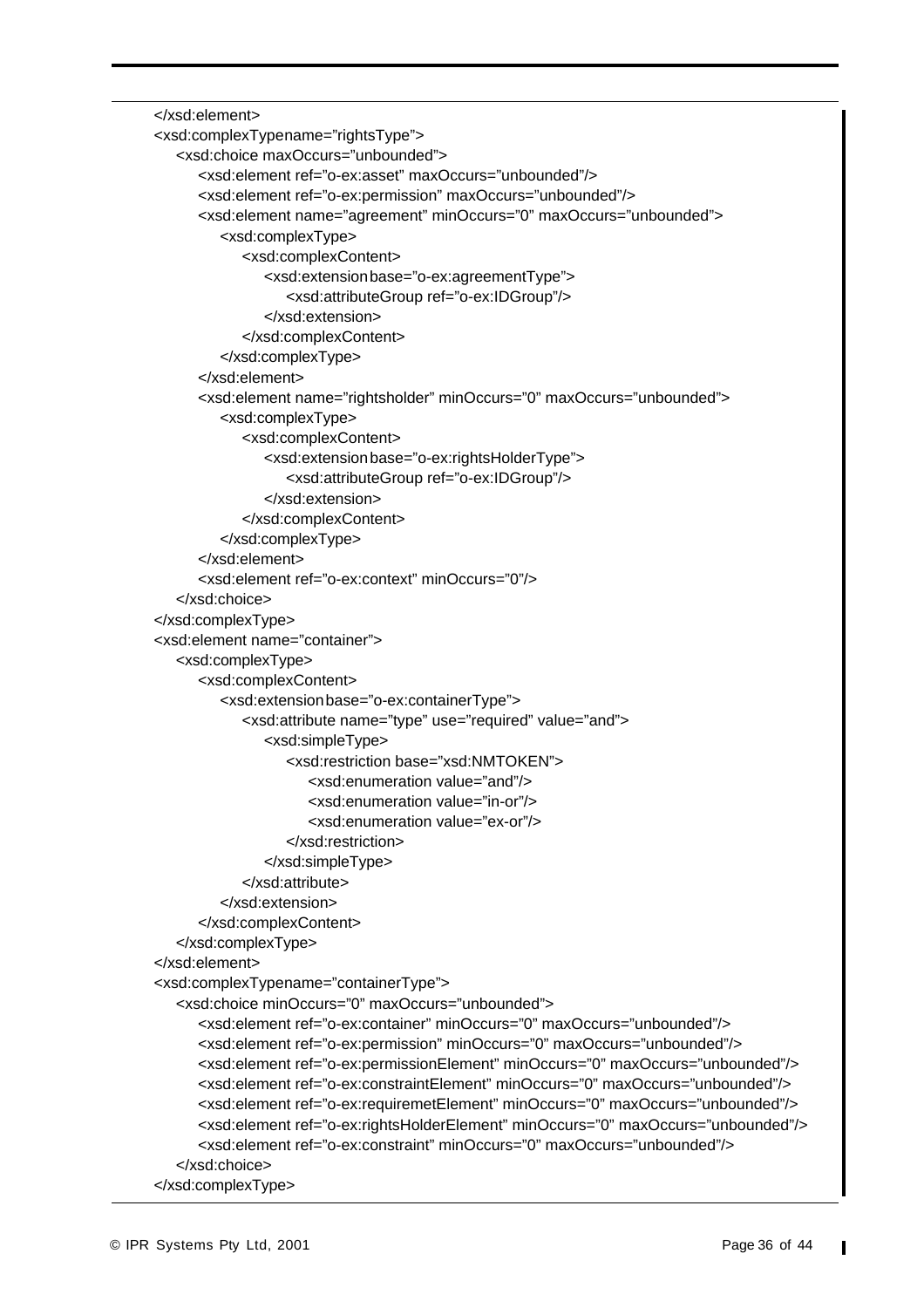```
<xsd:complexTypename="contextType">
  <xsd:choice minOccurs="0" maxOccurs="unbounded">
      <xsd:element ref="o-ex:contextElement" minOccurs="0" maxOccurs="unbounded"/>
  </xsd:choice>
</xsd:complexType>
<xsd:complexTypename="permissionType">
  <xsd:choice minOccurs="0" maxOccurs="unbounded">
     <xsd:element ref="o-ex:permissionElement" minOccurs="0" maxOccurs="unbounded"/>
     <xsd:element ref="o-ex:container" minOccurs="0" maxOccurs="unbounded"/>
     <xsd:element name="requirement" minOccurs="0" maxOccurs="unbounded">
        <xsd:complexType>
           <xsd:complexContent>
              <xsd:extension base="o-ex:requirementType">
                 <xsd:attributeGroup ref="o-ex:IDGroup"/>
              </xsd:extension>
           </xsd:complexContent>
        </xsd:complexType>
     </xsd:element>
     <xsd:element ref="o-ex:constraint" minOccurs="0" maxOccurs="unbounded"/>
  </xsd:choice>
</xsd:complexType>
<xsd:complexTypename="requirementType">
  <xsd:sequence minOccurs="0" maxOccurs="unbounded">
     <xsd:element ref="o-ex:requiremetElement" minOccurs="0" maxOccurs="unbounded"/>
     <xsd:element ref="o-ex:container" minOccurs="0" maxOccurs="unbounded"/>
  </xsd:sequence>
</xsd:complexType>
<xsd:complexTypename="constraintType">
  <xsd:choice minOccurs="0" maxOccurs="unbounded">
     <xsd:element ref="o-ex:constraintElement" minOccurs="0" maxOccurs="unbounded"/>
     <xsd:element ref="o-ex:container" minOccurs="0" maxOccurs="unbounded"/>
  </xsd:choice>
</xsd:complexType>
<xsd:complexTypename="assetType">
  <xsd:choice minOccurs="0" maxOccurs="unbounded">
     <xsd:element ref="o-ex:context"/>
  </xsd:choice>
</xsd:complexType>
<xsd:complexTypename="rightsHolderType">
  <xsd:choice minOccurs="0" maxOccurs="unbounded">
     <xsd:element ref="o-ex:context" minOccurs="0"/>
     <xsd:element ref="o-ex:party" maxOccurs="unbounded"/>
     <xsd:element ref="o-ex:asset" minOccurs="0"/>
  </xsd:choice>
</xsd:complexType>
<xsd:complexTypename="agreementType">
  <xsd:choice minOccurs="0" maxOccurs="unbounded">
     <xsd:element ref="o-ex:party" maxOccurs="unbounded"/>
     <xsd:element ref="o-ex:asset" maxOccurs="unbounded"/>
     <xsd:element ref="o-ex:permission" maxOccurs="unbounded"/>
     <xsd:element ref="o-ex:context" minOccurs="0"/>
  </xsd:choice>
</xsd:complexType>
<xsd:element name="asset">
```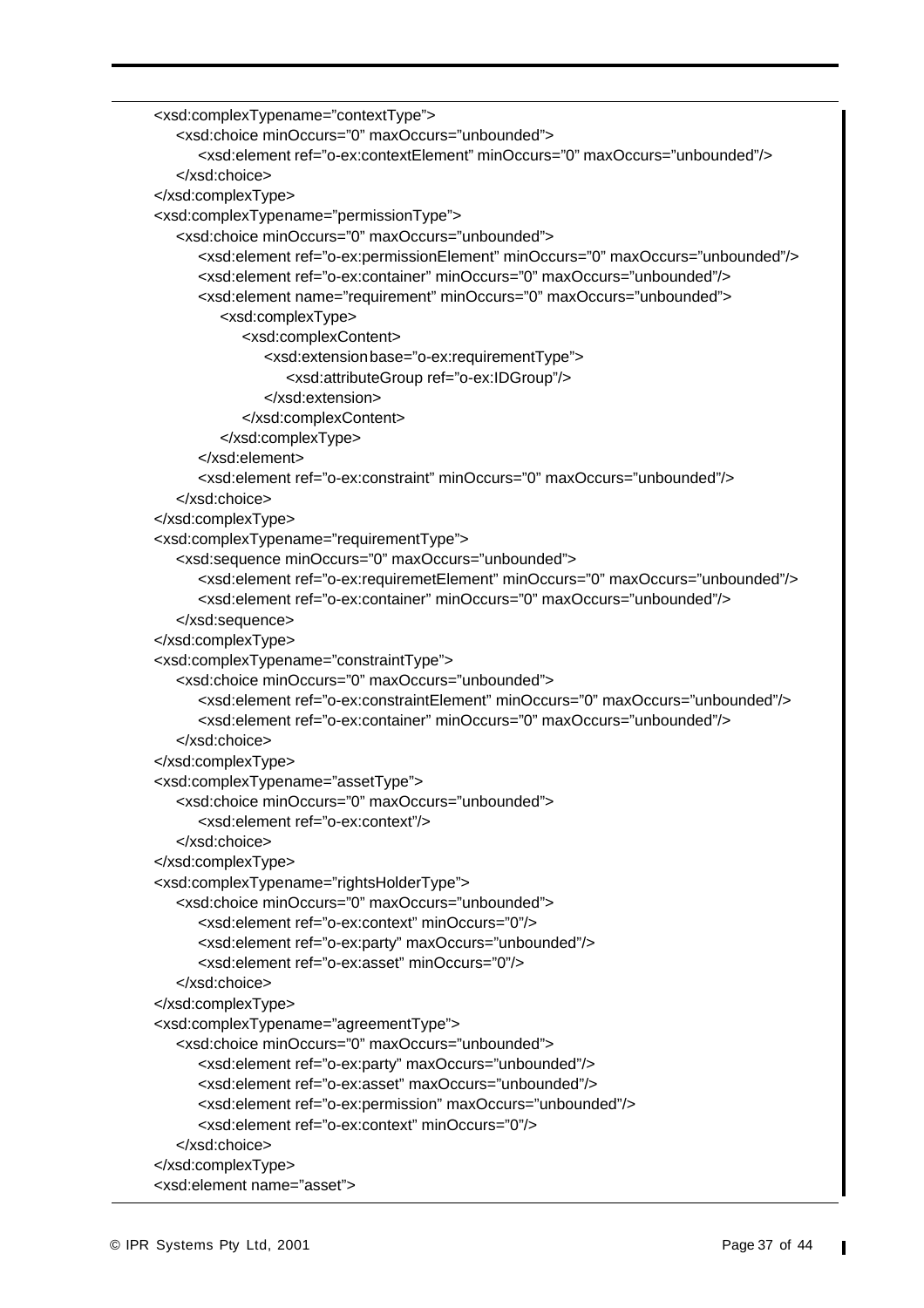<xsd:complexType> <xsd:complexContent> <xsd:extension base="o-ex:assetType"> <xsd:attributeGroup ref="o-ex:IDGroup"/> <xsd:attribute name="type"> <xsd:simpleType> <xsd:restriction base="xsd:NMTOKEN"> <xsd:enumeration value="work"/> <xsd:enumeration value="expression"/> <xsd:enumeration value="manifestation"/> <xsd:enumeration value="item"/> </xsd:restriction> </xsd:simpleType> </xsd:attribute> </xsd:extension> </xsd:complexContent> </xsd:complexType> </xsd:element> <xsd:attributeGroup name="IDGroup"> <xsd:attribute name="id" type="xsd:ID"/> <xsd:attribute name="idref" type="xsd:IDREF"/> </xsd:attributeGroup> <xsd:element name="constraint"> <xsd:complexType> <xsd:complexContent> <xsd:extension base="o-ex:constraintType"> <xsd:attributeGroup ref="o-ex:IDGroup"/> </xsd:extension> </xsd:complexContent> </xsd:complexType> </xsd:element> </xsd:schema>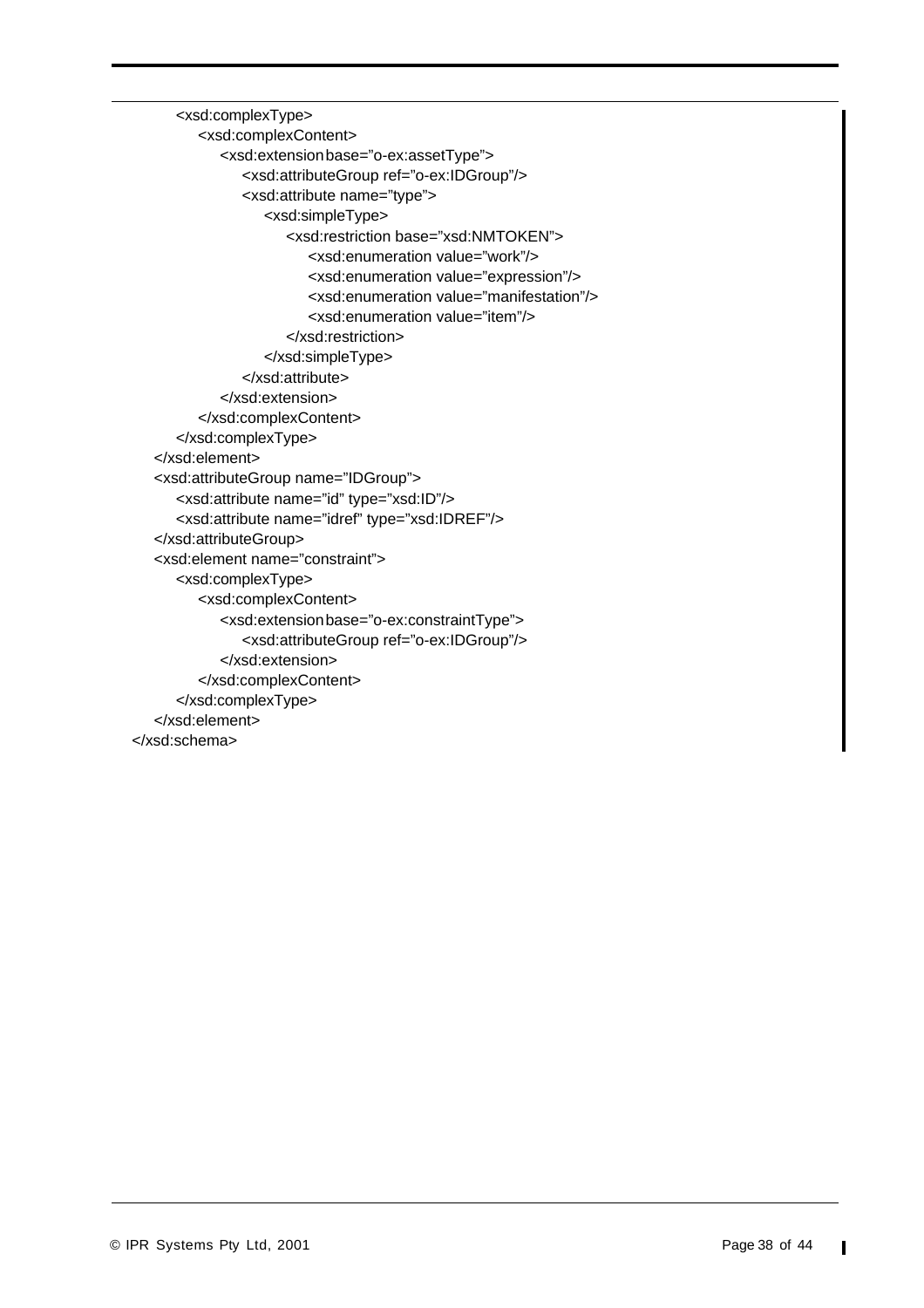# Appendix B: ODRL Data Dictionary XML Schema (Normative)

```
The version 0.9 XML Namespace URI for the ODRL Data Dictionary is:
   http://odrl.net/0.9/ODRL-DD
The actual location of the XML Schema is:
   http://odrl.net/0.9/ODRL-DD-09.xsd
The XML Schema is documented at:
   http://odrl.net/0.9/ODRL-DD-09-DOC/index.html
   <?xml version="1.0" encoding="UTF-8"?>
   <xsd:schema targetNamespace="http://odrl.net/0.9/ODRL-DD"
         xmlns:xsd="http://www.w3.org/2000/10/XMLSchema"
         xmlns:o-dd="http://odrl.net/0.9/ODRL-DD"
        xmlns:o-ex="http://odrl.net/0.9/ODRL-EX"
         elementFormDefault="qualified" attributeFormDefault="qualified" version="0.9">
      <xsd:import namespace="http://odrl.net/0.9/ODRL-EX"
           schemaLocation="http://odrl.net/0.9/ODRL-EX-09.xsd"/>
      <xsd:element name="payment">
         <xsd:complexType>
           <xsd:sequence>
              <xsd:element name="amount">
                  <xsd:complexType>
                    <xsd:simpleContent>
                        <xsd:extension base="xsd:decimal">
                           <xsd:attribute name="currency" type="xsd:NMTOKEN" use="required"/>
                        </xsd:extension>
                     </xsd:simpleContent>
                  </xsd:complexType>
              </xsd:element>
              <xsd:element name="taxpercent" minOccurs="0">
                  <xsd:complexType>
                     <xsd:simpleContent>
                        <xsd:extension base="xsd:decimal">
                           <xsd:attribute name="code" type="xsd:NMTOKEN" use="required"/>
                        </xsd:extension>
                    </xsd:simpleContent>
                  </xsd:complexType>
              </xsd:element>
           </xsd:sequence>
         </xsd:complexType>
      </xsd:element>
      <xsd:element name="display" substitutionGroup="o-ex:permissionElement"/>
      <xsd:element name="print" substitutionGroup="o-ex:permissionElement"/>
      <xsd:element name="play" substitutionGroup="o-ex:permissionElement"/>
      <xsd:element name="execute" substitutionGroup="o-ex:permissionElement"/>
      <xsd:element name="sell" substitutionGroup="o-ex:permissionElement"/>
      <xsd:element name="lend" substitutionGroup="o-ex:permissionElement"/>
      <xsd:element name="give" substitutionGroup="o-ex:permissionElement"/>
      <xsd:element name="lease" substitutionGroup="o-ex:permissionElement"/>
      <xsd:element name="modify" substitutionGroup="o-ex:permissionElement"/>
```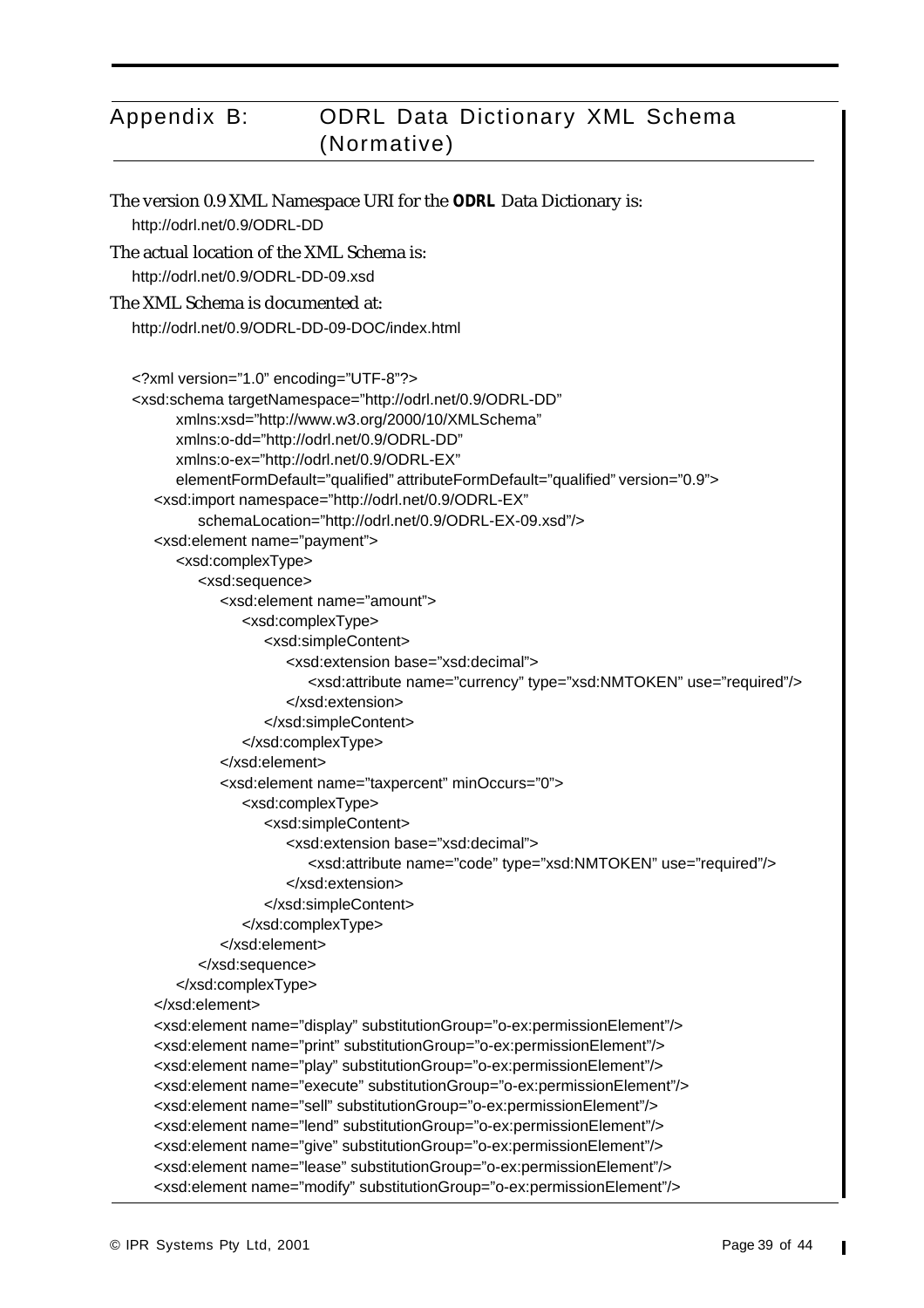```
<xsd:element name="copy" substitutionGroup="o-ex:permissionElement"/>
   <xsd:element name="annotate" substitutionGroup="o-ex:permissionElement"/>
   <xsd:element name="prepay" type="o-dd:feeType" substitutionGroup="o-ex:requiremetElement"/
>
   <xsd:element name="postpay" type="o-dd:feeType" substitutionGroup="o-
ex:requiremetElement"/>
   <xsd:element name="peruse" type="o-dd:feeType" substitutionGroup="o-ex:requiremetElement"/
>
   <xsd:complexTypename="feeType">
      <xsd:sequence>
         <xsd:element ref="o-dd:payment"/>
      </xsd:sequence>
   </xsd:complexType>
   <xsd:element name="fixedamount" type="o-dd:feeType" substitutionGroup="o-
ex:rightsHolderElement"/>
   <xsd:element name="percentage" substitutionGroup="o-ex:rightsHolderElement">
      <xsd:simpleType>
         <xsd:restriction base="xsd:decimal">
            <xsd:minInclusive value="0"/>
            <xsd:maxInclusive value="100"/>
         </xsd:restriction>
      </xsd:simpleType>
   </xsd:element>
   <xsd:element name="uid" substitutionGroup="o-ex:contextElement">
      <xsd:complexType>
         <xsd:simpleContent>
            <xsd:extension base="xsd:string">
               <xsd:attribute name="idscheme" use="required">
                  <xsd:simpleType>
                     <xsd:restriction base="xsd:NMTOKEN">
                        <xsd:enumeration value="URI"/>
                        <xsd:enumeration value="DOI"/>
                        <xsd:enumeration value="X500"/>
                        <xsd:enumeration value="ISBN"/>
                        <xsd:enumeration value="ISTC"/>
                        <xsd:enumeration value="ISO3166"/>
                        <xsd:enumeration value="FPI"/>
                        <xsd:enumeration value="GUID"/>
                     </xsd:restriction>
                  </xsd:simpleType>
               </xsd:attribute>
            </xsd:extension>
         </xsd:simpleContent>
      </xsd:complexType>
   </xsd:element>
   <xsd:element name="name" type="xsd:string" substitutionGroup="o-ex:contextElement"/>
   <xsd:element name="role" substitutionGroup="o-ex:contextElement">
      <xsd:complexType>
         <xsd:simpleContent>
            <xsd:extension base="xsd:string">
               <xsd:attribute name="idscheme" use="optional">
                  <xsd:simpleType>
                     <xsd:restriction base="xsd:NMTOKEN">
                        <xsd:enumeration value="MARC"/>
```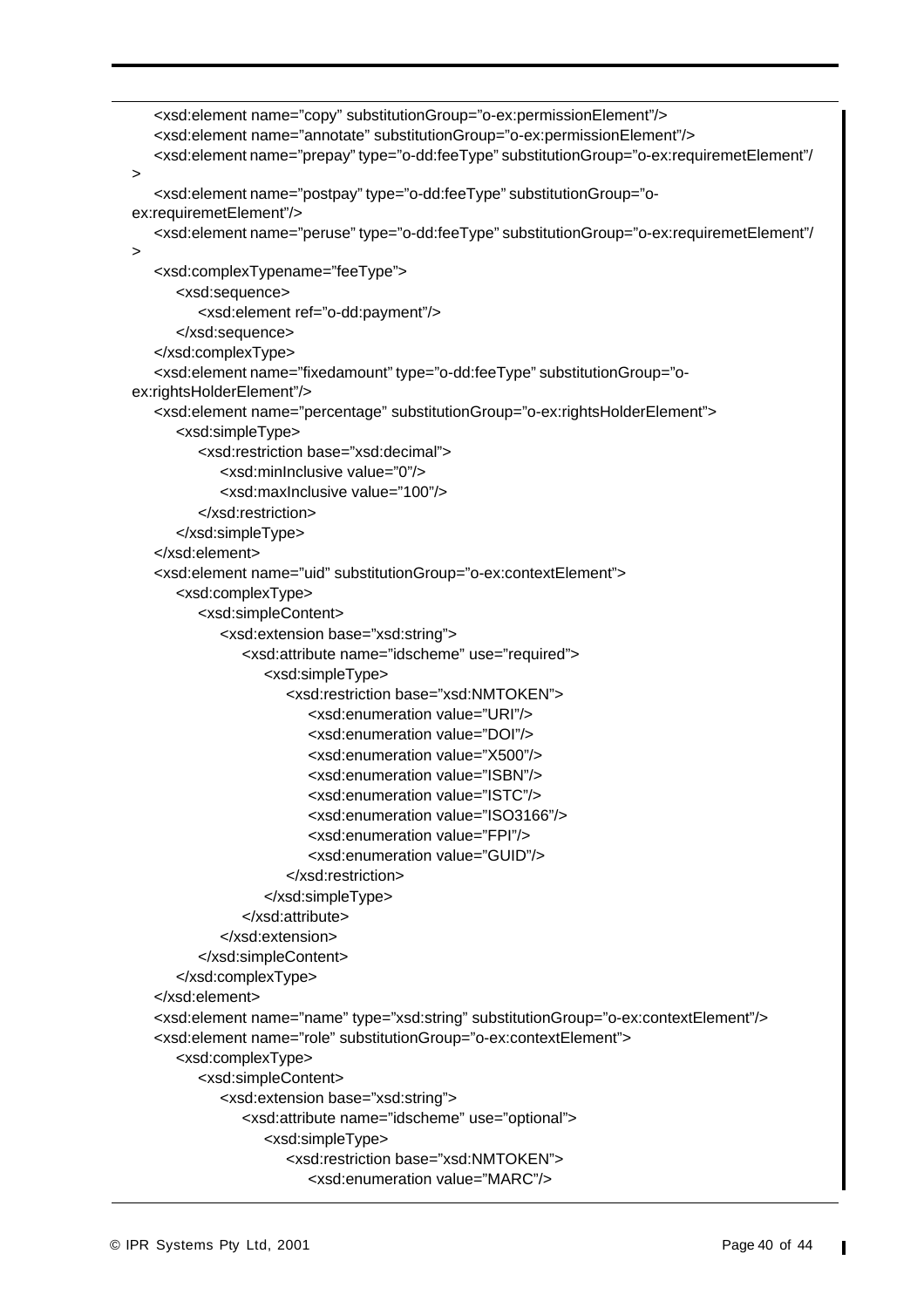```
<xsd:enumeration value="ONIX"/>
                        <xsd:enumeration value="MPEG7"/>
                     </xsd:restriction>
                  </xsd:simpleType>
               </xsd:attribute>
           </xsd:extension>
         </xsd:simpleContent>
      </xsd:complexType>
   </xsd:element>
   <xsd:element name="remark" type="xsd:string" substitutionGroup="o-ex:contextElement"/>
   <xsd:element name="dateEvent" substitutionGroup="o-ex:contextElement">
      <xsd:complexType>
         <xsd:attribute name="date" type="xsd:date"/>
         <xsd:attribute name="event" type="xsd:string"/>
      </xsd:complexType>
   </xsd:element>
   <xsd:element name="location" type="xsd:string" substitutionGroup="o-ex:contextElement"/>
   <xsd:element name="reference" type="xsd:uriReference" substitutionGroup="o-
ex:contextElement"/>
   <xsd:element name="individual" substitutionGroup="o-ex:constraintElement">
      <xsd:complexType>
        <xsd:choice minOccurs="0" maxOccurs="unbounded">
           <xsd:element ref="o-ex:constraint"/>
            <xsd:element ref="o-ex:context" minOccurs="0"/>
        </xsd:choice>
      </xsd:complexType>
   </xsd:element>
   <xsd:element name="group" substitutionGroup="o-ex:constraintElement">
      <xsd:complexType>
        <xsd:choice minOccurs="0" maxOccurs="unbounded">
           <xsd:element ref="o-ex:constraint"/>
            <xsd:element ref="o-ex:context"/>
        </xsd:choice>
      </xsd:complexType>
   </xsd:element>
   <xsd:element name="cpu" substitutionGroup="o-ex:constraintElement">
      <xsd:complexType>
        <xsd:choice minOccurs="0" maxOccurs="unbounded">
           <xsd:element ref="o-ex:constraint"/>
            <xsd:element ref="o-ex:context"/>
        </xsd:choice>
      </xsd:complexType>
   </xsd:element>
   <xsd:element name="network" substitutionGroup="o-ex:constraintElement">
      <xsd:complexType>
        <xsd:choice minOccurs="0" maxOccurs="unbounded">
           <xsd:element ref="o-ex:constraint"/>
            <xsd:element ref="o-ex:context"/>
        </xsd:choice>
      </xsd:complexType>
   </xsd:element>
   <xsd:element name="screen" substitutionGroup="o-ex:constraintElement">
      <xsd:complexType>
         <xsd:choice minOccurs="0" maxOccurs="unbounded">
```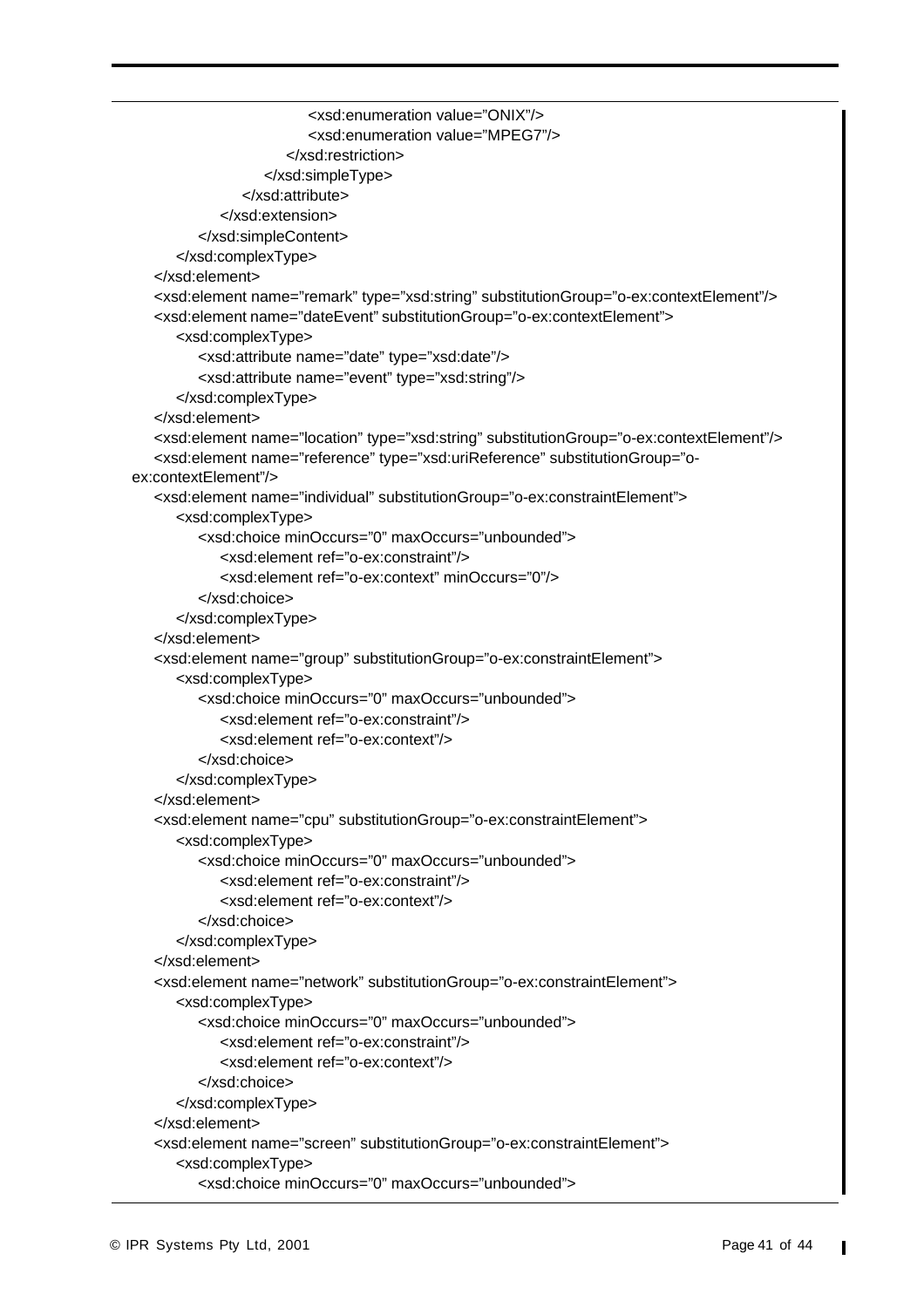```
<xsd:element ref="o-ex:constraint"/>
         <xsd:element ref="o-ex:context"/>
      </xsd:choice>
   </xsd:complexType>
</xsd:element>
<xsd:element name="storage" substitutionGroup="o-ex:constraintElement">
   <xsd:complexType>
     <xsd:choice minOccurs="0" maxOccurs="unbounded">
         <xsd:element ref="o-ex:constraint"/>
         <xsd:element ref="o-ex:context"/>
     </xsd:choice>
   </xsd:complexType>
</xsd:element>
<xsd:element name="memory" substitutionGroup="o-ex:constraintElement">
   <xsd:complexType>
      <xsd:choice minOccurs="0" maxOccurs="unbounded">
         <xsd:element ref="o-ex:constraint"/>
         <xsd:element ref="o-ex:context"/>
     </xsd:choice>
   </xsd:complexType>
</xsd:element>
<xsd:element name="printer" substitutionGroup="o-ex:constraintElement">
   <xsd:complexType>
     <xsd:choice minOccurs="0" maxOccurs="unbounded">
         <xsd:element ref="o-ex:constraint"/>
         <xsd:element ref="o-ex:context"/>
     </xsd:choice>
   </xsd:complexType>
</xsd:element>
<xsd:element name="software" substitutionGroup="o-ex:constraintElement">
   <xsd:complexType>
     <xsd:choice minOccurs="0" maxOccurs="unbounded">
         <xsd:element ref="o-ex:constraint"/>
         <xsd:element ref="o-ex:context"/>
      </xsd:choice>
   </xsd:complexType>
</xsd:element>
<xsd:element name="count" substitutionGroup="o-ex:constraintElement">
   <xsd:complexType>
     <xsd:attribute name="start" use="optional">
         <xsd:simpleType>
            <xsd:restriction base="xsd:decimal">
               <xsd:minInclusive value="0"/>
            </xsd:restriction>
         </xsd:simpleType>
     </xsd:attribute>
     <xsd:attribute name="end" use="optional">
         <xsd:simpleType>
            <xsd:restriction base="xsd:decimal">
               <xsd:minInclusive value="0"/>
            </xsd:restriction>
         </xsd:simpleType>
     </xsd:attribute>
   </xsd:complexType>
```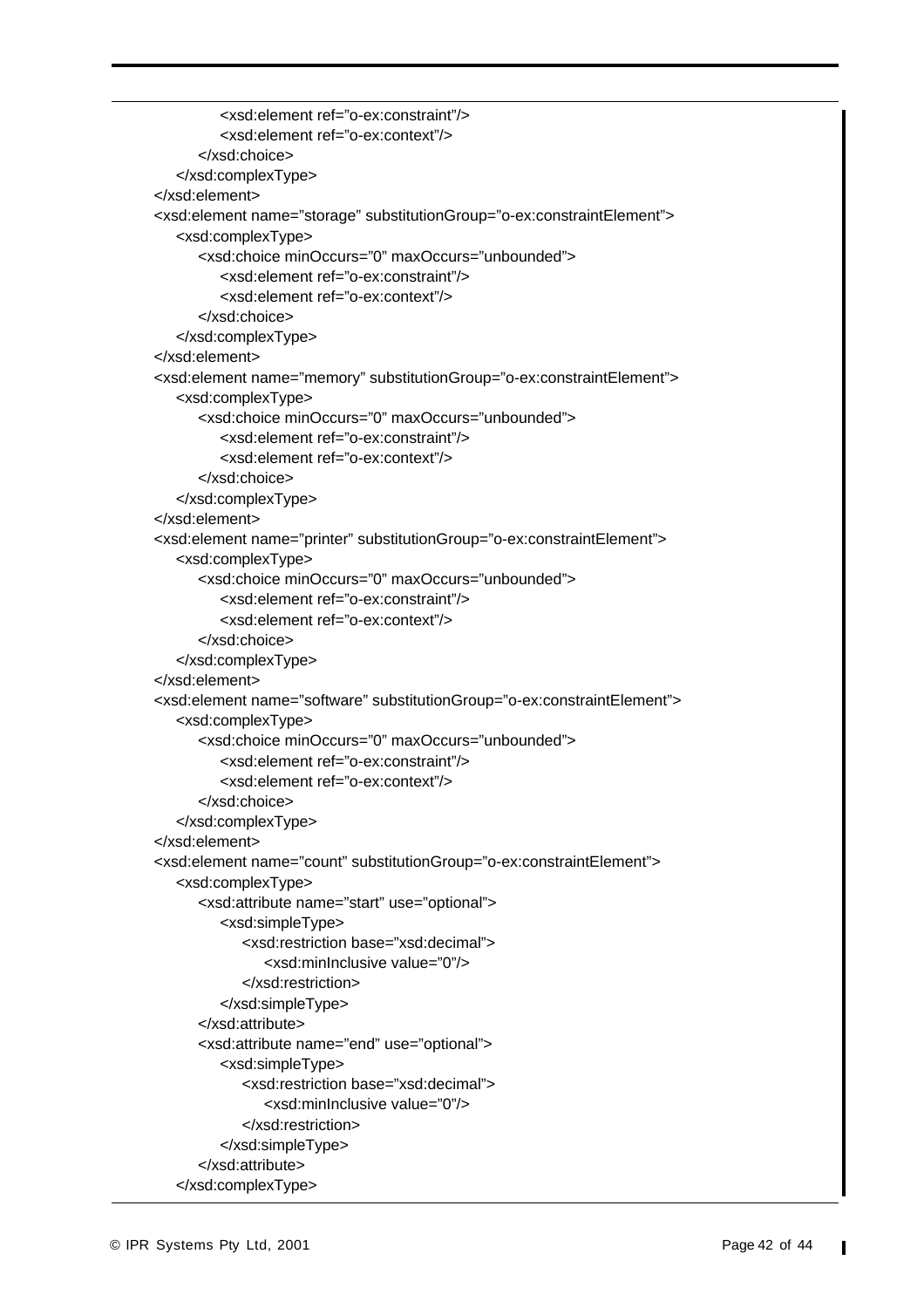```
</xsd:element>
   <xsd:element name="range" substitutionGroup="o-ex:constraintElement">
      <xsd:complexType>
        <xsd:attribute name="min" type="xsd:decimal" use="optional"/>
         <xsd:attribute name="max" type="xsd:decimal" use="optional"/>
      </xsd:complexType>
   </xsd:element>
   <xsd:element name="datetime" substitutionGroup="o-ex:constraintElement">
      <xsd:complexType>
         <xsd:attribute name="start" type="xsd:date" use="optional"/>
        <xsd:attribute name="end" type="xsd:date" use="optional"/>
      </xsd:complexType>
   </xsd:element>
   <xsd:element name="accumulated" type="xsd:duration" substitutionGroup="o-
ex:constraintElement"/>
   <xsd:element name="interval" type="xsd:duration" substitutionGroup="o-ex:constraintElement"/>
   <xsd:element name="country" substitutionGroup="o-ex:constraintElement">
      <xsd:complexType>
        <xsd:choice minOccurs="0" maxOccurs="unbounded">
            <xsd:element ref="o-ex:constraint"/>
            <xsd:element ref="o-ex:context"/>
        </xsd:choice>
      </xsd:complexType>
   </xsd:element>
   <xsd:element name="quality" substitutionGroup="o-ex:constraintElement">
      <xsd:complexType>
        <xsd:choice minOccurs="0" maxOccurs="unbounded">
            <xsd:element ref="o-ex:constraint"/>
        </xsd:choice>
        <xsd:attribute name="type" type="xsd:QName"/>
      </xsd:complexType>
   </xsd:element>
   <xsd:element name="format" substitutionGroup="o-ex:constraintElement">
      <xsd:complexType>
         <xsd:choice minOccurs="0" maxOccurs="unbounded">
            <xsd:element ref="o-ex:constraint"/>
         </xsd:choice>
         <xsd:attribute name="type" type="xsd:QName"/>
      </xsd:complexType>
   </xsd:element>
   <xsd:element name="unit" substitutionGroup="o-ex:constraintElement">
      <xsd:complexType>
        <xsd:choice minOccurs="0" maxOccurs="unbounded">
            <xsd:element ref="o-ex:constraint"/>
         </xsd:choice>
        <xsd:attribute name="type" type="xsd:QName"/>
      </xsd:complexType>
   </xsd:element>
   <xsd:element name="recontext" substitutionGroup="o-ex:constraintElement">
      <xsd:complexType>
         <xsd:choice minOccurs="0" maxOccurs="unbounded">
            <xsd:element ref="o-ex:constraint"/>
        </xsd:choice>
         <xsd:attribute name="value" type="xsd:boolean" use="required"/>
```